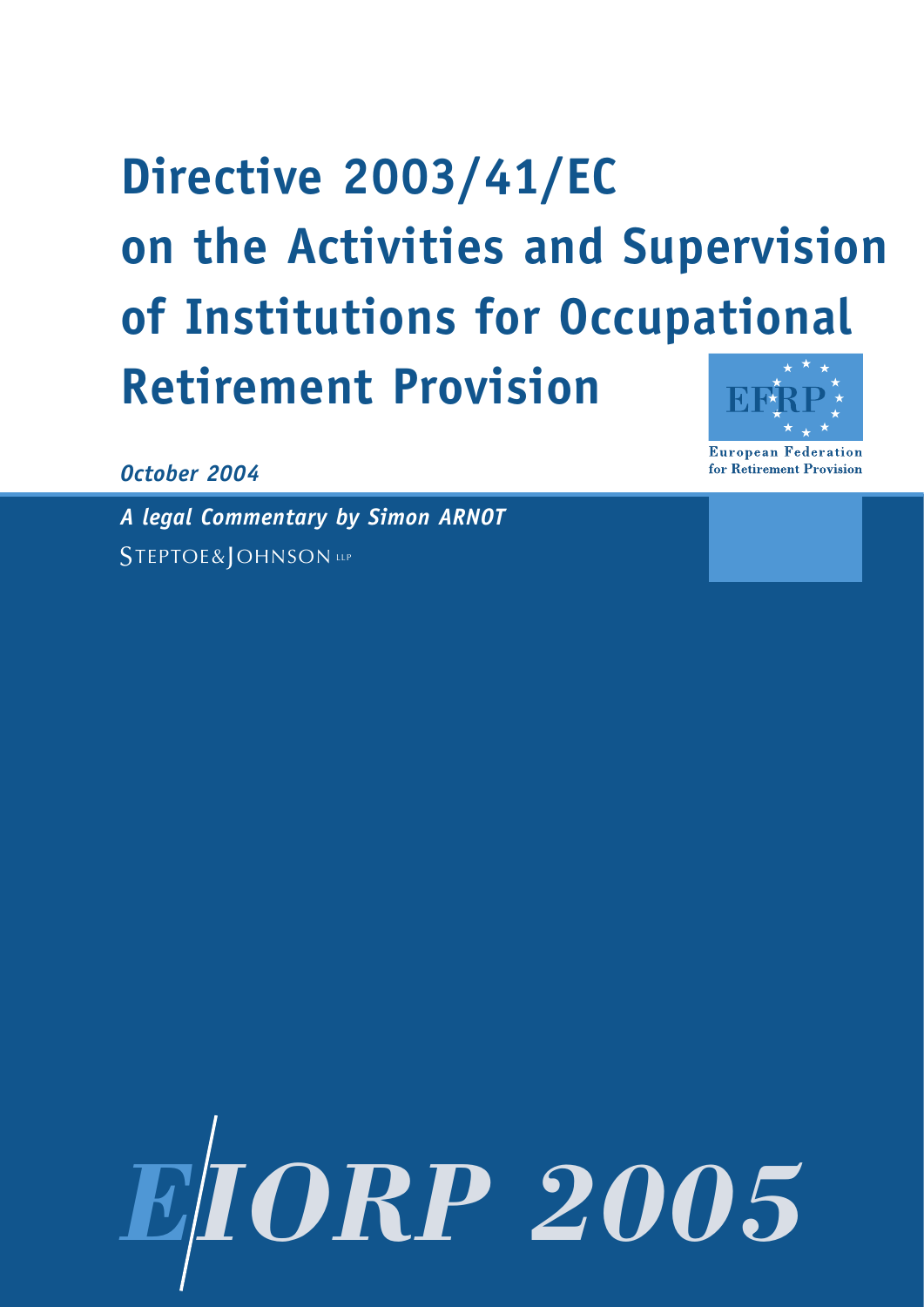# *Contents*

| Foreword      | 3                                                                          |    |  |  |  |  |
|---------------|----------------------------------------------------------------------------|----|--|--|--|--|
| Introduction  |                                                                            | 4  |  |  |  |  |
| Article 1     | 6                                                                          |    |  |  |  |  |
| Article<br>-2 |                                                                            | 6  |  |  |  |  |
| Article 3     |                                                                            | 9  |  |  |  |  |
| Article 4     | Optional application to institutions covered by Directive 2002/83/EC<br>10 |    |  |  |  |  |
| Outline       | 11                                                                         |    |  |  |  |  |
| Article 5     | 13                                                                         |    |  |  |  |  |
| Article 6     | 14                                                                         |    |  |  |  |  |
| Article<br>-7 | 18                                                                         |    |  |  |  |  |
| Article 8     | separation between sponsoring undertakings and institutions for<br>Legal   | 19 |  |  |  |  |
| Article 9     |                                                                            | 19 |  |  |  |  |
| Article 10    | 23                                                                         |    |  |  |  |  |
| Article 11    | 25                                                                         |    |  |  |  |  |
| Article 12    | 28                                                                         |    |  |  |  |  |
| Article 13    |                                                                            | 29 |  |  |  |  |
| Article 14    | Powers of intervention and duties of the competent authorities             | 30 |  |  |  |  |
| Article 15    |                                                                            | 33 |  |  |  |  |
| Outline       | The common regulatory framework: mutual recognition and further national   | 34 |  |  |  |  |
| Article 16    |                                                                            | 37 |  |  |  |  |
| Article 17    |                                                                            | 40 |  |  |  |  |
| Article 18    | 41                                                                         |    |  |  |  |  |
| Article 19    |                                                                            | 49 |  |  |  |  |
| Article 20    |                                                                            | 50 |  |  |  |  |
| Outline       | 55                                                                         |    |  |  |  |  |
| Article 21    | 58<br>Cooperation between Member States and the Commission                 |    |  |  |  |  |
| Article 22    | 61                                                                         |    |  |  |  |  |
| Article 23    | 62                                                                         |    |  |  |  |  |
| Article 24    | 62                                                                         |    |  |  |  |  |
| <b>EFRP</b>   |                                                                            | 63 |  |  |  |  |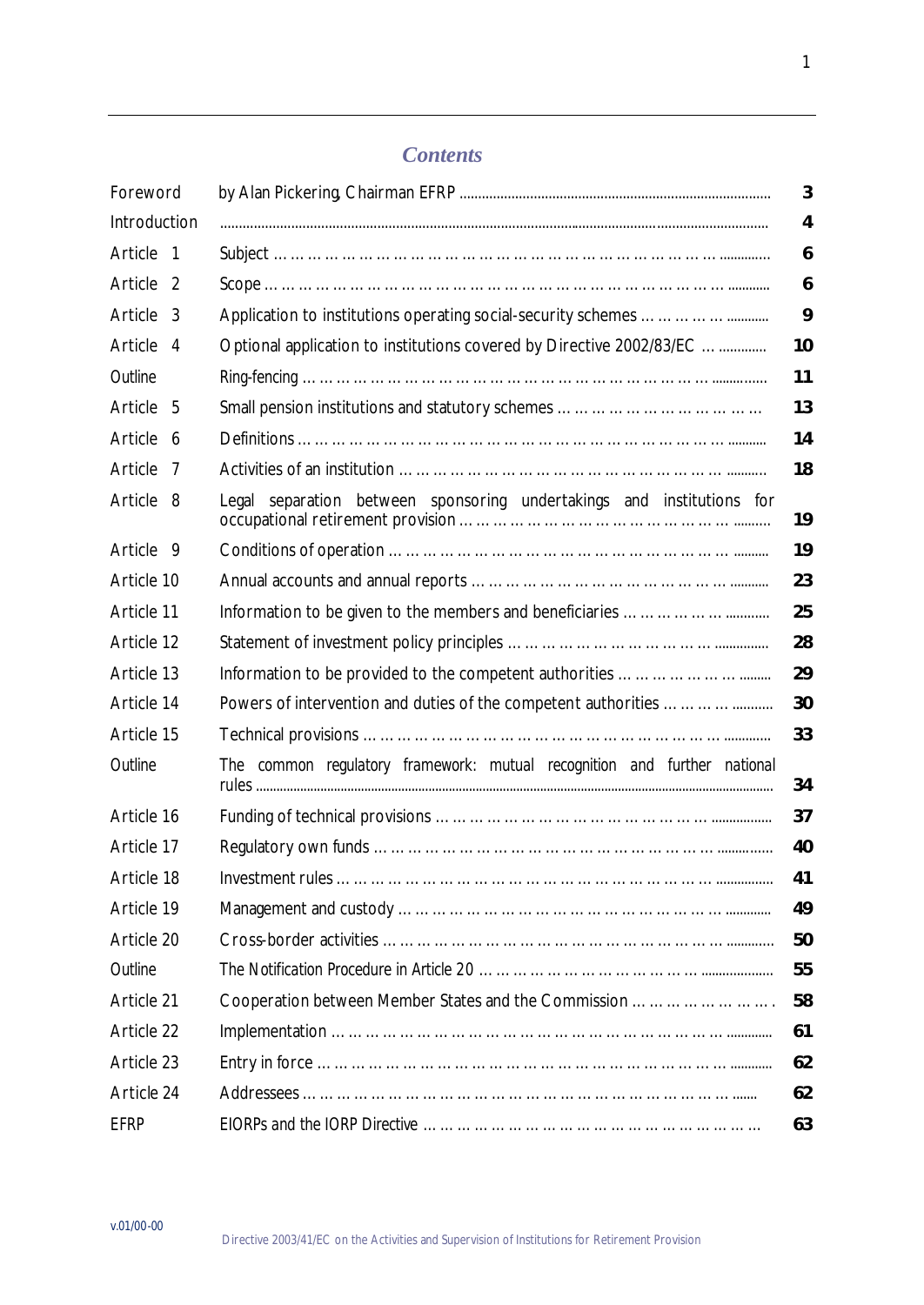*Simon Arnot is an English barrister. He was a national expert to the European Commission from 1995 to 1997 in the Insurance Division of the Internal Market Directorate General. He worked on various insurance and pension related files, and particularly on the Commission's key Green Paper of 1997, "Supplementary Pensions in the Single Market".*

*He is an associate in the Brussels office of Steptoe & Johnson LLP. His practice concentrates on UK and EU financial services regulation and law, particularly in relation to cross-border matters such as product launches, distribution issues, and developments in the insurance, mutual fund, and pensions sectors. He has wide public and private sector experience in both UK and EU financial services.*

*Steptoe & Johnson LLP has more than 400 lawyers in offices in Brussels, London, Washington, DC, Phoenix and Los Angeles. Its EU practice, based in Brussels, provides expertise across the main regulatory fields governed by EU law, such as competition, trade, environment, free movement of goods and services, consumer protection and privacy as well as in a number of sectoral regulatory areas, including financial services (particularly banking, insurance and pensions), food, medical devices, biotechnology and cosmetics.*

This document does not necessarily represent the official position of the European Federation for Retirement Provision.

Text of commentary: © Copyright 2004 European Federation for Retirement Provision and Steptoe & Johnson LLP. All rights reserved. No distribution or reproduction of the commentary is allowed without written permission.

Text of Directive 2003/41/EC: © Copyright 2003 - European Communities.

v.01/00-00

The information and opinions contained in this document are not intended to constitute legal advice. They should not be relied on or treated as a substitute for specific advice on individual situations, for which the services of appropriately qualified legal advisers should be obtained.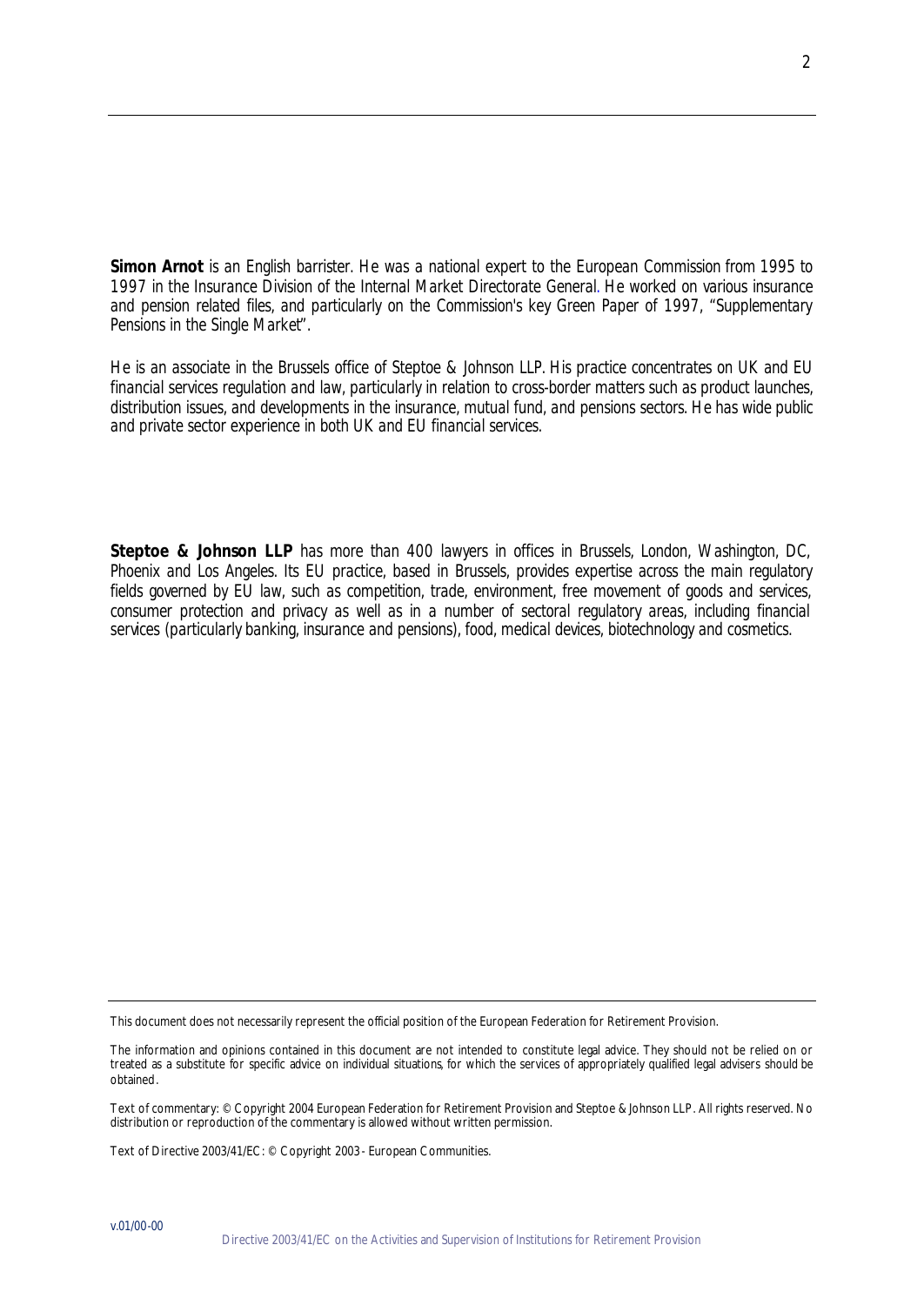# *Foreword*

The IORP Directive took far too long to become European law. The EFRP followed its troubled prehistory. It tracked the slow passage of what has become Directive 2003/41/EC, the entry of which into force on 23 September 2003 was indeed a milestone, but no final destination. The EFRP is acutely aware that the two-year transposition period is but a brief yet critical phase. Even when it should have taken final, national form in each of the 25 States of our European Union, by 23 September 2005, this will not be the end of the journey.

Why a legal commentary before the law has been implemented? This Directive will be the basic constitution for every occupational pension fund in Europe, whether or not they are purely domestic providers. It will also provide a passport to any IORP wanting access to the single market. For all those with a stake in funded occupational pension provision, this Directive has particular significance. The evolution of EU law on supplementary pensions already includes several visits to the courts on questions of legal meaning. We hope that thorough discussion and analysis in advance of the implementation date will reduce the inevitable areas of misunderstanding and conflict to a minimum.

For a law of such significance, not to say such a long period of gestation, the Directive is remarkably brief. This has been achieved by relying upon a principle-based approach: the prudent person rule plus transparency aim to provide both economic efficiency and security. Member State transposition will inevitably mean extra legal and procedural nuts and bolts. Yet we hope the resulting national systems not only remain true to the basic principles but also join up to form one, interlocking system across the European Union. Since IORPs and, ultimately, their users want long-term clarity and stability, transposition must not be subject to further rounds of piecemeal revision on fundamental points. All this means that everyone must try to get it right first time.

The EFRP is very aware that today no Member State implements EU law in splendid isolation. However, cross-border discussions between civil servants - such as those conducted in the context of CEIOPS - as welcome as they are, are not yet fully transparent. The EFRP also follows the national debates as to what this law means for the stakeholders in each Member State. In all these diverse and sometimes diverging dialogues, there is a role for a neutral, global picture of what the Directive means as law. We thought that an argued, legal commentary on the Directive at this stage, freely accessible to everyone and open to public criticism, would be both a prudent and transparent technique for achieving this.

Although the EFRP monitored the evolution of each sentence in the Directive, rather than provide an in-house study it was clear that such a project must be conducted at arm's length. In Steptoe & Johnson we have found a law firm with the appropriate depth and expertise, and in Simon Arnot we have someone who has unique insider knowledge of the conception of the Directive; for several crucial years in the '90s he worked at the Commission, helping to clear its path. We hope thereby to have combined expertise with neutrality.

On behalf of the EFRP I would like to thank Simon Arnot for his hard work and Steptoe & Johnson for its generosity not only in allowing him to undertake the project but also for the back up provided. The resulting commentary is a document which sits well with EFRP thinking and aspirations. I hope it serves as a useful tool for all those with an interest in the future of European occupational pension provision.

> *Alan PICKERING Chairman EFRP*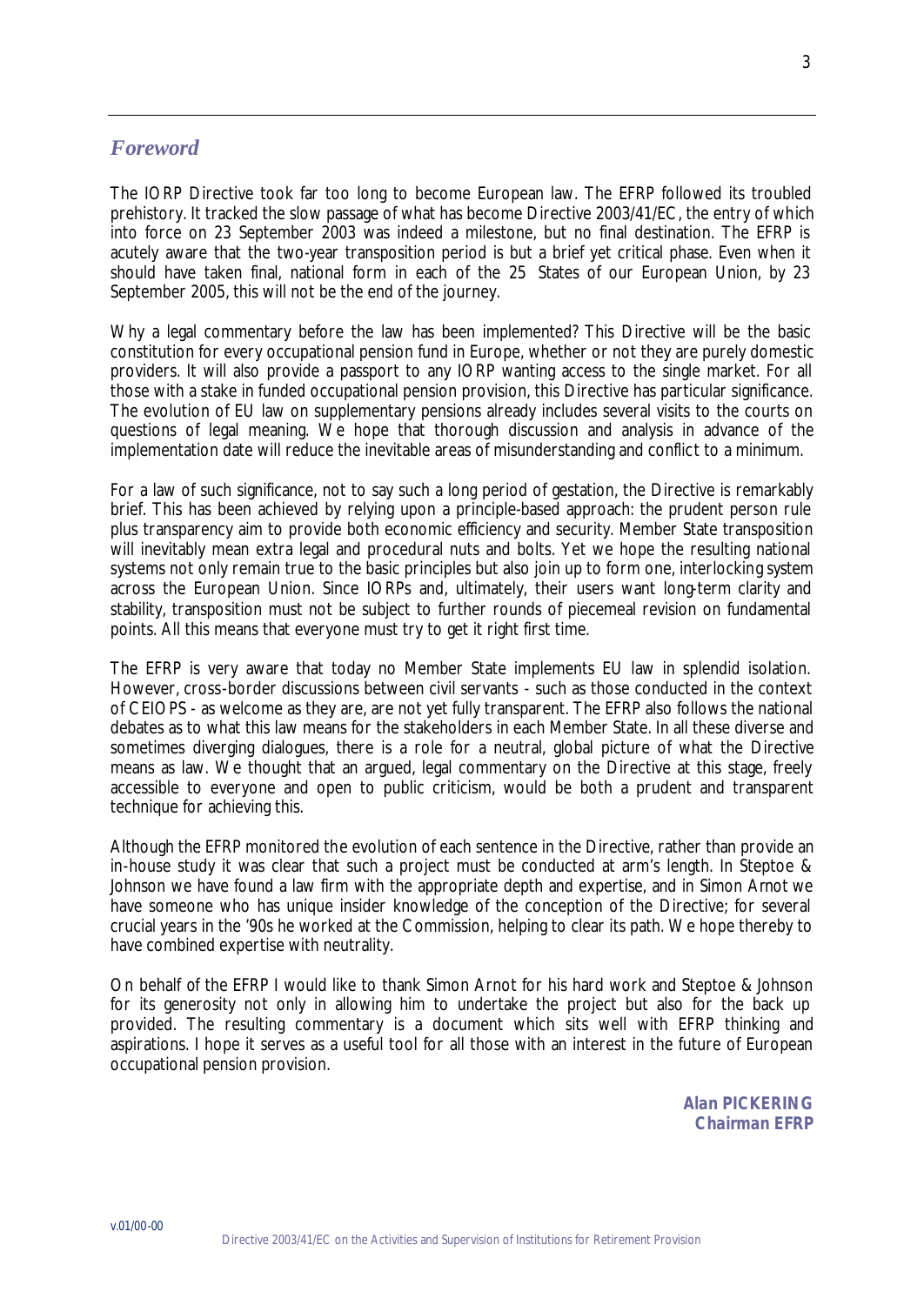# *Introduction*

Historically and politically, the question of a possible directive concerning occupational pensions has been a sensitive one. Occupational pensions have traditionally been the preserve of Member States, both in respect of pensions governed by social security law (first pillar) and in respect of supplementary pensions, whether occupational (generally, second pillar) or individual (generally, third pillar). Under the EC Treaty, decisions as to the structure of pension arrangements are exclusively a matter for the Member States.

The Pension Funds Directive, Directive 2003/41/EC on the activities and supervision of institutions for retirement provision<sup>1</sup> (the "Directive"), therefore represents a particular step in the overall context of pension provision. It was conceived with a limited aim: to provide a framework for the activities of certain institutions which engage in the provision of prefunded occupational pensions. It makes no changes to national pension provision structures; it does not seek to require Member States to introduce specific types of pension arrangements; it does not introduce pan-European pensions, whereby an individual in one Member State may belong to a scheme set up in another Member State; nor does it introduce provisions affecting the tax treatment of contributions, funds or benefits. However, these limitations should not be overstated: the Directive enables, for the first time, pan-European management of pensions. From a policy perspective, the Directive is part of a strategic framework which will put in place one of the final pieces of the Financial Services Action Plan.

Its limited aim is to optimise as far as possible the conditions in which such institutions operate, so as to increase security for pension scheme members and beneficiaries and to increase returns on investment. It seeks to achieve this by creating a framework for prudential supervision of institutions, including a common approach to registration or authorisation of institutions approved for the purpose of occupational pension provision; rules requiring sufficient assets to cover liabilities; rules on investment of those assets; and rules governing how such institutions can operate on a cross border basis.

As a result, the Directive may be of great relevance in certain Member States, where institutions for retirement provision as defined in the Directive are, or may become, common. In other Member States, where the pension structure is such that these institutions are less prevalent, the Directive may be of less importance. However, companies which set up pension schemes and other "sponsors", and may nevertheless benefit from the Directive's provisions relating to cross border activities, as may undertakings which provide services to such institutions.

In the future, Member States might agree on further developments in the area of pensions, including convergence in some matters relating to pre-funded pension provision, or indeed to tax matters relating to such provision. Given the objectives and legal bases of the Directive, neither was contemplated by the Member States during its preparation; it will be some time yet before they might consider them. Both would have required unanimity among the Member States in the Council of Ministers, which would have been unattainable.

The legal bases for the Directive, set out in the preamble, are entirely based in Single Market provisions:

Article 47(2) EC Treaty: this Article provides for the adoption of directives concerning the "taking up and pursuit of activities as self employed persons", for the purpose of making it easier for the taking up and

4

<sup>1</sup> OJ L 235, 23.09.03, pp10-21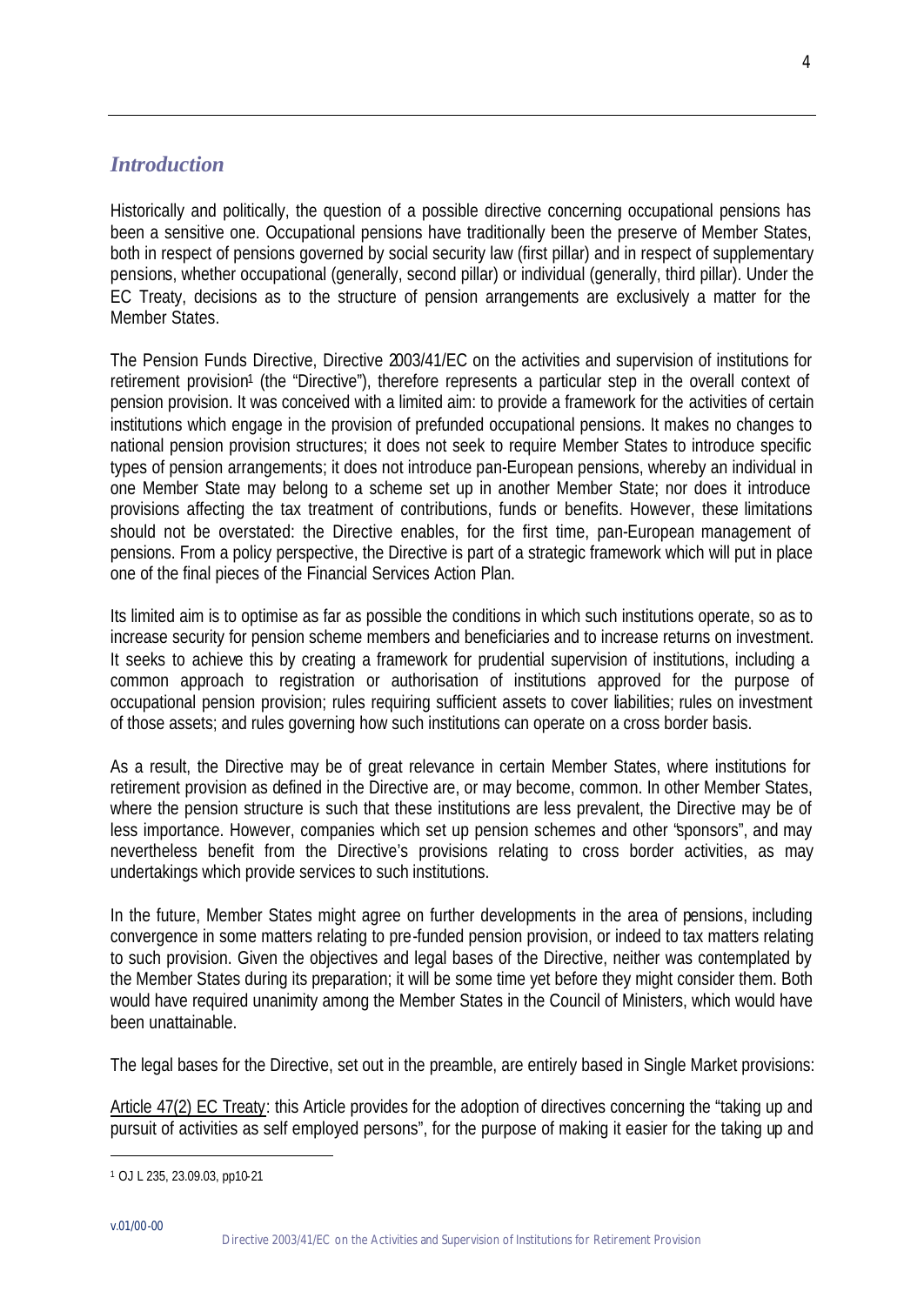pursuit of such activities and such persons. The use of this Article as part of the legal basis is aimed at ensuring that industry wide schemes which cover self employed people can benefit from the provisions of the Directive.

Article 55 EC Treaty: this states that the provisions of Articles 45 to 48, regarding the right of establishment, apply to matters relating to freedom of provision of services. This enables persons (physical or corporate) to provide services across borders without an establishment in a "host" Member State, subject to certain parameters.

Article 95(1): this Article provides for the use, for the purpose of achieving the objectives in Article 14, of the qualified majority procedure for the adoption of "measures for the approximation of provisions laid down by law, regulation or administrative action in Member States which have as their object the establishment and functioning of the internal market." Article 14 refers, in turn, to the progressive establishment of the internal market. Article 95(1) needs to be read in the context of the rest of Article 95. In particular, Article 95(2) disapplies Article 95(1) in respect of tax provisions, those relating to the free movement of persons and to "the rights and interests of employed persons". Thus, the Directive's legal basis is in the freedoms of establishment and provision of services.

This commentary comments on legal aspects and implications of the Directive. Institutions for occupational retirement provision are referred to as "IORPs". Although the Recitals have been omitted, references appear throughout the text, where relevant.

Where no comment is made on a particular Article or paragraph of the text of the Directive, this is indicated in the relevant place.

Please note that the *numbering* of footnotes appearing in the quoted text of the Directive does not correspond to that of the official version.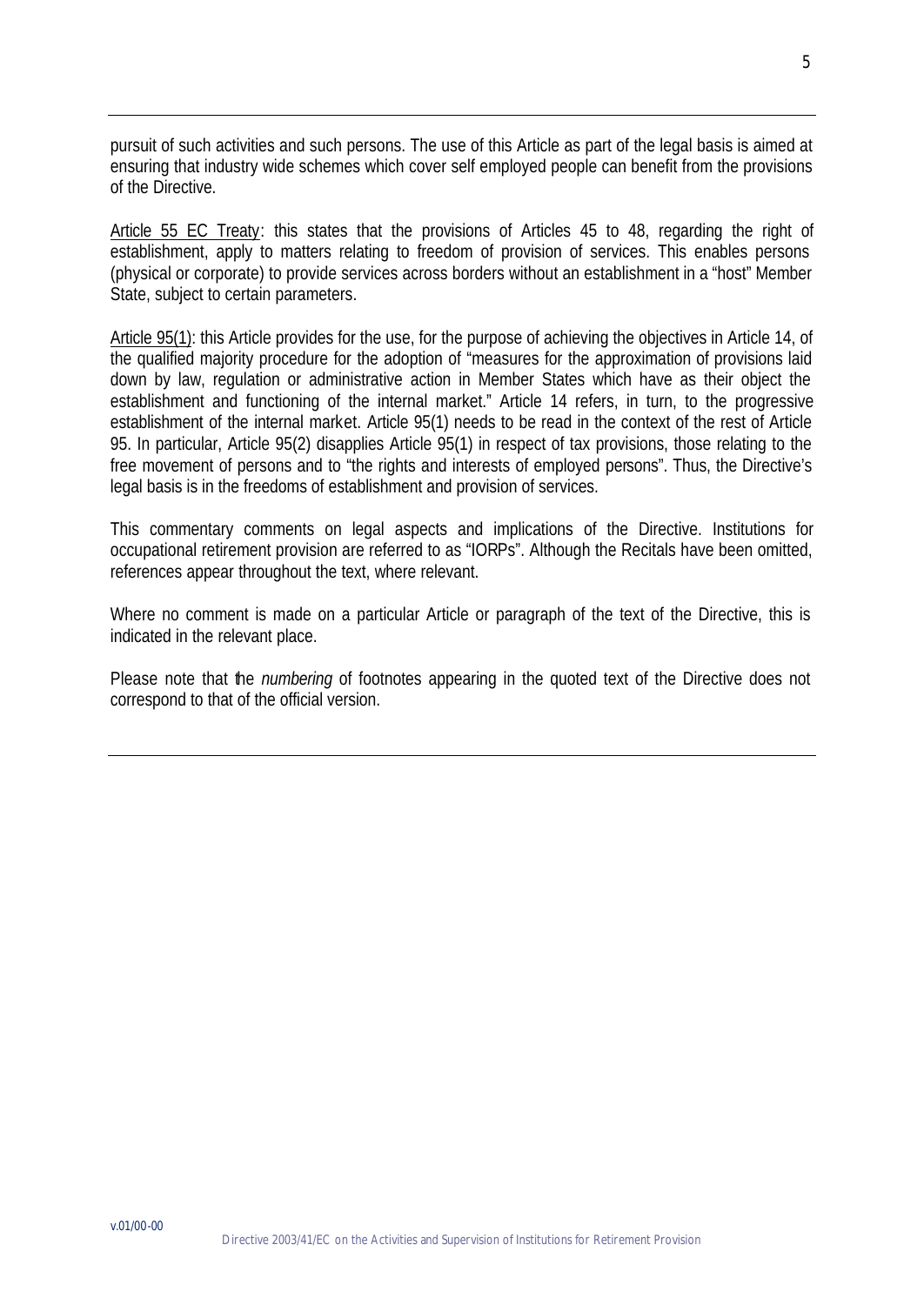# *Article 1*

#### **Subject**

*This Directive lays down rules for the taking-up and pursuit of activities carried out by institutions for occupational retirement provision.*

No remarks.

#### *Article 2*

#### **Scope**

*1. This Directive shall apply to institutions for occupational retirement provision. Where, in accordance with national law, institutions for occupational retirement provision do not have legal personality, Member States shall apply this Directive either to those institutions or, subject to paragraph 2, to those authorised entities responsible for managing them and acting on their behalf.*

Member States can be expected to specify which institutions will be considered IORPs under domestic legislation. IORPs are defined as much by what they are not, as what they are. Article 2 lists the exclusions from the scope of the Directive. IORPs are defined in Article 6 (see below). Paragraph 1 was drafted with a view to accommodating various different national systems within the EU. Thus, it takes into account the situation where the institution chooses not to, or is not permitted to, have legal personality, at the same time accommodating those that must.

IORPs include IORPs that have legal personality (i.e. are incorporated as a company or other legal body such as a mutual), and those that have no such personality. The effect of paragraph 1 is that if an IORP has legal personality, the Directive must be applied directly to it. If it has no such personality, a Member State may choose to apply it either to the IORP or to the "authorised entities" - corporations, physical persons - that manage and act on behalf of such an IORP. This could include a board of trustees or other fiduciaries.

We would envisage that the effect of the reference to paragraph 2 is that, where the managing and representative entity is a financial institution identified in paragraph 2, e.g. an insurance undertaking (but note Article 4), an investment firm, credit institution or UCITS manager, the IORP itself would have to be registered or authorised (see Article 9).

Conceivably, there may be doubt as to whether, in a particular Member State, an entity is outside or within the scope of the Directive. This will be a matter for the relevant Member State to decide on in the light of its interpretation of the Directive (subject, ultimately, to review by the European Court of Justice). This will be considered further in relation to Article 7 concerning the permitted activities of an IORP.

It should be noted that nothing in either paragraph 1 or 2 prevents other financial institutions from managing or acting on behalf of IORPs. Article 2 simply identifies the addressees of any national law implementing the Directive. (Note however Article 9(4) on Member State powers regarding delegated management and also Article 14(2) concerning liability of "persons running" an IORP).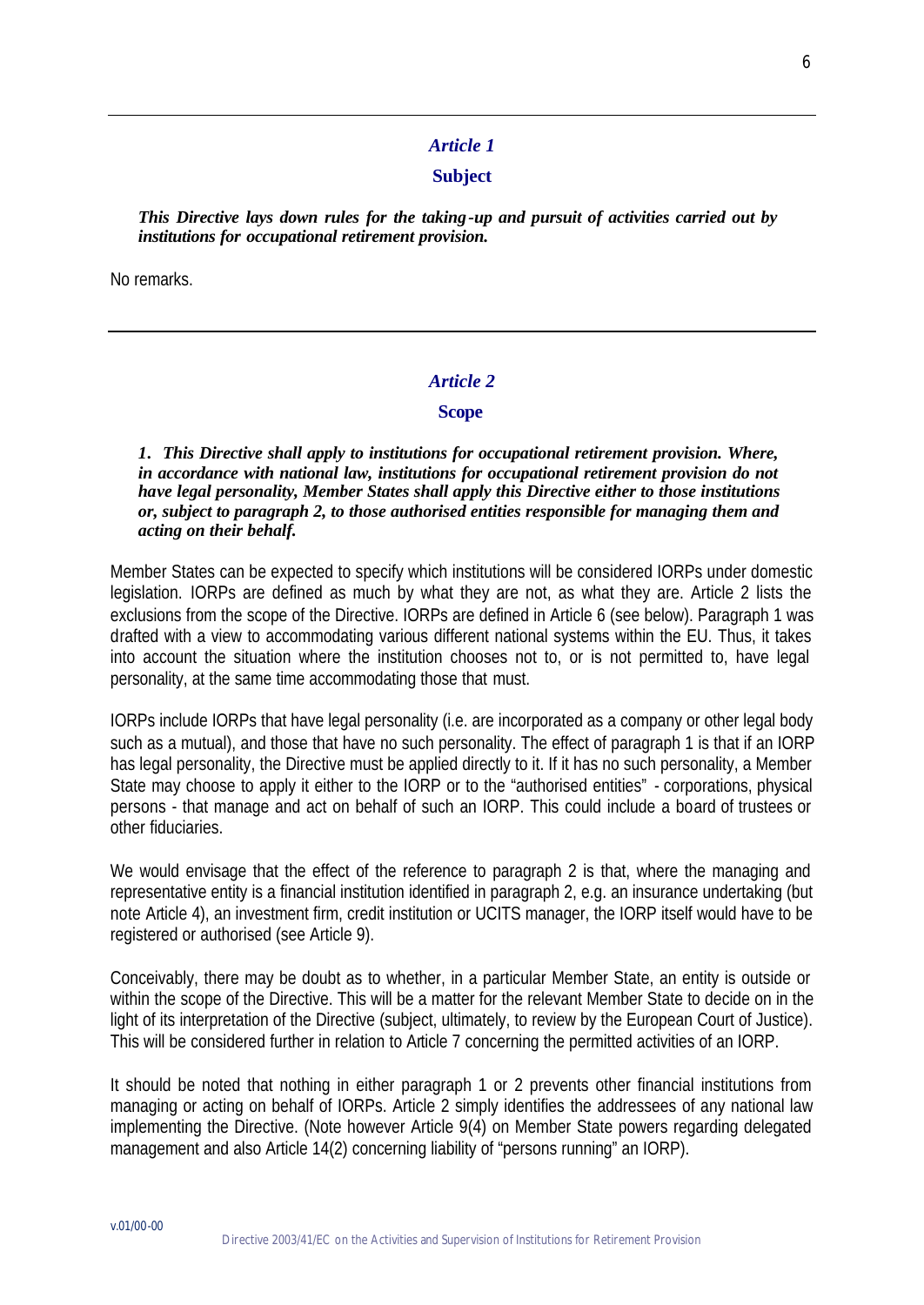In any event, a financial institution must comply with any other requirements of its national law.

#### *Article 2(2)*

#### *2. This Directive shall not apply to:*

Paragraph 2, in essence, identifies two categories of operation which may not be treated as IORPs under the Directive. The first consists of those which could otherwise satisfy the definition of IORP in Article 6(a). The second, for purposes of clarification, identifies operations which would not satisfy that definition.

#### *Article 2(2)(a)*

#### (a) *institutions managing social-security schemes which are covered by Regulation (EEC) No 1408/71<sup>2</sup> and Regulation (EEC) No 574/72<sup>3</sup> ;*

Indent (a) states that, subject to Article 3, the Directive does not apply to institutions managing social security schemes to which Regulations 1408/71 and 574/72 apply. These are schemes to which social security "legislation" applies, as defined by Article 1 of Regulation 1408/71, covering "the branches and schemes of social security covered by Article 4(1) and (2) [of that Regulation] or those special noncontributory benefits covered by Article 4(2a)", or schemes subject to a declaration by a Member State to the effect that the Regulation applies. Article 4(1) lists various branches of social security, including "old age benefits". In sum, first pillar pension schemes are excluded from the Directive<sup>4</sup> .

#### *Article 2(2)(b)*

l

# *(b) institutions which are covered by Directive 73/239/EEC<sup>5</sup> , Directive 85/611/EEC<sup>6</sup> , Directive 93/22/EEC<sup>7</sup> , Directive 2000/12/EC<sup>8</sup> and Directive 2002/83/EC<sup>9</sup> ;*

Indent (b) precludes application of the Directive to financial institutions already benefiting from other specified Single Market Directives. Those Directives set out rules on the prudential management of each type of institution and for mutual recognition of home State supervision of such undertakings, and therefore it is not appropriate for them to be covered (see Recital 12). However, as noted above, nothing in Article 2 prevents these other institutions from managing IORPs. Arguably, but subject to restrictions in any other legislation applicable to these excluded financial institutions, they may have also subsidiaries which are IORPs.

<sup>2</sup> Regulation (EEC) No 1408/71 of 14 June 1971, on the application of social security schemes to employed persons, to self employed persons and to members of their families moving within the Community, as amended.

<sup>3</sup> Regulation (EEC) No 574/72 of 21 March 1972, fixing the procedure for implementing Regulation (EEC) No. 1408/71, as amended.

<sup>4</sup> Note that the two large French compulsory supplementary occupational schemes, AGIRC and ARRCO, have recently been redesignated first pillar schemes.

<sup>5</sup> Directive 73/239/EEC of 24 July 1973 on the coordination of laws, regulations and administrative provisions relating to the taking-up and pursuit of the business of direct insurance other than life assurance (the First Non Life Directive).

<sup>6</sup> Directive 85/611/EEC of 20 December 1985 on the coordination of laws, regulations and administrative provisions relating to undertakings for collective investment in transferable securities (the UCITS Directive).

<sup>7</sup> Directive 93/22/EEC of 10 May 1993 on investment services in the securities field (the Investment Services Directive). Note that this Directive will be replaced by Directive 2004/39/EC on markets in financial instruments, which must be implemented into national law by 30 April 2006.

<sup>8</sup> Directive 2000/12/EC of 20 March 2000 relating to the taking up and pursuit of the business of credit institutions (the Banking Directive).

<sup>9</sup> Directive 2002/83/EC of 5 November 2002 concerning life assurance (the Life Directive).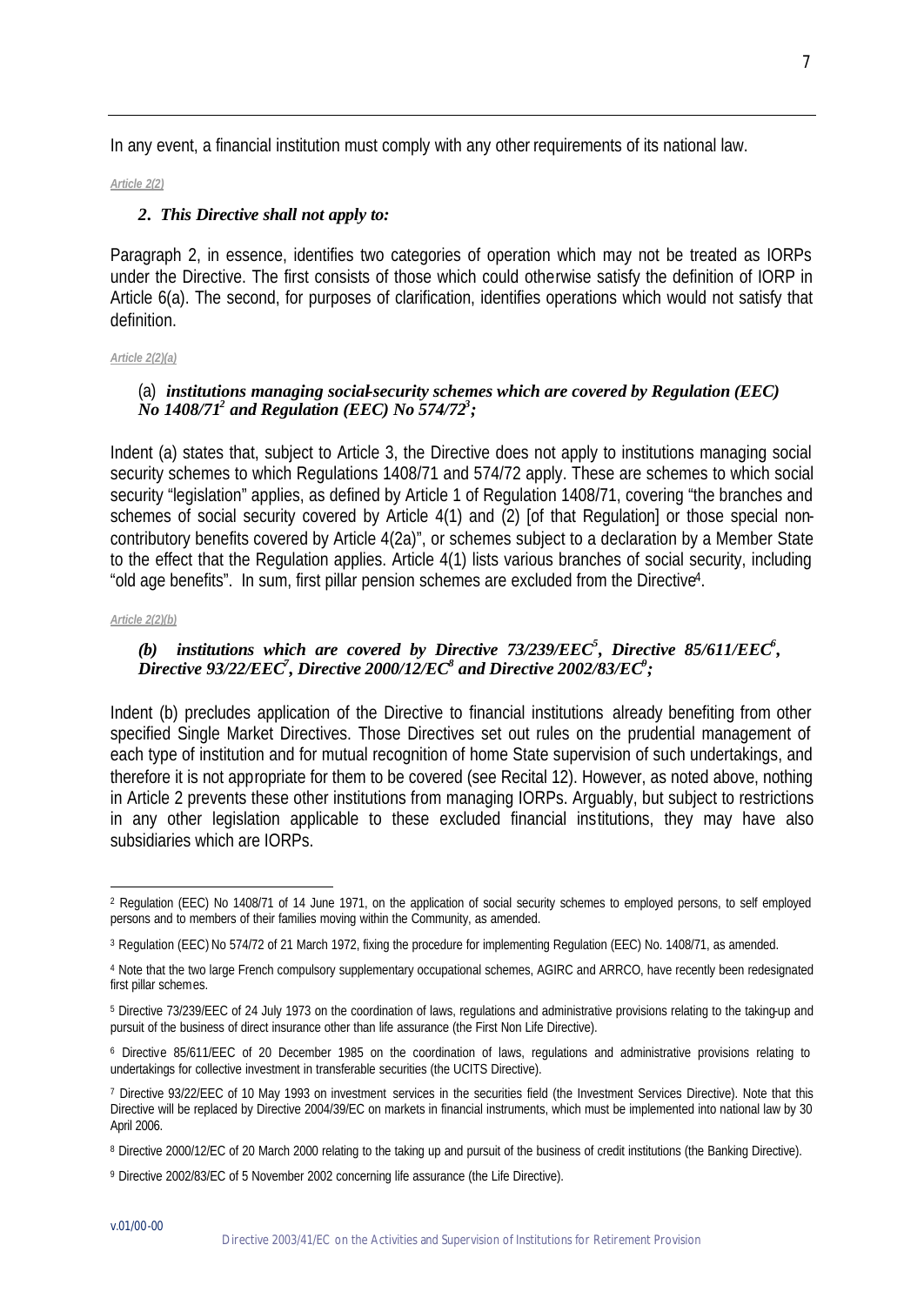Indent (b) should be read in conjunction with Recitals 9 and 12. Recital 9 acknowledges that Member States retain full responsibility for the role and function of "the various institutions providing occupational retirement benefits". Yet, as Recital 12 recalls, it is also necessary to avoid distortions of competition. This recital, though phrased as a general policy objective, demonstrates that Member States can decide to allocate specific roles to these financial institutions and explains why the Directive does not grant all financial institutions access to occupational pension provision business. It also emphasises that Member States' pension structures, including occupational pensions, are not affected.

The need to balance these two policy objectives - Member State sovereignty as regards design of national pension systems and the need to avoid distortions of competition - explains the option available to each Member State under Article 4 to apply the Directive to the occupational pension business of life insurance undertakings. It also provides a rationale for the last sentence in recital 12, which states that the Commission should introduce analogous mechanisms for the optional application of the Directive to other financial institutions.

However, it could mean that a Member State which did not make use of the Article 4 option in respect of life insurance undertakings located in its own territory would be compelled to accept as IORPs life insurance undertakings located on the territory of a Member State which exercised the Article 4 option.

The institutions precluded are:

- (i) institutions covered by the insurance Directives. Where, however, life insurance undertakings have occupational retirement provision business, Member States may choose to apply certain Articles of the Directive to such business (see Article 4).
- (ii) Undertakings for collective investment in transferable securities ("UCITS").
- (iii) Investment firms covered by the Investment Services Directive.
- (iv) Credit institutions.

# *Article 2(2)(c)*

# *(c) institutions which operate on a pay-as-you-go basis;*

Pay as you go schemes are not expected to require the prudential supervision that is necessary for funded schemes. In any event, such schemes are, by definition, not funded schemes; the definition of IORP, in Article 6, includes a requirement for schemes within the scope of the Directive to be funded schemes.

#### *Article 2(2)(d)*

#### *(d) institutions where employees of the sponsoring undertakings have no legal rights to benefits and where the sponsoring undertaking can redeem the assets at any time and not necessarily meet its obligations for payment of retirement benefits;*

The Directive does not apply to "support funds" (*Unterstützungskassen* in Germany) where scheme members have no legal right to benefits. The Commission's Explanatory Memorandum to the proposal for a Directive<sup>10</sup> distinguished these funds from other IORPs, partly on the basis that, instead of

l <sup>10</sup> (COM (2000) 507 final).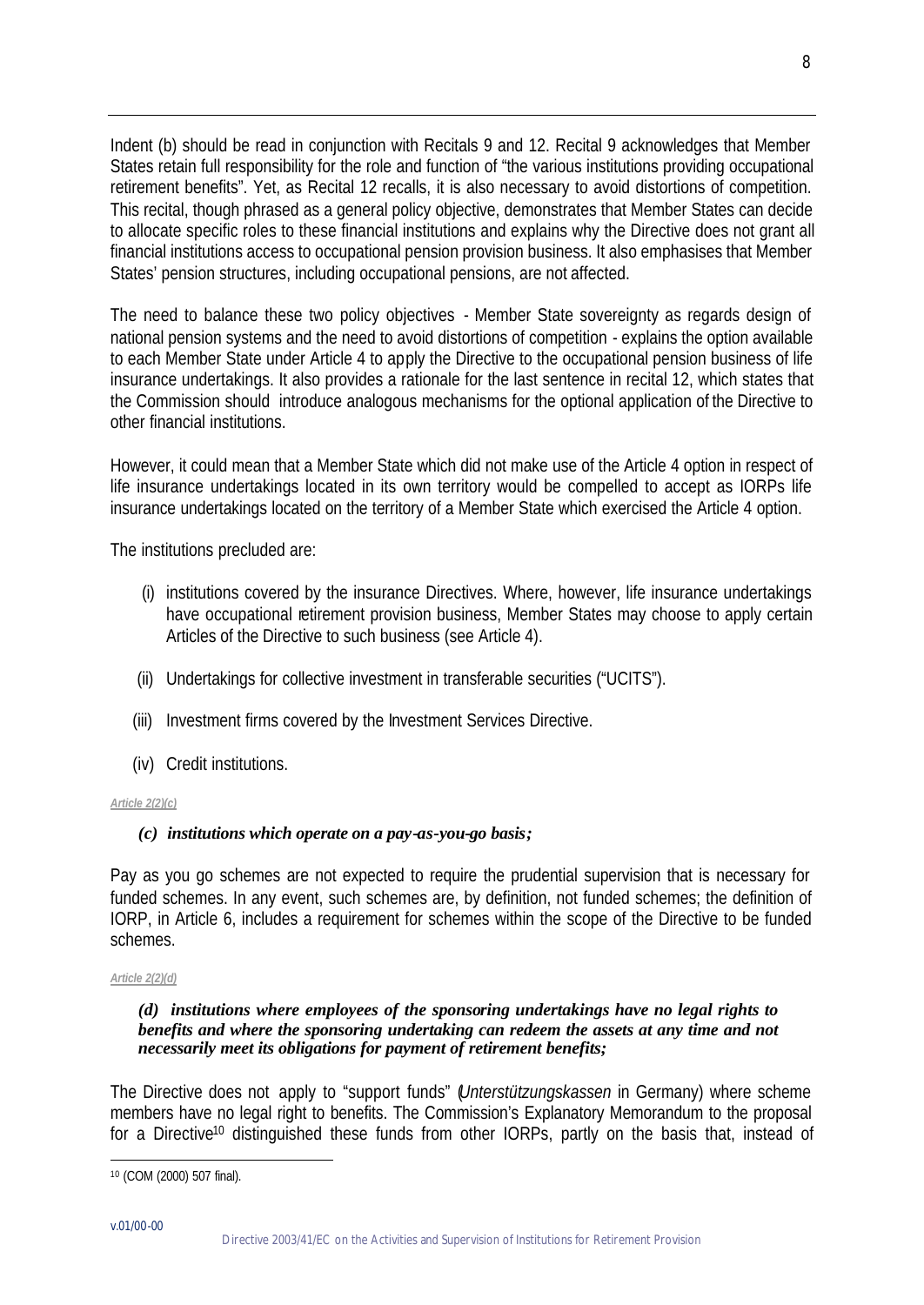prudential supervision, they are subject to statutory insolvency insurance<sup>11</sup>. This is echoed in Recital 16 of the Directive.

#### *Article 2(2)(e)*

# *(e) companies using book-reserve schemes with a view to paying out retirement benefits to their employees.*

The Directive also excludes book reserve schemes from its scope. Book reserve schemes, present in Germany, Austria and Sweden, permit a company to use the assets which cover its future pension liabilities in such manner as it sees fit, subject to appropriate guarantees. Therefore, in the view of the Commission, the freedoms provided by the Directive do not appear necessary (Explanatory Memorandum, p. 8). Book reserve schemes will therefore be limited geographically. Member States which excluded such schemes in the past are unlikely to accept them as appropriate means of funding in the future.

# *Article 3*

## **Application to institutions operating social-security schemes**

*Institutions for occupational retirement provision which also operate compulsory employment-related pension schemes which are considered to be social-security schemes covered by Regulations (EEC) No 1408/71 and (EEC) No 574/72 shall be covered by this Directive in respect of their non-compulsory occupational retirement provision business. In that case, the liabilities and the corresponding assets shall be ring-fenced and it shall not be possible to transfer them to the compulsory pension schemes which are considered as social-security schemes or vice versa.*

The purpose of this Article is to separate social security schemes run by an IORP from schemes which are operated by that IORP under the terms of the Directive. Segregation of the non social security business of such IORPs should avoid distortion of competition between these IORPs and IORPs which manage exclusively second pillar schemes, i.e. to prevent cross subsidy. In addition, it prevents the mixing of funds and thereby maintains the independence of the social security scheme. This is as much a political objective as a consumer protection measure.

The meaning of the expression "ring-fencing" in this Article and elsewhere in the Directive is vague and needs to be decided in the light of the different circumstances where the requirement appears<sup>12</sup>.

In the present context, ring-fencing would appear to refer to separate funds and accounts, so as to prevent intermixing of the funds of the non compulsory scheme with those of the social security scheme, and vice versa. In practical terms, this suggests separate accounting for contributions, expenses, investments, taxation issues and benefits, to protect the social security scheme as much as the non compulsory scheme (reflecting the principle that Member States alone have responsibility for their own social security systems). It does not suggest separate management and organisation (see Article 4

<sup>11</sup> Page 9.

<sup>12</sup> See box on ring-fencing below.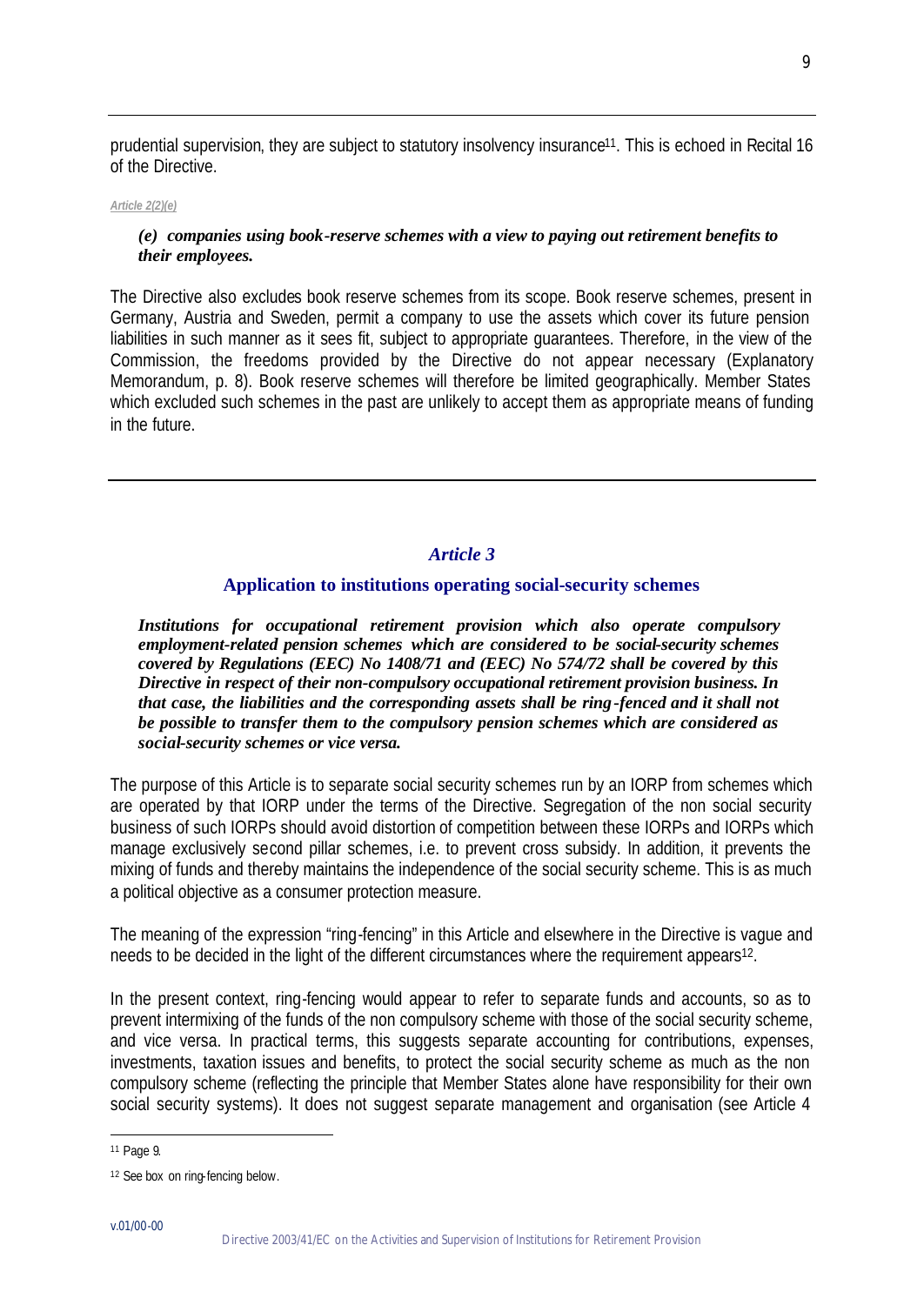below), though a measure of organisational separation is necessarily implied by the requirement for segregation of assets and liabilities.

The Life Directive provides a possible analogy in this instance (though it should not be seen as a general guide to what ring-fencing means in any given case). Article 18 of that Directive refers, in essence, to the activities of composite life offices, i.e. those which are authorised to carry on both life and non life insurance business. Article 18(3) requires both activities to be "managed separately". Article 19 meets this requirement to protect the interests of life and non life policyholders by ensuring the minimum financial obligations of the two activities are maintained independently. It requires accounts to show the sources for the results of each activity, i.e. breaking down income and expenditure according to origin; and a statement identifying the items making up each solvency margin in accordance with the relevant insurance Directives.

"Ring-fencing" in the context of this Article could be interpreted in a similar way.

# *Article 4*

# **Optional application to institutions covered by Directive 2002/83/EC**

*Home Member States may choose to apply the provisions of Articles 9 to 16 and Articles 18 to 20 of this Directive to the occupational-retirement-provision business of insurance undertakings which are covered by Directive 2002/83/EC. In that case, all assets and liabilities corresponding to the said business shall be ring-fenced, managed and organised separately from the other activities of the insurance undertakings, without any possibility of transfer.*

*In such case, and only as far as their occupational retirement provision business is concerned, insurance undertakings shall not be subject to Articles 20 to 26, 31 and 36 of Directive 2002/83/EC.*

*The home Member State shall ensure that either the competent authorities, or the authorities responsible for supervision of insurance undertakings covered by Directive 2002/83/EC, as part of their supervisory work, verify the strict separation of the relevant occupational retirement provision business.*

As stated in Article 2(2)(b), institutions that are covered by the Life Directive are not within the scope of the Directive. Nevertheless, Member States may apply certain provisions to such institutions (life insurance undertakings), where they are carrying on the business of occupational retirement provision, e.g. managing the occupational pension scheme of a sponsoring undertaking.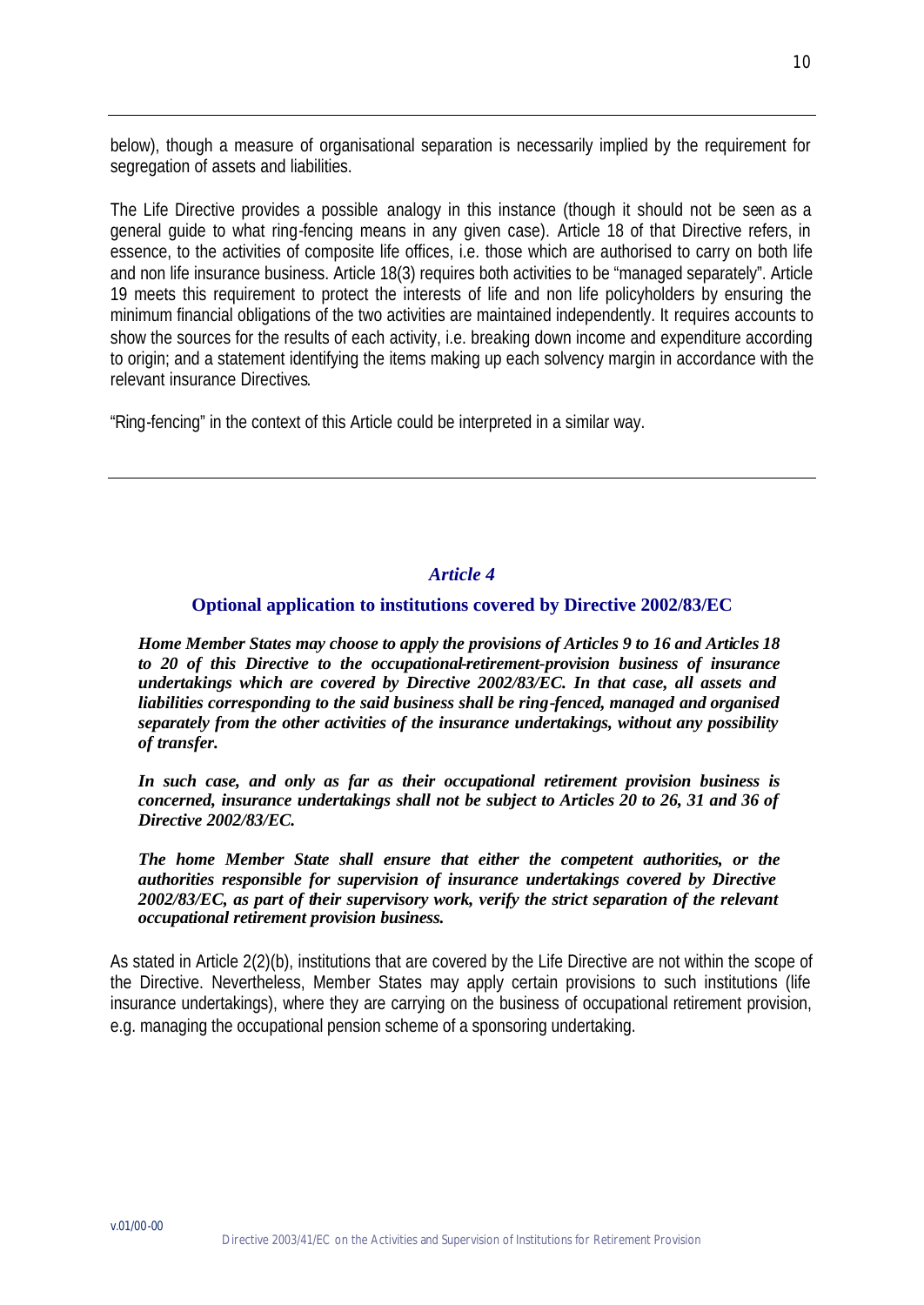# **Ring-fencing**

"Ring-fencing" is undefined in the Directive. It has no specific meaning in EU law.

It could mean any of a range of techniques for distinguishing, segregating or separating one set of assets, liabilities, activities or operations from another. These include methods for ensuring that particular assets and liabilities can be identified and traced with ease as well as techniques for protecting one set of assets from the economic fate of another, such as providing them with a privileged status in the case of bankruptcy. More comprehensive forms could involve separation of associated economic operations; this may, but need not, mean full separation of staff or management, no exchange of information, or, conceivably, absence of all other economic and financial links<sup>13</sup>.

Given this variety, if a law demands ring-fencing, separation or segregation of assets, liabilities, activities or operations, but does not specify the technique to be used, the most appropriate form is that which best achieves its purpose. The Directive contains several references to ring-fencing:

- Article 3 concerns ring-fencing assets and liabilities of IORPs which operate both social security schemes and schemes constituting operations under the Directive<sup>14</sup>.
- Article 4 concerns "separate management and organisation" where life insurance undertakings operate schemes falling under the Life Directive as well as those within the IORP Directive.
- Article 7 clarifies that the ring-fencing requirement regarding life insurers in Article 4 only applies to those operations falling within the scope of the IORP Directive.
- Article 8, although it does not use the expression "ring-fencing", requires "legal separation" of IORP and sponsor to ensure members' and beneficiaries' interests are protected in the event of bankruptcy of the sponsor.
- Article 16(3) allows a home State to require ring-fencing of assets and liabilities in cross-border operations to ensure the funding level in Article 16(1) is always met by an IORP's operations in a host State.
- Article 18(7) permits a home State, where host State quantitative rules are applicable to an IORP, to require ring-fencing of the assets.
- Article 21(5) refers to Articles 16(3) and 18(7): the host State may "ask" the home State authority to "decide" on ring-fencing.

The form of ring-fencing selected by a Member State should suit the context and be consistent with the aims of the Directive. Techniques allowing identification of relevant assets and liabilities should enable multi-jurisdictional compliance. The precise form will depend on what is possible under individual Member State law.

However, ring-fencing provisions which would require separation of an IORP's fund into mini-funds would significantly compromise the benefit to scheme members of the IORP's place in the wider EU financial market envisaged by the Directive, particularly, in this context, the advantages of achieving economies of scale, as referred to in Recital 36.

<sup>13</sup> The use of separate corporate legal persons as form of ring-fencing will not, by itself, guarantee the separation either of assets (different persons can each have proprietorial rights over a common set of assets) or of operations (the same staff and organisational infrastructure can operate through different legal persons).

<sup>14</sup> Recital 38 indicates that the Directive should apply individually to ring-fenced schemes. This view is supported by the Commission but only in relation to those cross-border operations where the home State has insisted upon ring-fencing of the relevant assets and liabilities (Commission Communication to the European Parliament, 14.11.2002, SEC(2002)1215 final, at page 11). However, there appears to be no basis in the Directive for this interpretation. The meaning of this Recital remains unclear. Schemes are defined in Article 6(b) as contracts, agreements, trust deeds or rules and it is therefore hard to see how they could, even in principle, bear the rights and obligations envisaged for IORPs under the Directive. The Directive does not elsewhere require or otherwise envisage ring-fencing of schemes. Therefore, Recital 38 should not have any practical effect upon the operation of IORPs. This conclusion is consistent with the objective in Recital 36 of achieving "significant economies of scale" for IORPs.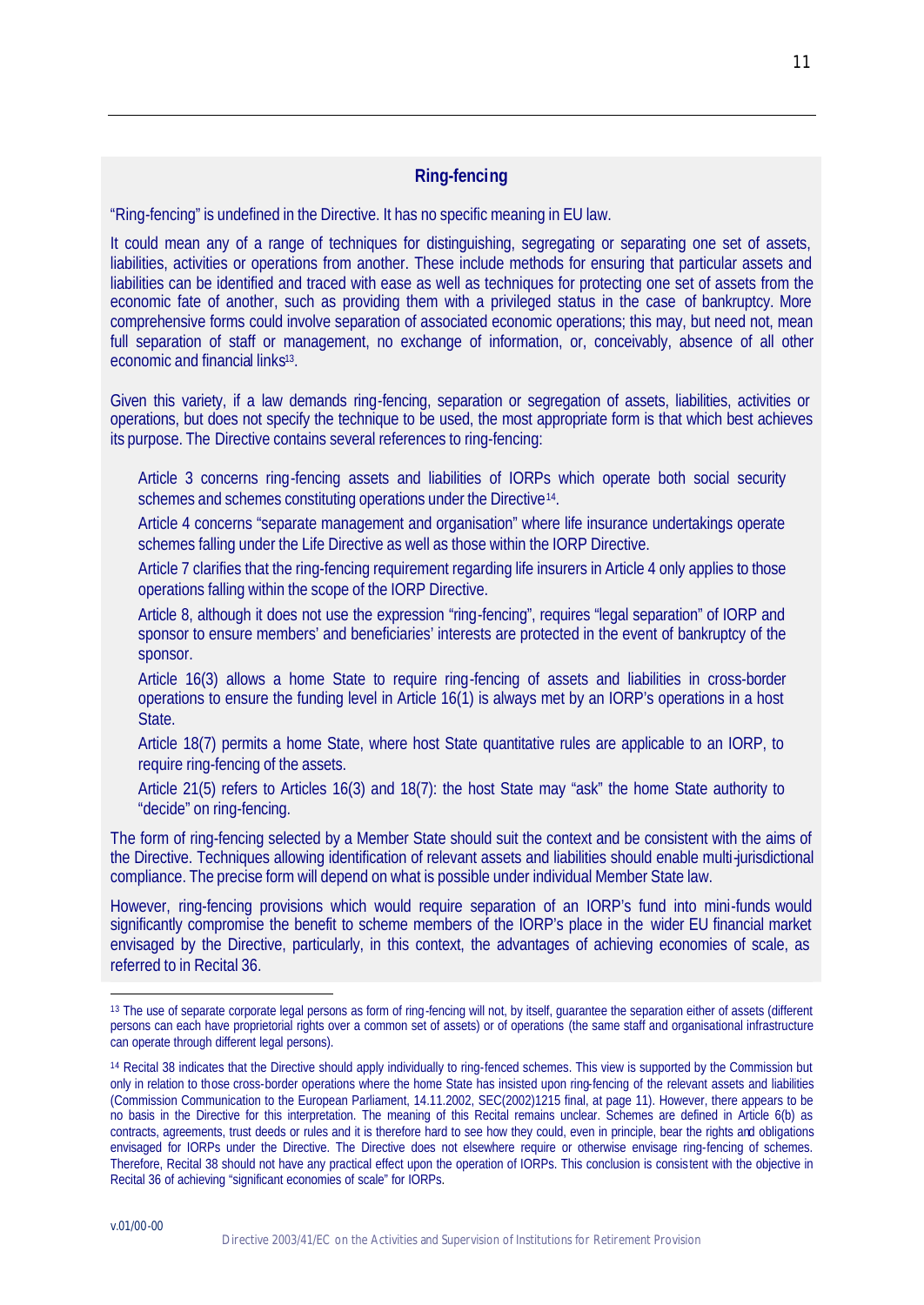The provisions that may be applied are Articles 9 to 16 and 18 to 20. These concern:

- Conditions of operation (Article 9): basic regulatory requirements;
- Requirement for IORPs to draw up annual accounts (Article 10);
- Information to be given to members and beneficiaries (Article 11);
- Statement of investment policy principles (Article 12): to be prepared, and to be reviewed;
- Powers of the competent authorities (Article 13): to obtain information, to supervise, to inspect;
- Duties and powers of competent authorities to intervene (Article 14);
- Requirements for technical provisions (Article 15);
- Funding of technical provisions (Article 16);
- Investment powers and restrictions (Article 18);
- Rules on cross border management and custody arrangements (Article 19);
- Rules applying to IORPs intending to offer services to sponsoring undertakings in other Member States.

At the same time, certain provisions of the Life Directive will not apply:

- Requirement to establish insurance technical provisions (Article 20);
- Requirement for insurance premiums to be sufficient (Article 21);
- Rules on assets covering insurance technical provisions Article 22);
- Authorised assets for technical provisions (Article 23);
- Investment diversification rules (Article 24);
- Rules relating to contracts linked to external or internal funds (Article 25) i.e. unit linked policies;
- Currency matching rules (Article 26);
- No restrictions on assets not covering technical provisions (Article 31);
- Precontractual and other information to be given to the policyholder (Article 36).

The intention is that the Directive should dovetail with the Life Insurance Directive, so that where the Directive applies, the Life Directive does not. The drafting of Article 4 is not entirely satisfactory in this respect. Therefore, it is to be hoped that Member States and, particularly in a cross border context, CEIOPS (see the discussion concerning Article 21, below), will state how in practice the relationship between the Directive and the Life Directive should work, so as to avoid differences in interpretation and ensure a consistent approach.

Where Member States choose to apply the relevant Articles of the Directive to insurance undertakings which carry on occupational retirement provision business, such business must not only be ring-fenced, but also managed and organised separately, and with no possibility of transfer. Although a separate legal entity is not required, a Member State might decide to require this<sup>15</sup>.

The Article puts a positive duty on the home State supervisor of IORPs, or the relevant supervisor for life insurance undertakings, to verify the separation of occupational retirement provision business from other business of the undertaking. Member States determine how this is to be achieved.

l <sup>15</sup> The requirement for separate management and organisation clearly goes further than the ring-fencing requirement in Article 3. It is interesting to note that the original proposal for the Directive required (Article 4) the relevant assets and liabilities to be "managed in a separate legal entity". Proposed amendments by the Parliament in its 4 July 2001 amendments referred to a choice of a separate legal entity or ring-fencing of assets and liabilities. The text as settled in the Council's common position, (EC) No 62/2002 of November 2002, OJ C 299 E/16, 03.12.2002, and the final, adopted text, require ring-fencing and separate management and organisation.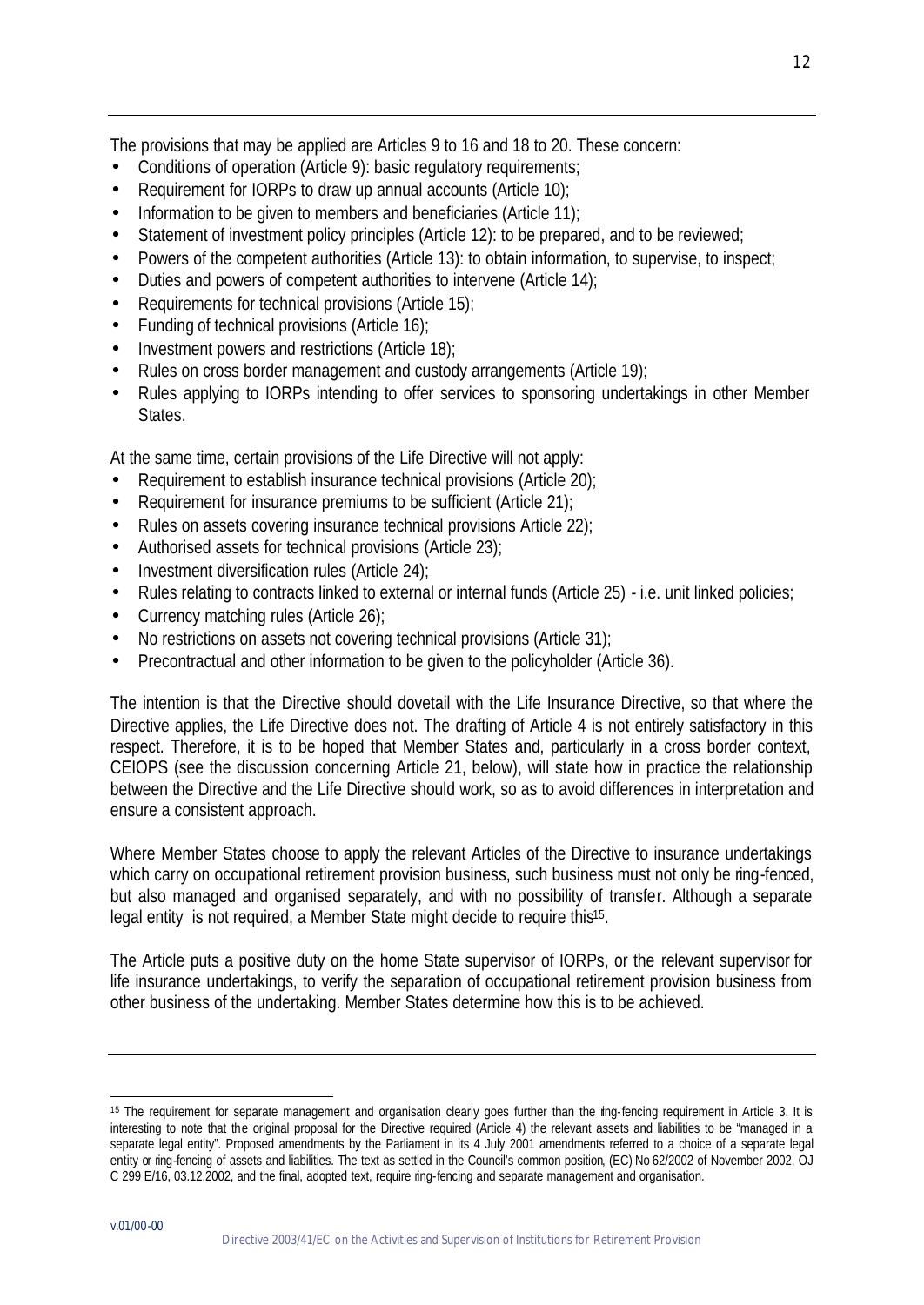#### *Article 5*

#### **Small pension institutions and statutory schemes**

*With the exception of Article 19, Member States may choose not to apply this Directive, in whole or in part, to any institution located in their territories which operates pension schemes which together have less than 100 members in total. Subject to Article 2(2), such institutions should nevertheless be given the right to apply this Directive on a voluntary basis. Article 20 may be applied only if all the other provisions of this Directive apply.*

*Member States may choose not to apply Articles 9 to 17 to institutions where occupational retirement provision is made under statute, pursuant to legislation, and is guaranteed by a public authority. Article 20 may be applied only if all the other provisions of this Directive apply.*

The premise for the first paragraph is to introduce a *de minimis* threshold, for two reasons. First, small IORPs are unlikely to be interested in cross border activity; secondly, large numbers of small IORPs could be an excessive burden on supervisors (note also Recital 21). Satisfactory governance requirements might be more easily achieved for smaller IORPs than those for larger, more complex IORPs, owing to the very scale of their operations.

Member States may use this paragraph to exclude such IORPs (by definition, schemes to which the Directive would otherwise apply by virtue of Article 6(a) in conjunction with Article 2(1)) from almost the entirety of the Directive or from part only. The exception is Article 19, relating to custody and asset management. As Recital 15 makes clear, an IORP with fewer than 100 members which wishes to appoint a custodian or asset manager in another Member State should not be prevented from doing so.

Alternatively, a Member State may decide that all IORPs within its jurisdiction will be subject to the requirements of the Directive, regardless of size<sup>16</sup>.

The Member State option to exclude small IORPs is, however, subject to a right for such IORPs to "opt into" the main IORP regime: an IORP which might otherwise be excluded by this Article under national law, but wishes to make use of the Directive, should have the right to do so. However, to take advantage of cross border activities by virtue of Article 20 an IORP must comply with all the provisions of the Directive, i.e. must, *inter alia*, fulfil the requirements as to conditions of operations, information, investments, technical provision, funding and, if appropriate, solvency.

The Article states that such IORPs "should" have the right to "apply" the Directive. In this context, "should" means "must"17 "apply" implies benefiting from, but also being subject to, the requirements of the Directive. There is no option for Member States to exclude them regardless of their wishes.

As regards the second paragraph of Article 5, this is aimed at IORPs, the benefits under which are, in essence, guaranteed by a public body. Member States can exclude application of Articles 9 to 17 to such IORPs.

<sup>&</sup>lt;sup>16</sup> Although for a Member State such Ireland, which has thousands of employers which have set up small pension schemes, this flexibility is, in principle at least, useful. (In the UK such companies may set up "Stakeholder" schemes, though such schemes are not considered to be within the Directive.)

<sup>17</sup> See Communication of the Commission to the European Parliament concerning the common position of the Council of 14 November 2002, SEC /2002/1215 final, at page 5.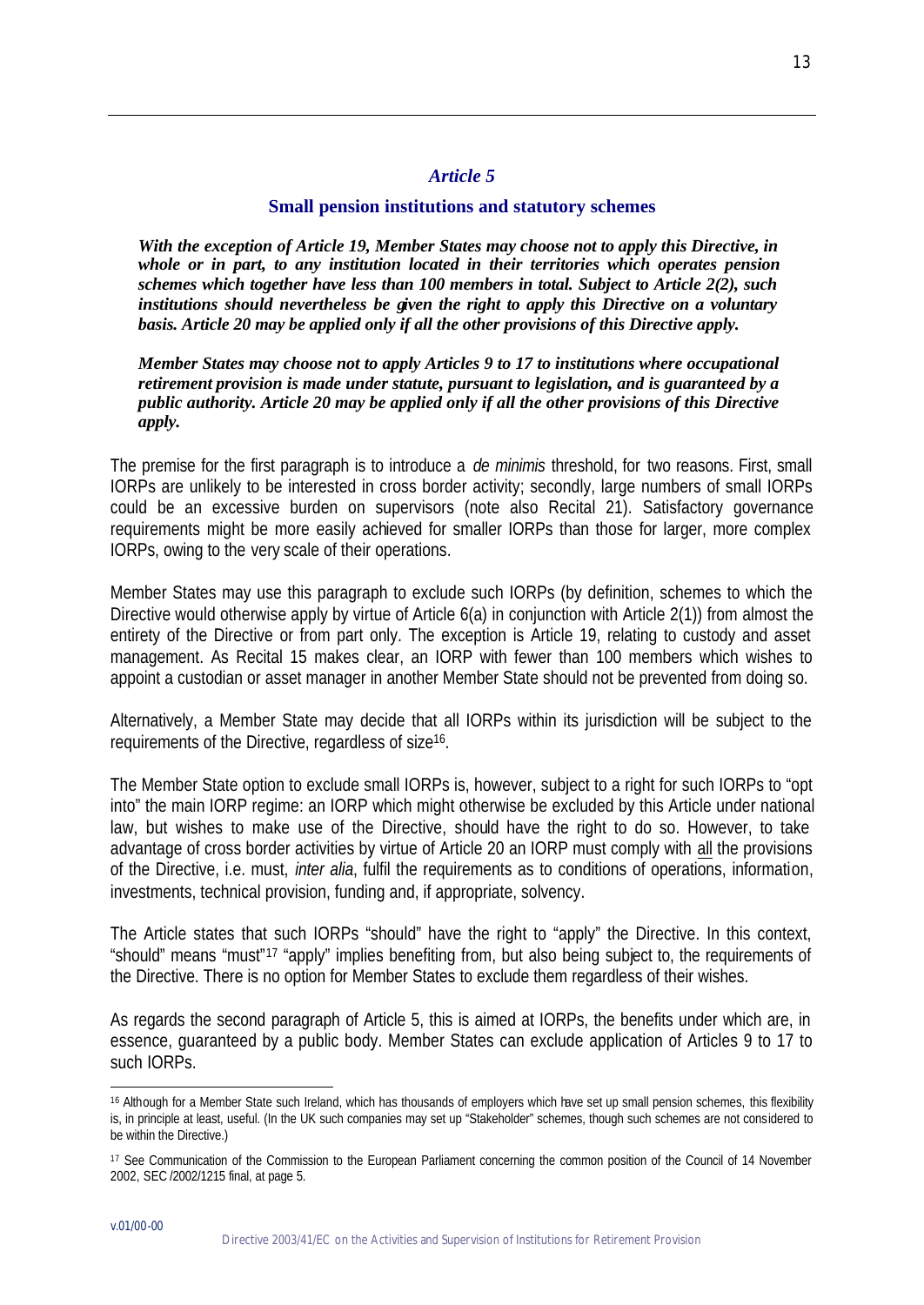Such IORPs must also make occupational retirement provision "under statute" and "pursuant to legislation"<sup>18</sup>. "Statutes" could include rules arrived at by collective agreement between social partners and which acquire the force of law.

The basis for the exemption for such IORPs is the availability of a guarantee by a public body, since, it must be assumed, such a guarantee provides at least equivalent protection for scheme members.

Nevertheless, if an IORP wishes to offer its services across borders by virtue of Article 20, all the provisions of the Directive must apply. If a Member State has chosen not to apply Articles 9 to 17 to an IORP covered by this paragraph, the institution has no discretion to apply them voluntarily and will therefore be excluded from the benefits offered by Article 20. However, a Member State will not be able to disapply Articles 18 (investment rules) and 19 (management and custody). As a result, such IORPs can in all cases avail themselves of the "prudent person" rule, and appoint a manager or custodian from another Member State.

# *Article 6*

# **Definitions**

*Article 6(a)*

*For the purposes of this Directive:*

*(a) 'institution for occupational retirement provision', or 'institution', means an institution, irrespective of its legal form, operating on a funded basis, established separately from any sponsoring undertaking or trade for the purpose of providing retirement benefits in the context of an occupational activity on the basis of an agreement or a contract agreed:*

*- individually or collectively between the employer(s) and the employee(s) or their respective representatives, or*

*- with self-employed persons, in compliance with the legislation of the home and host Member States,*

*and which carries out activities directly arising therefrom;*

This definition must be read in conjunction with Article 2. Note that some types of entity otherwise satisfying this definition of an institution are nevertheless not IORPs for the purposes of the Directive by virtue of Article 2(2).

There are various elements to this wide definition of IORP, each of which must be considered individually.

l 18 The reference to legislation was added to the existing reference to statute by the Council common position.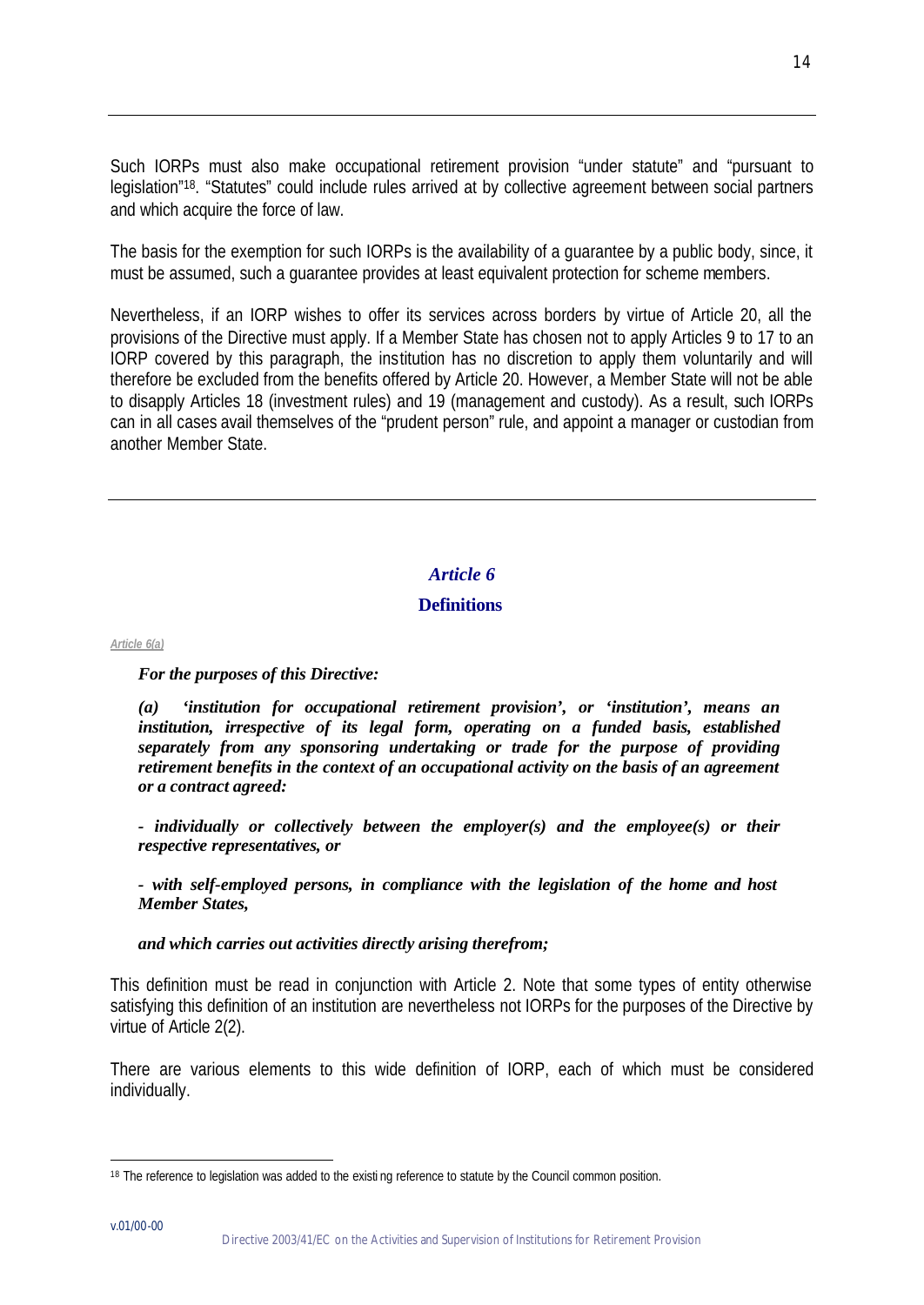"Institution": this is capable of wide meaning, and is neutral as to legal form, so could include not-forprofit associations, companies, trust arrangements.

"Irrespective of its legal form": this is intended to reinforce the reference in Article 2(1) to IORPs without legal personality, and complements the wide meaning of the word "institution" above.

"Operating on a funded basis": this is the corollary of the exclusion from the scope of the Directive of "institutions which operate on a pay as you go basis" per Article 2(2)(c). Pay as you go schemes are not pre-funded through the accumulation of a capital fund. A funded basis means, essentially, that future pension liabilities are represented by assets bought by contributions to the relevant scheme; those assets are accumulated and/or replaced over time by other assets.

"Established separately": the IORP must be legally separate from the sponsoring organisation. Separateness is further discussed in Article 8.

"Sponsoring undertaking or trade": sponsoring undertaking is defined in (c). "Trade" should be interpreted accordingly.

"Retirement benefits" are defined in (d) and discussed below.

"Occupational activity": not defined, but the reference, in the definition of "sponsoring undertaking", to a body which acts "as an employer or in a self employed capacity" indicates clearly that the context is one of benefits relating to retirement from employment or self employment.

"On the basis of an agreement or a contract agreed" either between employers and employees, or with self employed persons: the Directive is intended to include not only employer-employee schemes, but those which provide for benefits to self employed persons where the home State permits this. Thus, in principle, industry-wide schemes set up for, for example, electricians or doctors would be covered by the Directive if other elements of the definition of IORP are fulfilled.

Finally, the IORP must carry on activities directly arising from the provision of retirement benefits in the context of such agreement or contract: the Council and Parliament both took the view that the IORP may carry on activities arising from the provision of such benefits; this is a practical outcome, since there could otherwise be discussion about whether, to take an extreme example, the provision of retirement benefits includes the employment of staff. Ancillary activities that are necessary to the provision of retirement benefits would be within this definition. Member States will enjoy some discretion in interpreting the scope of ancillary activities and this, in turn, could lead to "regulatory arbitrage", where a Member State which grants a broader discretion is perceived as more "IORP friendly". The permitted activities of IORPs are considered further in Article 7.

# *Article 6(b)*

## *(b) 'pension scheme' means a contract, an agreement, a trust deed or rules stipulating which retirement benefits are granted and under which conditions;*

A "pension scheme" is, generally, a binding arrangement, entered into by an employer which intends to provide retirement benefits for employees or, for example, an association of self employed persons which intends to provide retirement benefits for members of that association. Home Member State rules will dictate the basis on which such schemes can be set up, the rules for their operation and the legal form the institution will have to take.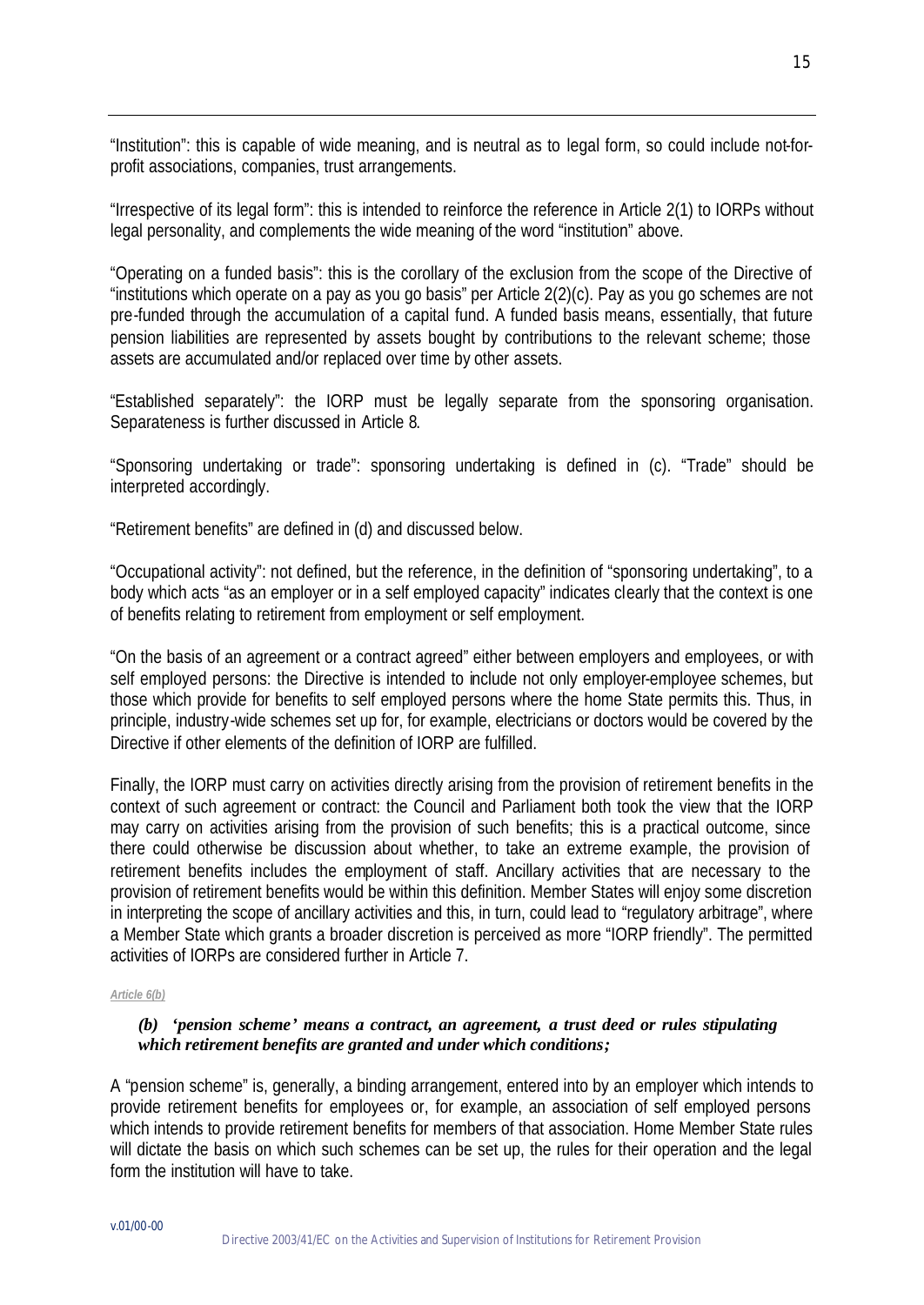#### *Article 6(c)*

#### *(c) 'sponsoring undertaking' means any undertaking or other body, regardless of whether it includes or consists of one or more legal or natural persons, which acts as an employer or in a self-employed capacity or any combination thereof and which pays contributions into an institution for occupational retirement provision;*

"Sponsoring undertaking" has a wide definition. It can be a company or a collection of companies, a trade association or collection of trade associations (e.g. an industry-wide scheme for self employed persons) or another body or bodies. The definition requires that the undertaking pays the contributions; this does not mean the undertaking must pay from its own resources; it could simply pass on contributions collected from scheme members.

However, this wording also implies that, where an undertaking located in a Member State pays contributions into an IORP located in the same Member State in respect of pension scheme members located in that State or any other Member State, for the purpose of this definition the IORP and the sponsoring undertaking are in the same Member State. If that sponsoring undertaking is part of, for example, a large group of companies, with subsidiaries in various Member States, if none of those subsidiaries pays contributions into the IORP, those subsidiaries are not also sponsoring undertakings. In this case, there is no cross border element which requires notification under Article 20 of the **Directive** 

#### *Article 6(d)*

*(d) 'retirement benefits' means benefits paid by reference to reaching, or the expectation of reaching, retirement or, where they are supplementary to those benefits and provided on an ancillary basis, in the form of payments on death, disability, or cessation of employment or in the form of support payments or services in case of sickness, indigence or death. In order to facilitate financial security in retirement, these benefits usually take the form of payments for life. They may, however, also be payments made for a temporary period or as a lump sum.*

The definition of "retirement benefits" has changed during the gestation of the Directive, to make clear the intention that the primary purpose is payments on retirement (6(a) ties these benefits to employment). The Council common position pointed out that the Commission's draft paid too much attention to ancillary benefits such as payments on disability. Thus the definition now makes clear that benefits on retirement are the principal object, with other benefits being ancillary.

In addition, the definition specifies that such benefits are usually in the form of an annuity, though other payments may be made on a temporary basis, including as a lump sum<sup>19</sup>. The intention is that there should be flexib ility in the definition so as not to interfere with Member States' prerogative to design their pension systems in the manner they see fit<sup>20</sup>.

Equally, the definition of ancillary benefits is intended to be wide enough in scope to encompass the variety of benefits that are included in Member States' definitions of occupational pension benefit arrangements. Benefits are not solely monetary.

<sup>19</sup> See also Recital 13.

<sup>&</sup>lt;sup>20</sup> Thus enabling jurisdictions such as Belgium, the Netherlands and the UK to preserve the capacity of members to some, or all, of their benefits on retirement as a tax free lump sum.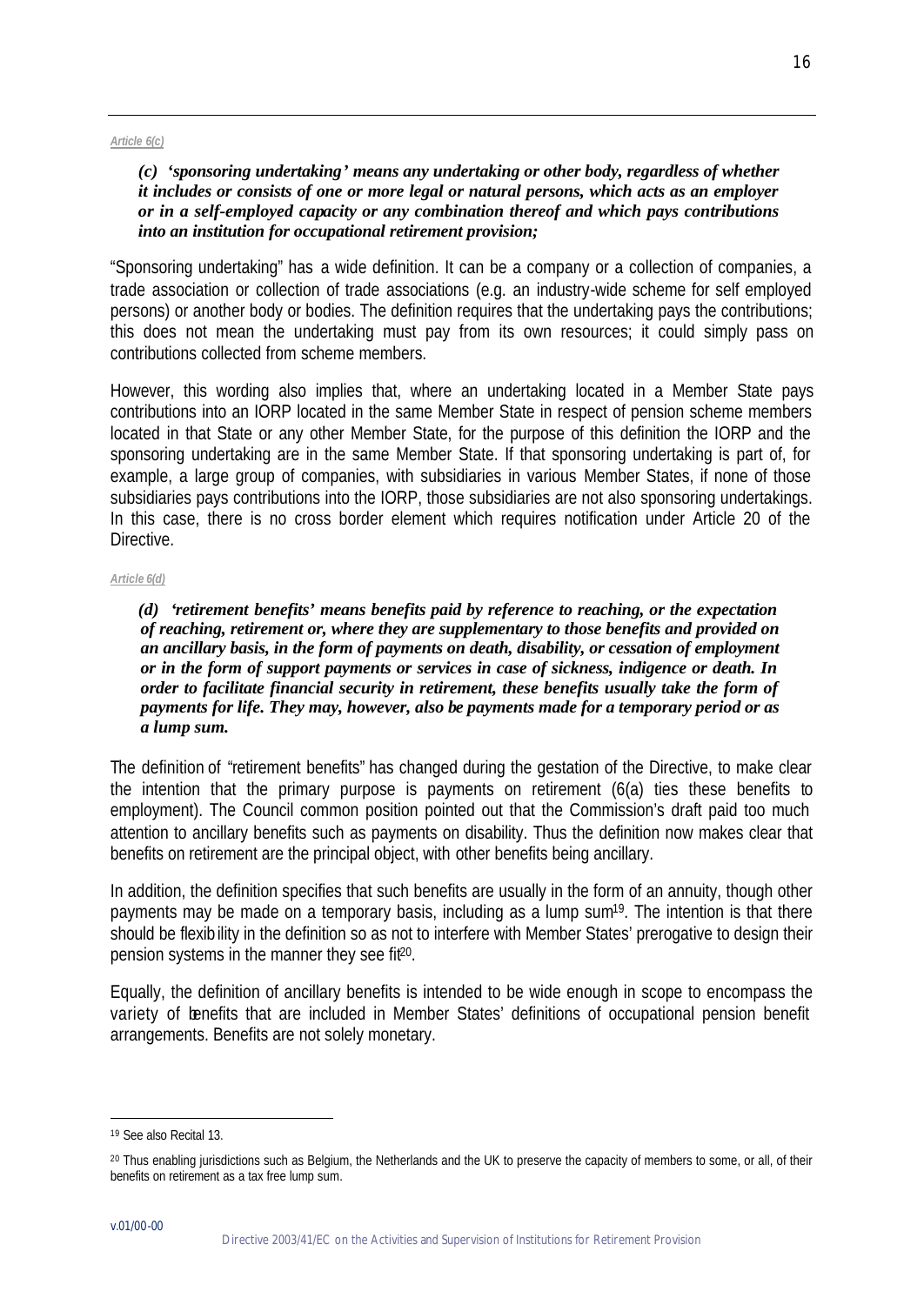Importantly, the definition does not seek to circumscribe when retirement is to take place, how Member States must interpret ancillary benefits or, as indicated above, which benefits should be available<sup>21</sup>, and how. In the latter case, the Directive's approach is to give what amounts to firm guidance, leaving it open to Member States to decide otherwise. Thus a system which requires benefits to be taken in the form of an annuity of at least a certain minimum amount, permitting benefits in excess of this to be taken in another form, would be within this definition. A system which provides for all the benefits to be taken, on retirement, in the form of a lump sum also falls within this definition.

In this definition "benefits" is not defined by reference to the person who actually receives them. They are defined and paid by reference to retirement of a person; they could be received by another person e.g. in the event of the prior death of the person to whose occupation they relate by virtue of the rules of the pension arrangement under which the benefits are to be paid.

#### *Article 6(e)*

## *(e) 'member' means a person whose occupational activities entitle or will entitle him/her to retirement benefits in accordance with the provisions of a pension scheme;*

No remarks.

#### *Article 6(f)*

# *(f) 'beneficiary' means a person receiving retirement benefits;*

The beneficiary need not be the member. As indicated in (d), a pension scheme under home State rules may provide for other persons, such as spouse or dependent children of the scheme member, to receive benefits.

#### *Article 6(g)*

# *(g) 'competent authorities' means the national authorities designated to carry out the duties provided for in this Directive;*

No remarks.

*Article 6(h)*

# *(h) 'biometrical risks' mean risks linked to death, disability and longevity;*

"Biometric(al) risks" this relates principally to Articles 15 and 17, and refers to risks that require actuarial risk calculation and to which technical provisions and solvency margin requirements attach. These risks can also be covered by an IORP, which would have to apply similar actuarial techniques.

#### *Article 6(i)*

# *(i) 'home Member State' means the Member State in which the institution has its registered office and its main administration or, if it does not have a registered office, its main administration;*

"Home Member State": the overriding requirement is that the IORP must have its main administration in the relevant State, whether or not it has legal personality. Where the main administration is situated is a matter of fact to be determined in accordance with EU and national law. Factors which might be taken

<sup>&</sup>lt;sup>21</sup> Though Recital 14, which states that Member States should consider including longevity risk, occupational disability risks and surviving dependents' provision, indicates the debate that took place in the context of what amounts to good pension scheme provision.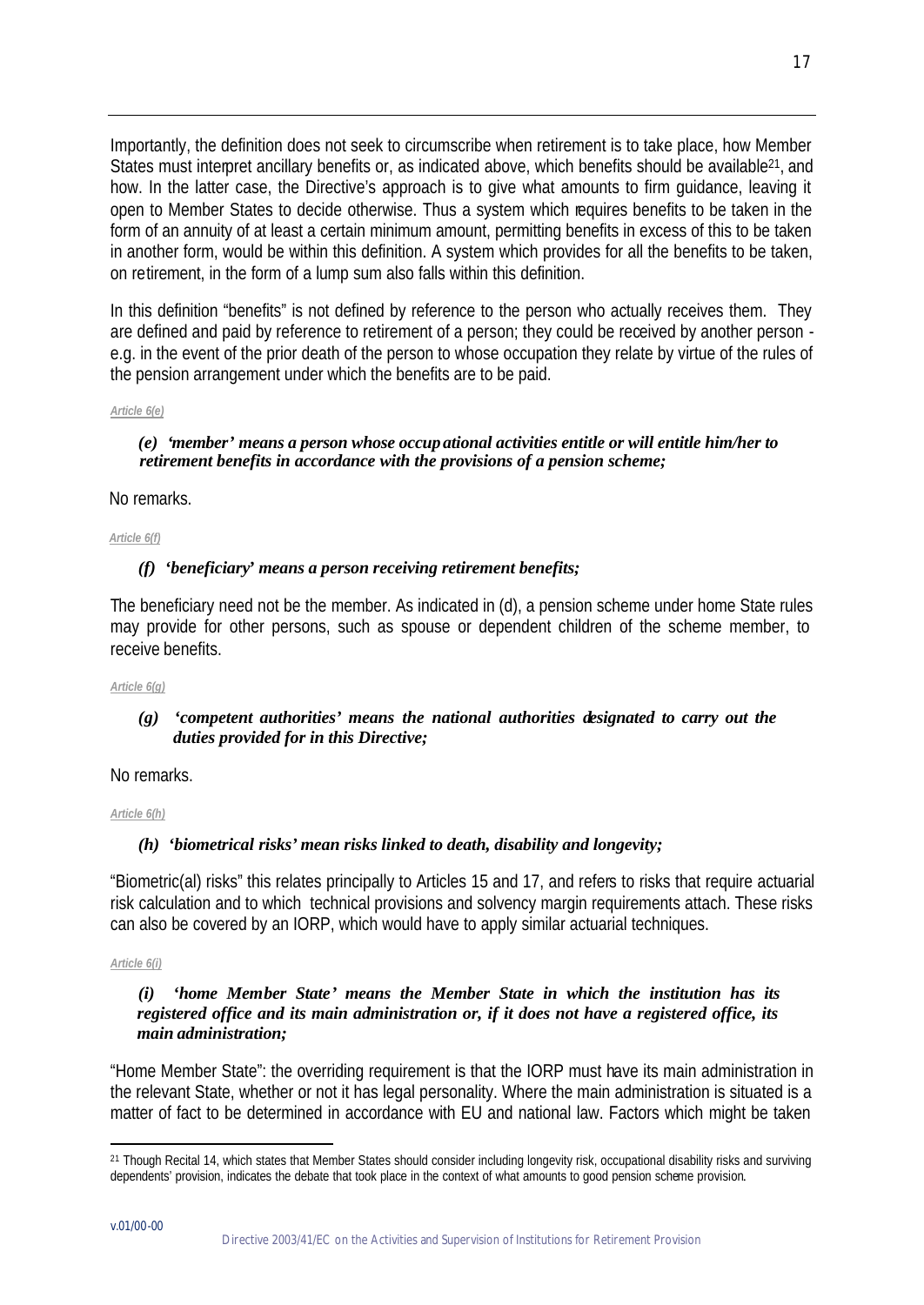into consideration in determining the main administration of the IORP are found in the Advocate General's opinion in case 81/87 of 27 September 1988 (*Daily Mail*), and, more recently, in case C-208/00 (*Überseering v. NCC*), case C-212/97 (*Centros*) and case C-167/01 (*Inspire Art*). These cases relate to corporate persons; they could apply by analogy to IORPs without legal personality.

*Article 6(j)*

# *(j) 'host Member State' means the Member State whose social and labour law relevant to the field of occupational pension schemes is applicable to the relationship between the sponsoring undertaking and members.*

"Host Member State". This definition is not based on the location of the sponsoring undertaking but on the relationship between the sponsor and the member $22$ , i.e. the applicable social and labour law relevant to occupational pension schemes<sup>23</sup>. This gives rise to the possibility that a sponsoring undertaking - an employer - with its registered office in Member State A has employees in Member State B who are members of a company pension scheme, that scheme will be subject to the social and labour law of Member State B. An obvious example would be a branch.

# *Article 7*

# **Activities of an institution**

*Each Member State shall require institutions located within its territory to limit their activities to retirement-benefit related operations and activities arising therefrom.*

## *When, in accordance with Article 4, an insurance undertaking manages its occupational retirement provision business by ring-fencing its assets and liabilities, the ring-fenced assets and liabilities shall be restricted to retirement-benefit related operations and activities directly arising therefrom.*

The first premise is that each Member State must provide that IORPs located in its territory restrict their activities to retirement benefit "operations" and activities arising from such operations. This is open to a variety of interpretations, enabling Member States, in implementing the Directive, to offer, in principle at least, more or less latitude to IORPs. "Operations" would appear to refer to operations on a funded basis in accordance with the definition in Article 6(a).

Unlike the second paragraph, which refers to "activities directly arising" from retirement benefit related operations, the first paragraph contains no such limitation24. This asymmetry appears to be intentional (and it should be noted that the ring-fencing option available to life insurance is not available to "mainstream" IORPs. However, if a Member State wishes to restrict IORPs that are not life insurance undertakings to retirement benefit related operations and activities *directly* arising from them, then presumably this must be classified as an extra condition of operation subject to Article 9(3)).

l <sup>22</sup> "Host Member State" was previously defined, in the Commission's proposal, as the place where the sponsoring undertaking or the member is located. The Council's common position, accepted in the final draft, linked the host State specifically to the relevant social and labour law applicable to the relationship between sponsoring undertaking and member.

<sup>23</sup> Note, however, that rights in Article 20 paragraphs (1) and (2) are based on the location of the sponsoring undertaking. This need not be the same as the host Member State.

<sup>&</sup>lt;sup>24</sup> The Commission's proposal referred to activities arising "directly" from such operations.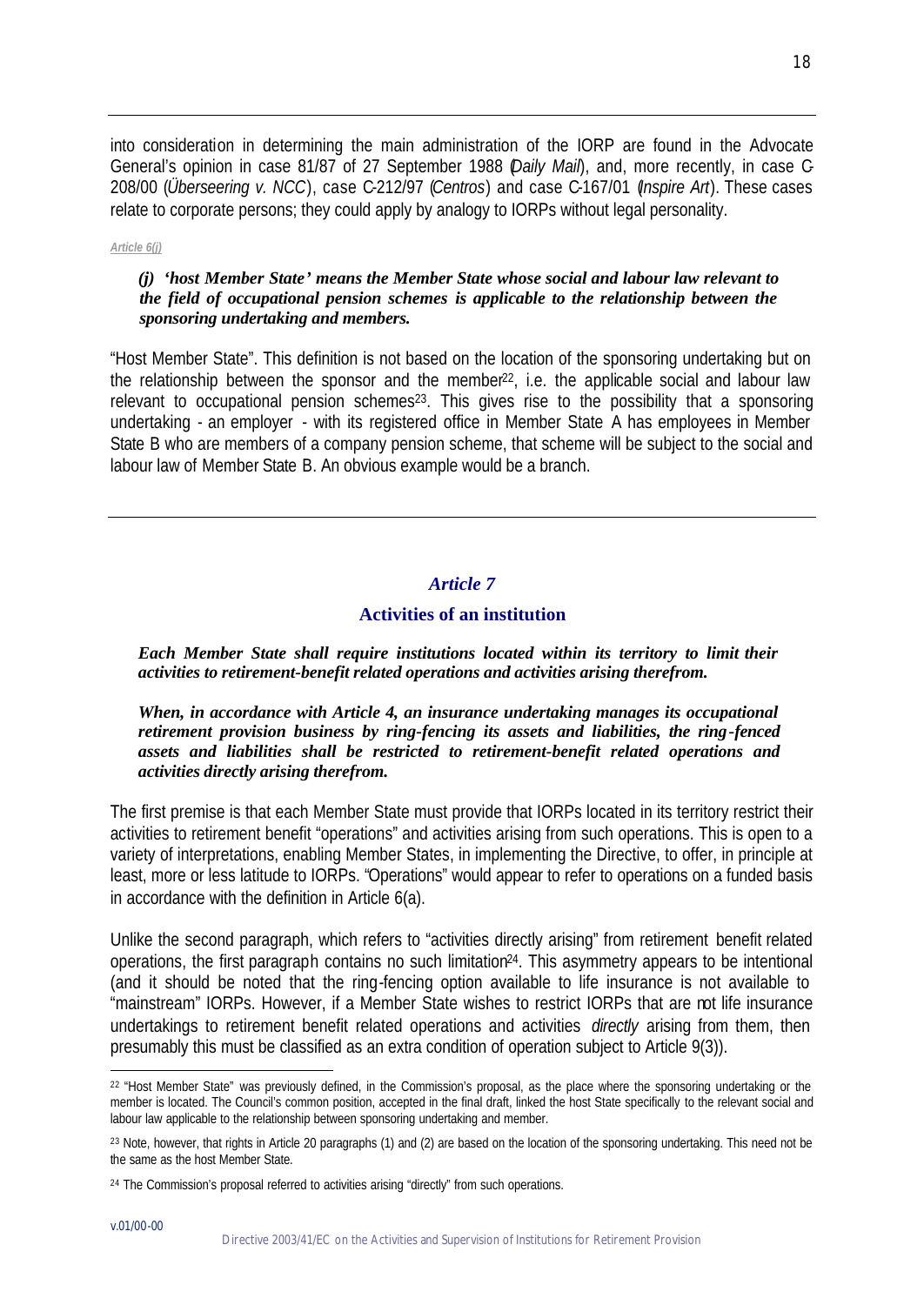The second premise concerns the ring-fencing of assets and liabilities by insurance undertakings when managing their occupational retirement provision business.<sup>25</sup>

Where the Directive applies to insurance undertakings by virtue of Article 4<sup>26</sup>, the ring-fenced operation must be restricted to retirement benefit related operations and activities directly arising from them. This appears not to add to the requirement in the first paragraph of Article 4 regarding ring-fencing.

# *Article 8*

# **Legal separation between sponsoring undertakings and institutions for occupational retirement provision**

*Each Member State shall ensure that there is a legal separation between a sponsoring undertaking and an institution for occupational retirement provision in order that the assets of the institution are safeguarded in the interests of members and beneficiaries in the event of bankruptcy of the sponsoring undertaking.* 

This Article is designed to protect members from the bankruptcy of the sponsoring undertaking, by ensuring that the assets of the IORP are not distributed to other creditors of the sponsoring undertaking.

This Article reiterates the provision already in place by virtue of the definition of IORP in Article 6(a), which requires, *inter alia*, that an IORP be "established separately from any sponsoring undertaking or trade". It makes clear that the separation should be "legal". This does not require specifically that the IORP and the sponsoring undertaking should be separate legal entities. Member State laws could provide a legal mechanism for separation that provides the requisite safeguarding but which falls short of a requirement for separate entities.<sup>27</sup> For example, this could be achieved by introducing the concept of a privileged category of asset which would preclude an IORP's assets from being treated in the same way as the assets available to ordinary or other preferred creditors if the sponsor should become insolvent.

# *Article 9*

#### **Conditions of operation**

#### *1. Each Member State shall, in respect of every institution located in its territory, ensure that:*

The purpose is to provide a minimum level of protection for scheme members and beneficiaries by requiring appropriate registration, governance and provision of information. As with other Articles in the

<sup>&</sup>lt;sup>25</sup> The commentary to the Council common position referred to the importance of ring-fencing, and the common position refers accordingly to the provisions of Article 4.

<sup>26</sup> Strangely, Article 7, like Article 4, is not one of those listed in Article as being applicable to life insurance undertakings.

<sup>&</sup>lt;sup>27</sup> Although the term is not used here, such an arrangement may also be viewed as a form of ring-fencing.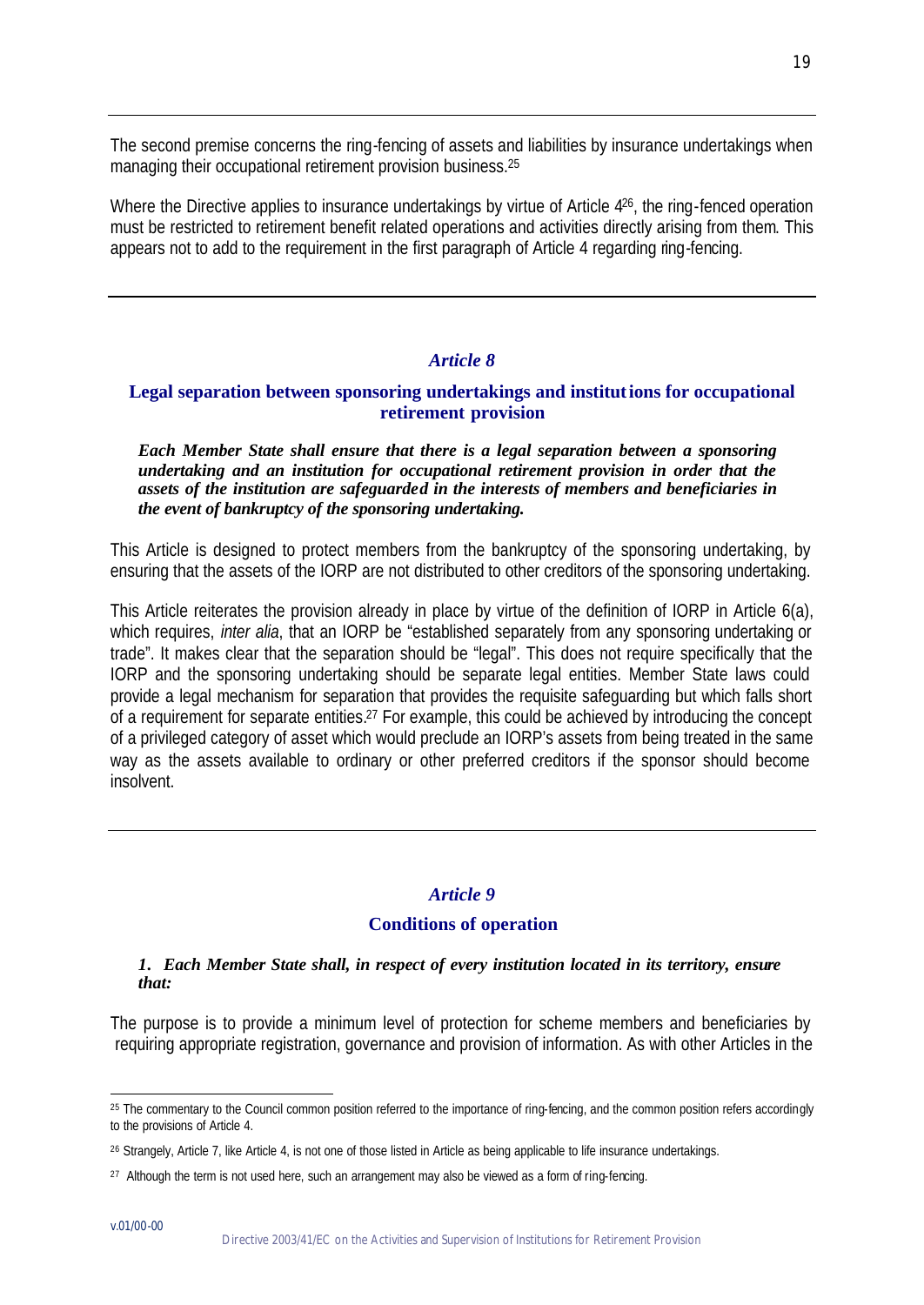Directive, the conditions of operation are those of the home Member State of the IORP, except where the contrary is expressly indicated.

#### *Article 9(1)(a)*

# *(a) the institution is registered in a national register by the competent supervisory authority or authorised; in the case of cross-border activities referred to in Article 20, the register shall also indicate the Member States in which the institution is operating;*

This Article is cast in general terms; it requires an IORP to be registered or authorised<sup>28</sup>. The IORP must be registered by the competent authority, in a national register. Whereas registration might be characterised by a requirement simply to register with the authorities, authorisation indicates a requirement to obtain positive approval based on a vetting process undergone with the relevant authority. A registration approach may be, from an administrative point of view, the only practical option where there is a significant number of IORPs in a Member State. (This interpretation would give meaning to Recital 21.) Authorisation also implies the creation of a register, since IORPs with cross border operations must be authorised, and "the register" must indicate the relevant host State(s).

It is clear that, whether an IORP is subject to registration (*a posteriori* supervision) or authorisation (*a priori* vetting followed by *a posteriori* supervision), the obligation to comply with the provisions of the Directive is the same.

No time scale is set for compliance with registration or authorisation requirements. Member States will need to devise procedures and a practical approach so as to ensure that registration and authorisation are completed (acceptance or refusal) within a reasonable period (failing which the Member State would be liable for inadequate implementation of the Directive).

#### *Article 9(1)(b)*

### *(b) the institution is effectively run by persons of good repute who must themselves have appropriate professional qualifications and experience or employ advisers with appropriate professional qualifications and experience;*

Indent 1(b) allows for flexible interpretation, in order to coincide with Member States' differing requirements. It requires IORPs to be "run" "effectively"; whilst "run" might reasonably be interpreted as "managed", "effectively" will be interpreted in accordance with relevant Member State standards. As regards "appropriate professional qualifications and experience" it would seem clear that both qualifications and experience will be required. This requirement could be applied to the board of the IORP, or to the board and those responsible for the effective management of the IORP. The good repute requirement adds a moral element, since experience and qualifications alone may be insufficient. Arguably, the increase in corporate governance requirements of supervisors indicates that moral rectitude is also insufficient.

#### *Article 9(1)(c)*

#### *(c) properly constituted rules regarding the functioning of any pension scheme operated by the institution have been implemented and members have been adequately informed of these rules;*

<sup>&</sup>lt;sup>28</sup> Although there is no explicit requirement for a system of authorisation in any Article, and the notification procedure in Article 20 only applies to authorised IORPs, an obligation to devise such a system is implied by Recital 36.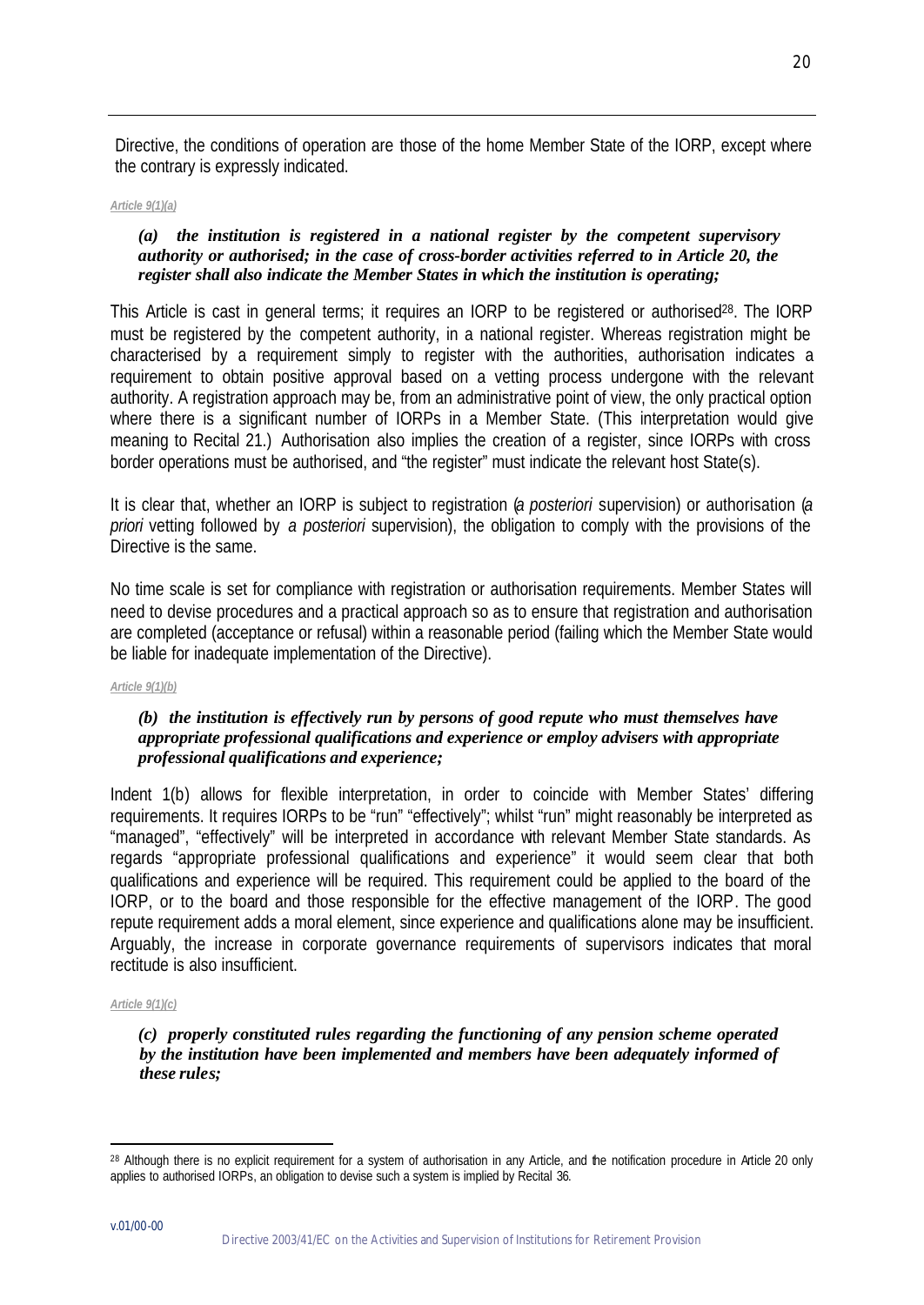Indent 1(c) refers to the operation ("functioning") of any scheme operated by the IORP. In a cross border context, it is important to be clear where the supervision of the home State authority ends and that of the host State authority begins. Except where there is specific provision for host State prudential rules (Article 18(7) and Article 20(7)), as well as any social and labour law relevant to the field of occupational pensions, home State rules will apply.

#### *Article 9(1)(d)*

#### *(d) all technical provisions are computed and certified by an actuary or, if not by an actuary, by another specialist in this field, including an auditor, according to national legislation, on the basis of actuarial methods recognised by the competent authorities of the home Member State;*

Good financial governance requires that technical provisions are calculated and certified appropriately. The Directive is general in its approach, deferring to Member States' methods (subject to Article 15), but requires the intervention of an actuary or other specialist.

#### *Article 9(1)(e)*

# *(e) Where the sponsoring undertaking guarantees the payment of the retirement benefits, it is committed to regular financing;*

There is no prescription as to how ensuring commitment to regular financing is to be achieved, or the level of the commitment (in terms of amount or frequency), or the consequences of intervening events such as, for example, the insolvency of the undertaking. In addition, a commitment to regular financing will not, of itself, prevent a sponsoring undertaking from taking payment "holidays" Normally, such a commitment by a sponsor will result from the agreement between it and the IORP.

*Article 9(1)(f)* 

# *(f) The members are sufficiently informed of the conditions of the pension scheme, in particular concerning:*

- *(i) the rights and obligations of the parties involved in the pension scheme;*
- *(ii) the financial, technical and other risks associated with the pension scheme;*
- *(iii) the nature and distribution of those risks.*

The Directive is general about the content of the scheme conditions and does not specify when such information needs to be given to the member. Member States will no doubt draw on existing information requirements in specifying their detailed rules in this area.

There is an overlap between this subparagraph and subparagraph (c), which refers to the existence of "rules" on the functioning of a scheme and their being passed to members. Subparagraph (f) is more specific.

*Article 9(2)*

*2. In accordance with the principle of subsidiarity and taking due account of the scale of pension benefits offered by the social-security regimes, Member States may provide that the option of longevity and disability cover, provision for surviving dependants and a guarantee of repayment of contributions as additional benefits be offered to members if employers and employees, or their respective representatives, so agree.*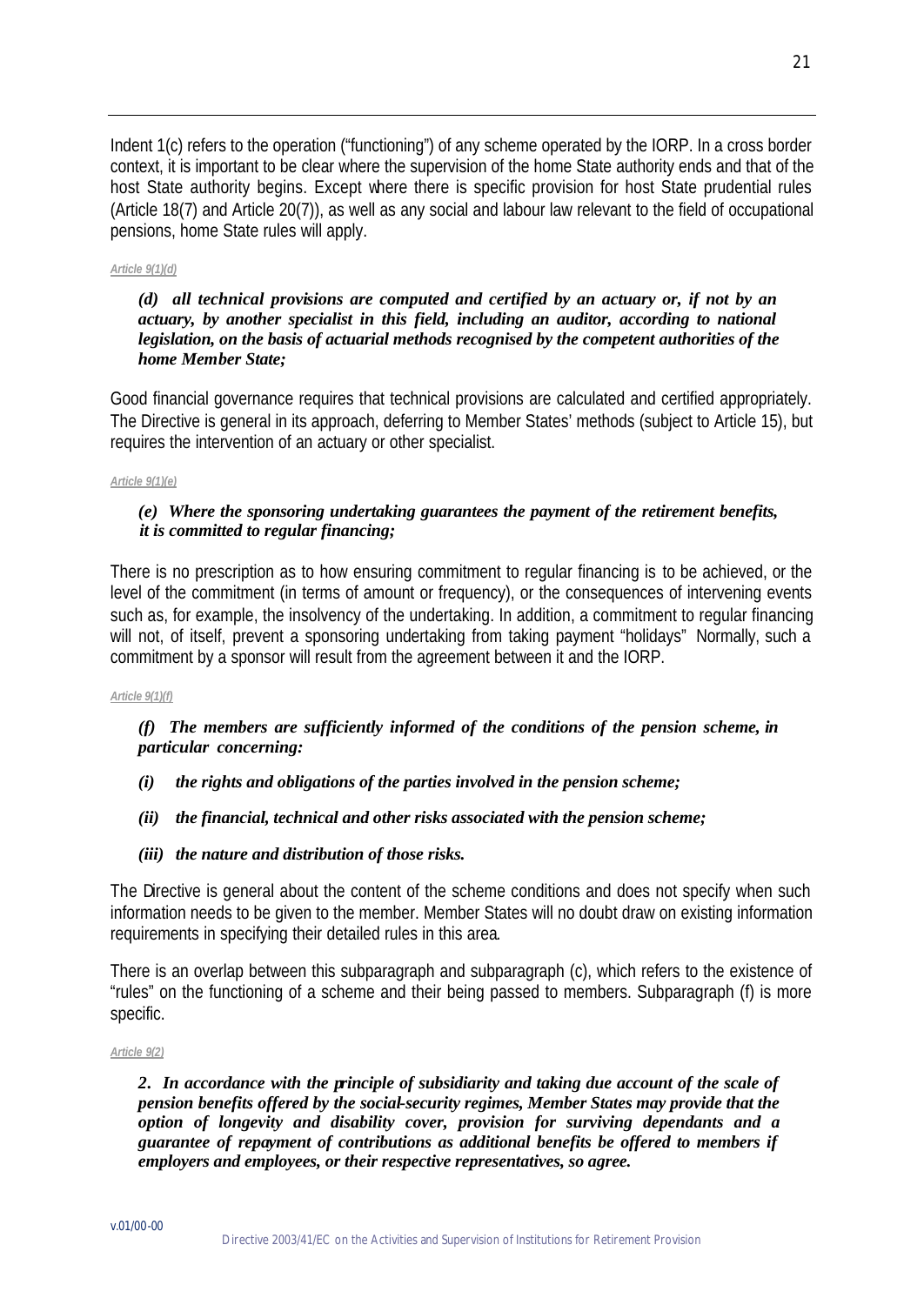This paragraph provides, in essence, for additional "biometric" benefits, if Member States permit these (the definition of "retirement benefits" in Article 6(d) permits ancillary benefits beyond "payments for life"). "Longevity" cover is capable of a variety of interpretations, for example: an uplift on reaching certain ages; long term care; death.

Essentially, this paragraph is intended to preserve benefits that are currently available in certain Member States, as well as coherence between first and second pillar social benefits provisio n. Therefore such benefits may be available at the option of the Member States, in a way consistent with their pension legislation and as agreed between employers and employees and other social partners.

#### *Article 9(3)*

# *3. A Member State may make the conditions of operation of an institution located in its territory subject to other requirements, with a view to ensuring that the interests of members and beneficiaries are adequately protected.*

Additional operating rules may be applied to an IORP but only by its home State competent authority. These additional rules would have to (a) be in respect of conditions of operation, and (b) be for the purpose of ensuring adequate protection of members' and beneficiaries' interests. Therefore, prudential rules that have no bearing on conditions of operation (such as rules on investments or solvency requirements that are outside the relevant Articles of the Directive) would not be possible.

#### *Article 9(4)*

# *4. A Member State may permit or require institutions located in its territory to entrust management of these institutions, in whole or in part, to other entities operating on behalf of those institutions.*

Paragraph 4 enables a Member State to permit or require an IORP to delegate management to another entity, or to deny it the right to do so. Although this Article bears a relation to the reference in Article 2(1) to "authorised entities responsible" for managing IORPs, the two provisions need to be distinguished. Article 2(1) identifies the entity to which the rights and obligations envisaged under the Directive should be applied. Under that provision, where an IORP has no legal personality, a Member State may apply the Directive to the managing entity instead. Article 9(4) has no such precondition, and the Directive will continue to apply to the IORP regardless of any delegated or outsourced management functions. Note, however, the implication of Article 14(2) as regards the liability of "persons running the institution", where management is outsourced or delegated. Nevertheless, even if managing third parties were also to be liable, this would not remove from the IORP its ultimate responsibility for outsourced operations.

In line with the principle of "home State control" embodied in the Directive, a home State may only restrict or demand "managerial delegation" to, or require it from, a home State IORP (i.e. an IORP with its registered office or main administration there). If it were otherwise, and the host State were able to require or deny delegation to an IORP offering cross border services in its territory, this would run contrary to the principle of mutual recognition<sup>29</sup>.

#### *Article 9(5)*

l

### *5. In the case of cross-border activity as referred to in Article 20, the conditions of operation of the institution shall be subject to a prior authorisation by the competent authorities of the home Member State.*

<sup>&</sup>lt;sup>29</sup> However, there is nothing precluding delegation of managerial functions to EU entities outside the home State. Member State supervisory bodies would have to cooperate appropriately to ensure effective supervision. This paragraph does not impinge on an IORP's right to delegate investment management to an appropriately authorised manager located in another Member State.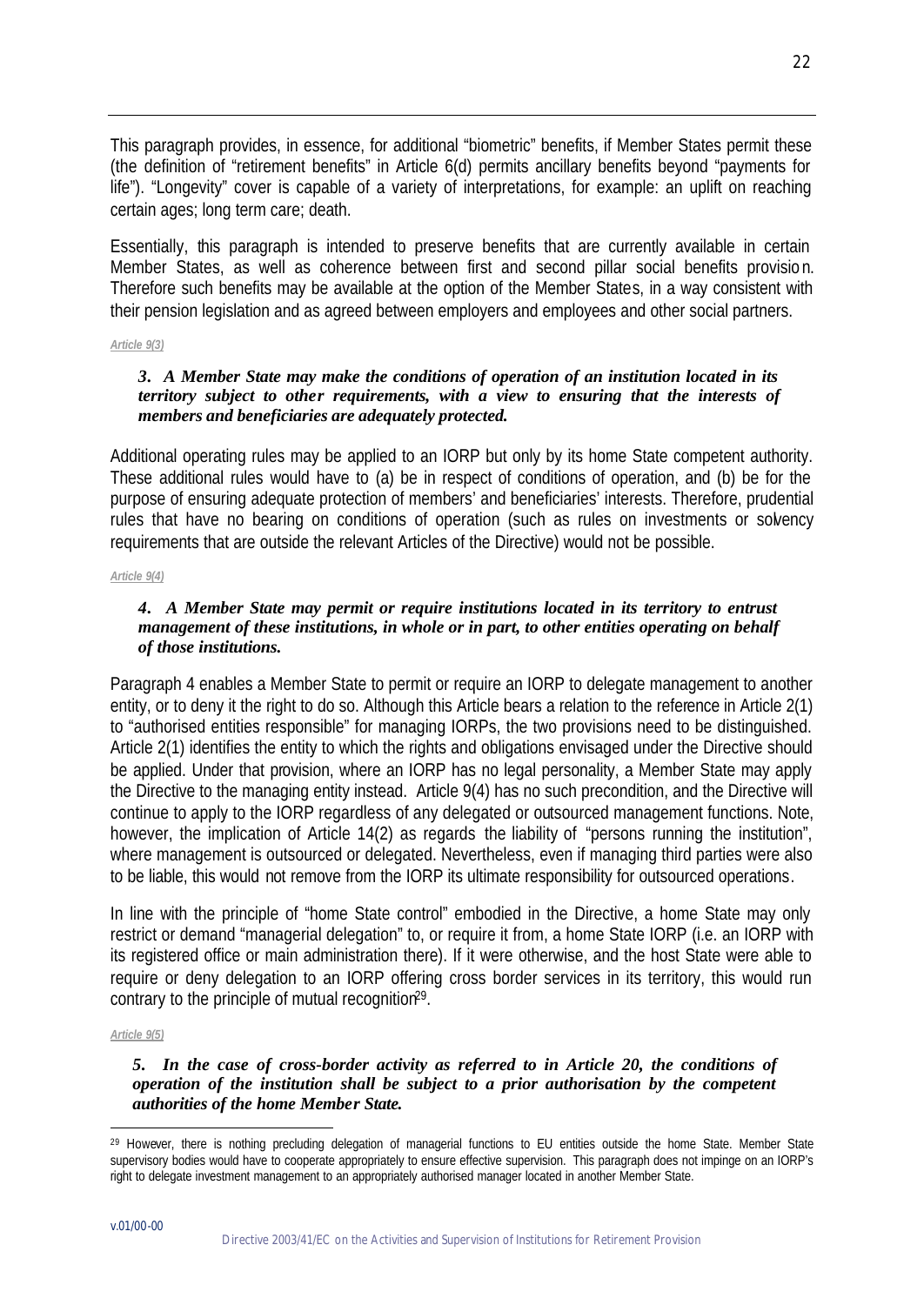Paragraph 5 echoes the approach to prior authorisation by the home State in other EU level financial services legislation. IORPs wishing to operate across borders must be authorised within Article 9, rather than merely being registered, by the home State competent authority. Authorised IORPs are free to accept sponsorship from undertakings located anywhere in the EU (Article 20(1)). Although paragraph 5 appears to limit the requirement of authorisation to consideration of the conditions of operation, the wider context of the Directive indicates that compliance with all the provisions of the Directive will be required.

# *Article 10*

# **Annual accounts and annual reports**

*Each Member State shall require that every institution located in its territory draw up annual accounts and annual reports taking into account each pension scheme operated by the institution and, where applicable, annual accounts and annual reports for each pension scheme. The annual accounts and the annual reports shall give a true and fair view of the institution's assets, liabilities and financial position. The annual accounts and information in the reports shall be consistent, comprehensive, fairly presented and duly approved by authorised persons, according to national law.*

In line with the principle of mutual recognition, the wording confirms that only the home State may set rules governing annual accounts and reports for IORPs located in its territory.

Member States must ensure institutions prepare annual reports and accounts. The requirements are general in tone - the report and accounts must "take into account" each pension scheme operated by the IORP; "where applicable" there must be an annual report and accounts for each pension scheme; the report and accounts must give a true and fair view; and national rules will apply regarding consistency, comprehensiveness, presentation and approval.

The reference to "where applicable", in relation to the requirement for IORPs to prepare reports and accounts for each pension scheme, presents considerable difficulty in interpretation, particularly when this Article is read in conjunction with Article 11(2)(a).

- "Where applicable" implies that there are circumstances where accounts and reports for each scheme are, and are not, required. However, there are two problems with this reading. First, Article 10 does not set out what the relevant circumstances might be. Second, this approach seems to be contradicted if read in conjunction with Article 11(2)(a).
- Article 11(2)(a) appears to require that when, for example, a scheme member demands it, an IORP must provide accounts and reports relating to that member's scheme. Therefore, whatever Article 10 might require in this regard, this would mean IORPs would be likely in practice to prepare scheme specific accounts and reports, as well as those for the institution itself, to cater for such requests. However, there are also problems with this approach. It renders "where applicable" in Article 10 meaningless. It also raises the question why such a potentially onerous requirement, the costs of which could affect benefits received by members and beneficiaries, was not addressed specifically in the Article which deals directly with annual reporting and accounts.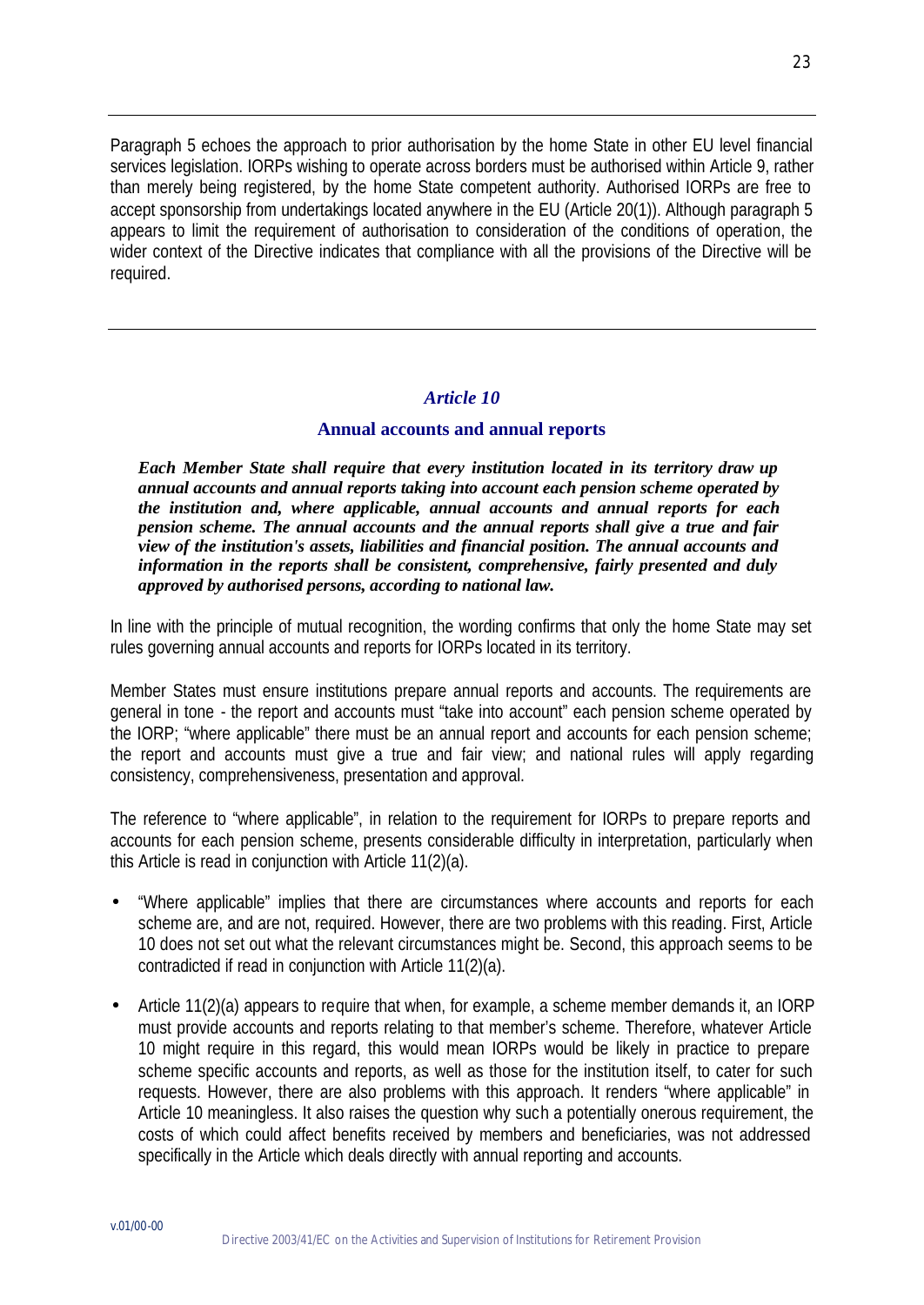In short, if "where applicable" introduces a conditional or optional requirement for individual scheme reporting, it is unclear when such a requirement is applicable and appears to preclude a literal reading of Article 11(2)(a). Alternatively, one could accept a literal reading of Article 11(2)(a) and treat "where applicable" as meaningless.

Other considerations which may have a bearing upon the relationship between the two provisions are as follows:

- Recital 22 refers, in very similar terms to Article 10, to the requirement for accounts and reports for the IORP and for individual schemes "where applicable". Thereafter, it refers to the importance of the accounts and reports of the IORP (taking into account each scheme operated by the IORP) as a source of information to members and beneficiaries and the competent authorities, particularly, for the latter, in the monitoring of financial soundness and solvency of the institution. Except for the requirement to draw up accounts and reports for each scheme, where applicable, nothing in Recital 22 suggests any intention that Article 10 should require separate accounts and reports.
- Recital 23 provides the rationale for information provision for scheme members and beneficiaries. It deals with information concerning "the financial soundness of the institution", contractual rules and benefits, and "the actual financing of accrued pension entitlements". This last phrase provides the basis for the last paragraph of Article 11(4) (annual statement), though whereas this paragraph requires annual statements to be produced, the Recital refers to "requests for information". There appears, in sum, to be no specific recital for Article 11(2)(a).
- Article 6(b), which defines "scheme", gives Member States considerable discretion in identifying separate schemes. In a cross border context this could give rise to difficulty as an IORP seeks to apply Article 11(2)(a) requirements to individual host State schemes as defined under the IORP's home State law. More generally, Article 6(b) provides no meaningful principle for identifying separate schemes. However, in the context of the current discussion, concerning the application of Articles 10 and 11(2)(a), "each scheme" (Article 10) and members' "particular pension scheme" (Article 11(2)(a) should be interpreted to refer to the scheme to which the member belongs, not to the member's individual "account" within the scheme.
- Conceivably, separate, scheme level, accounts and reports would not be "applicable" where an IORP operates a single scheme, and the accounts and reports of the IORP would be identical to those of the scheme. Whilst such an interpretation would be consistent with Article 11(2)(a), there is certainly no indication that Article 10 was intended to cater for this, possibly esoteric, situation.
- The aim of the Directive is to further the internal market for financial services, by providing a framework for prudential supervision and principles for capital investment, leaving with Member States the responsibility for organisation of their pension systems. The Recitals indicate no explicit intention that members and beneficiaries should receive accounts and reports of their particular schemes. Therefore, it might be argued that Articles 10 and 11(2)(a) could be interpreted so as to facilitate the internal market purpose in its context of explicit scheme member protection provisions. Indeed, members may receive information not only about the IORP, but also about scheme rules, benefits, actual financing of accrued pension entitlements, investment policy, and management of risks and costs; an additional, general requirement for scheme reporting may bring limited additional benefit. Therefore, it might be argued that Articles 10 and 11(2)(a) could be interpreted, though there is no basis for this in the text, in a way that enables Member States to provide that accounts and reports in respect of individual schemes are not a general requirement - interpreting Article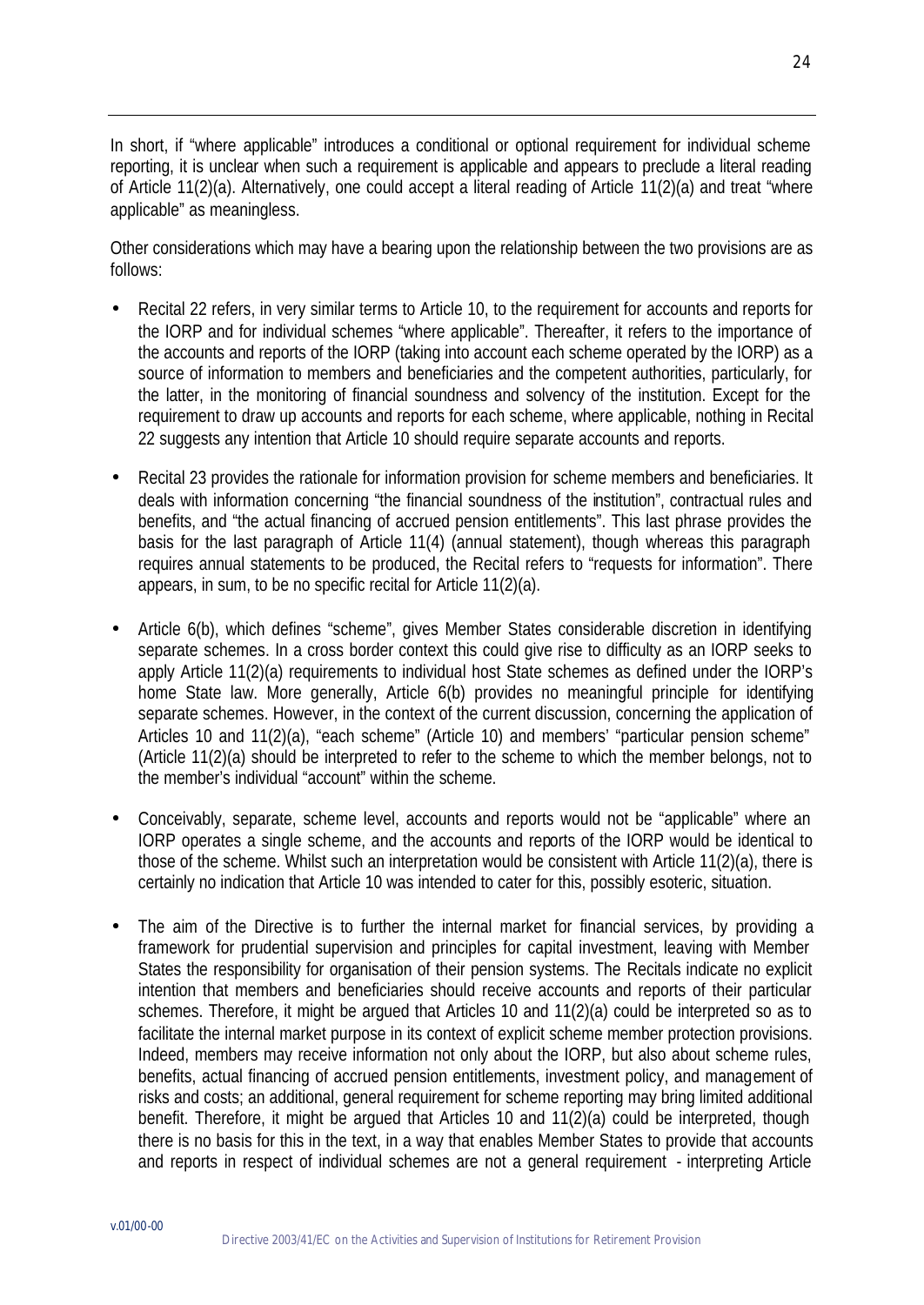11(2)(a) with an implied "where applicable" in the same terms as in Article 10. This would still require definition of the circumstances where accounts and reports are not applicable.

Fundamentally, Articles 10 and 11(2)(a) are inconsistent. It is not possible to apply a natural meaning to the words of Article 11(2)(a) without ignoring "where applicable" in Article 10; we cannot give meaning to "where applicable" in Article 10 without inferring exceptions to Article 11(2)(a) which are not in the text<sup>30</sup>. Member States should therefore seek a common approach; ultimately, clarifying legislation might be necessary.

Reporting and accounting requirements to supervisors will depend on the laws of the Member State where the IORP is located and, possibly, on the nature of the IORP itself. Thus, if the IORP is a company, it could be subject to requirements that are different from those applicable to an IORP which is a mutual association or a trust. National legislation may require certain accounting standards to apply.

Cost could be a factor in a Member State's decision as to how to implement the requirements of consistency, comprehensiveness, fair presentation and due approval. As regards due approval, cost could be reduced if approval were by the board of the IORP, or by the actuary or other professional referred to in Article 9(1)(d). A requirement for audited accounts for individual schemes would give rise to a significant increase in IORPs' costs.

# *Article 11*

# **Information to be given to the members and beneficiaries**

#### *1. Depending on the nature of the pension scheme established, each Member State shall ensure that every institution located in its territory provides at least the information set out in this Article.*

A Member State ("State A") must apply its rules under Article 11 both to IORPS located in its own territory and to those located in another State ("State B") but which provide services in relation to members whose relationship with their sponsor is subject to State A's relevant social and labour law. This cross border applicability is a result of Article 20(7) which subjects an IORP operating in a host State to provide information in accordance with the information requirements of the host State.

Article 11 sets out the minimum level of information to be provided, in any event, on request by the member or beneficiary, or when certain changes occur. Member States can introduce further requirements, though these further requirements are dependent on "the nature of the scheme". This provision gives Member States flexibility in interpreting this paragraph; the Commission's Explanatory Memorandum referred to contractual conditions of the scheme as being a differentiating factor (defined benefit v. defined contribution schemes being an obvious example of this), as well as the status of the person requesting the information (member or beneficiary).

<sup>&</sup>lt;sup>30</sup> The difficulty is not clarified by reference to the legislators' intentions. The Council took the view that Article 10 (as amended by it) requires IORPs "in some instances" to draw up scheme-by -scheme reports and accounts (see Council's common position, at page 32). However, the Commission's interpretation of the Council's common position was that where an IORP "operates more than one occupational pension scheme, annual accounts and reports will have to be drawn up for each of them" (Commission Communication to the European Parliament of 14 November 2002, at page 7).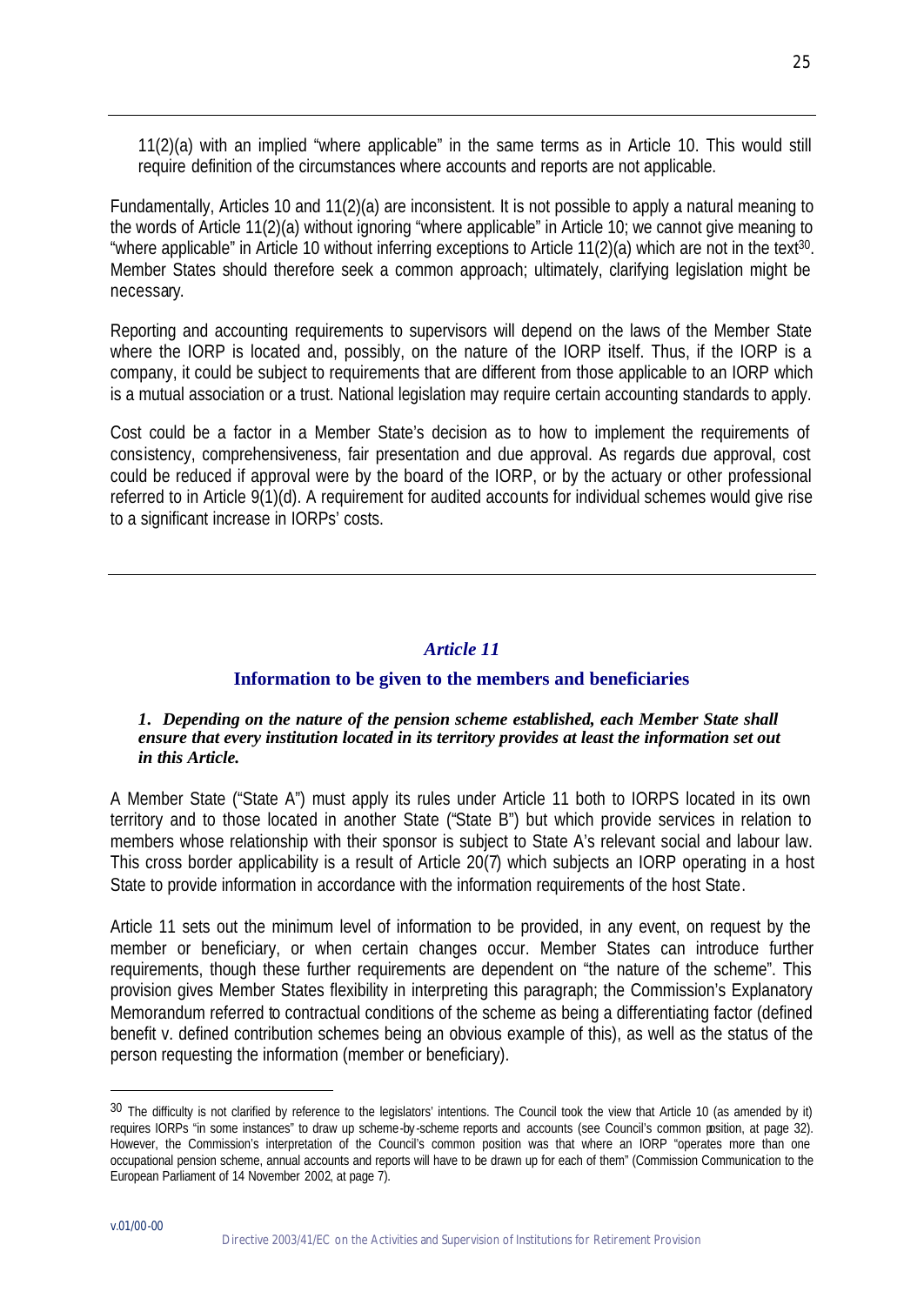IORPs must produce the information required in Articles 11(2) to 11(5), as well as any additional information required by virtue of Article 11(1) (subject, for cross border operations, to Article 20(7)).

This Article is drafted in general terms. A Member State's additional requirements could be significant: there is no express condition that any extra rules must be for the purpose of protecting members' and beneficiaries' interests. IORPs subject to home and host State information rules (including any additional rules) will, therefore, have to ensure multi-jurisdictional compliance. Discussions between Member States in the context of the Article 21 provisions should aim to ensure workable solutions in this respect, so that information requirements do not create a barrier to cross border activities of IORPs.

Note that the requirement to give information regarding scheme rules is in fact set out in Article 9(1)(c) and (f).

To summarise information outputs:

*Information to be provided automatically:*

- Relevant information regarding changes to the scheme rules.
- Annual statement: situation of the IORP and the level of financing of accrued benefits.
- On retirement: benefits due and payment options.

*On request:*

- Annual report and accounts.
- Statement of investment policy principles.
- Target level of benefits on retirement.
- Benefits on termination of employment.
- For defined contribution schemes: investment options, investment portfolio, risk exposure and costs.
- Transfer rights.

#### *Article 11(2)*

#### *2. Members and beneficiaries and/or, where applicable, their representatives shall receive:*

#### No remarks.

#### *Article 11(2)(a)*

#### *(a) on request, the annual accounts and the annual reports referred to in Article 10, and, where an institution is responsible for more than one scheme, those relating to their particular pension scheme;*

Members and beneficiaries are entitled to receive (and the IORP is required therefore to prepare) accounts and reports for the IORP and for their individual scheme. This subparagraph appears to give no latitude for interpretation, and indicates that Article 10 could be construed to require accounts and reports for each scheme operated by an IORP, with "where applicable" in that Article having no meaning. See further, comments on Article 10 above.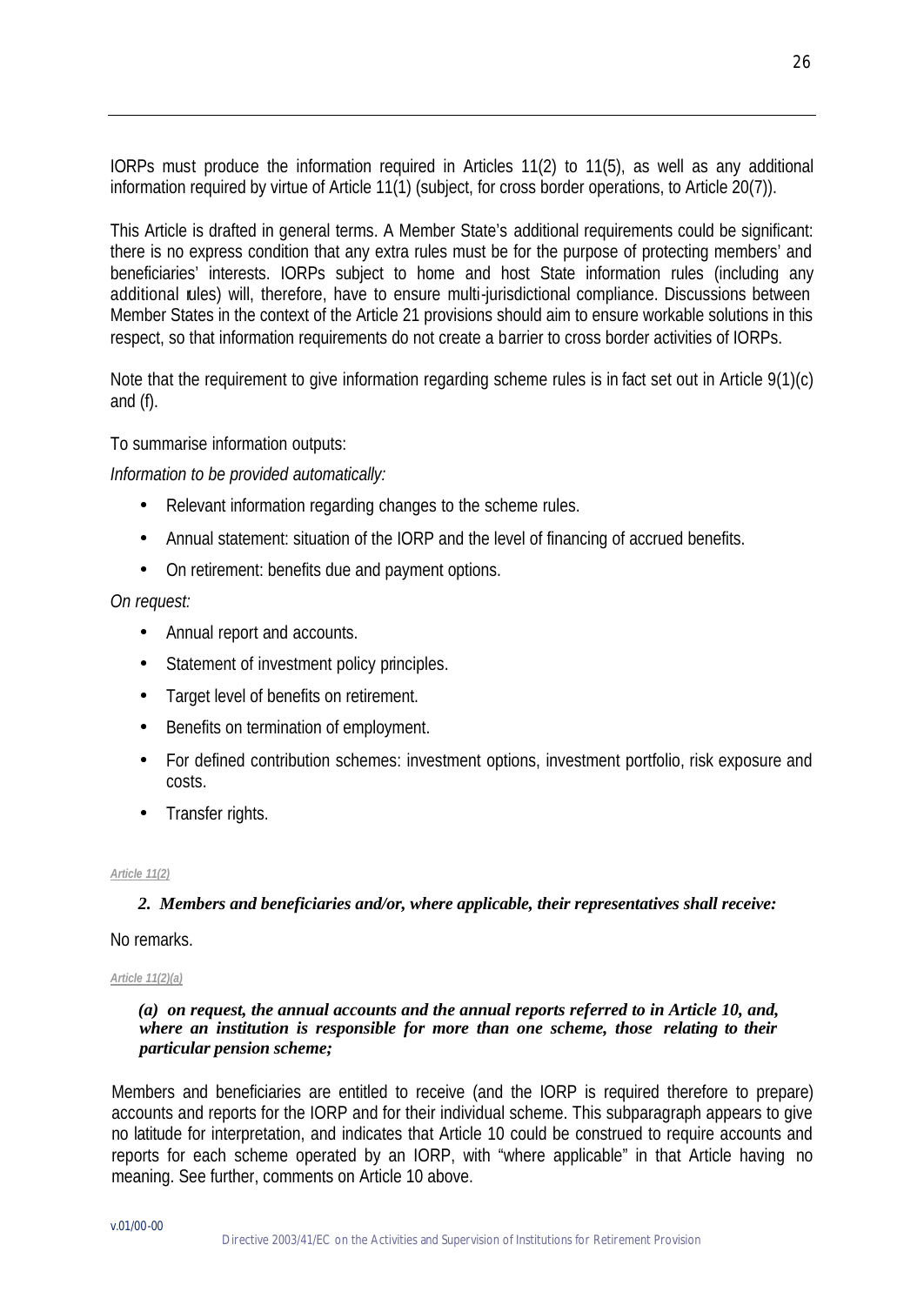*Article 11(2)(b)*

# *(b) within a reasonable time, any relevant information regarding changes to the pensionscheme rules.*

Each Member State will determine what is meant by a "reasonable time" (though it could be longer than is implied by "on request"), and what is to be regarded as relevant, and what is meant by "changes". As regards members' information, in a cross border context, an IORP might be required to comply with different periods depending upon the rules for each host State and the home State. Member States could agree, in CEIOPS (see commentary on Article 21), a co-ordinated approach.

#### *Article 11(3)*

*3. The statement of investment policy principles, referred to in Article 12, shall be made available to members and beneficiaries and/or, where applicable, to their representatives on request.*

#### No remarks.

#### *Article 11(4)*

- *4. Each member shall also receive, on request, detailed and substantial information on:*
- *(a) the target level of the retirement benefits, if applicable;*
- *(b) the level of benefits in case of cessation of employment;*

*(c) where the member bears the investment risk, the range of investment options, if applicable, and the actual investment portfolio as well as information on risk exposure and costs related to the investments;* 

*(d) the arrangements relating to the transfer of pension rights to another institution for occupational retirement provision in the event of termination of the employment relationship.*

## *Members shall receive every year brief particulars of the situation of the institution as well as the current level of financing of their accrued individual entitlements.*

This provision relates principally to information to be provided to the member on request. Member States will determine the meaning of "detailed and substantial information". Thus, to take the example of the level of benefits on cessation of employment, the Member State will set the assumed date of the projected benefits - for example, at the anniversary date, or at some future dates, and the assumptions, including actuarial, to be applied.

The benefits referred to are those provided under the rules of the relevant pension scheme, which may be located in another Member State. Indent (c) refers to DC schemes, where the benefit is related to the value of the accrued assets. The "actual investment portfolio" will be interpreted by the individual Member States; it could refer to, for example, underlying collective investment schemes in which the IORP has invested, or, conceivably (though this would be undesirable because of cost), to the investments of those schemes. Equally, "information on risk exposure" and "costs related to the investments" will be subject to differing interpretations, but must still be "detailed and substantial"; these provisions could result in widely differing information requirements.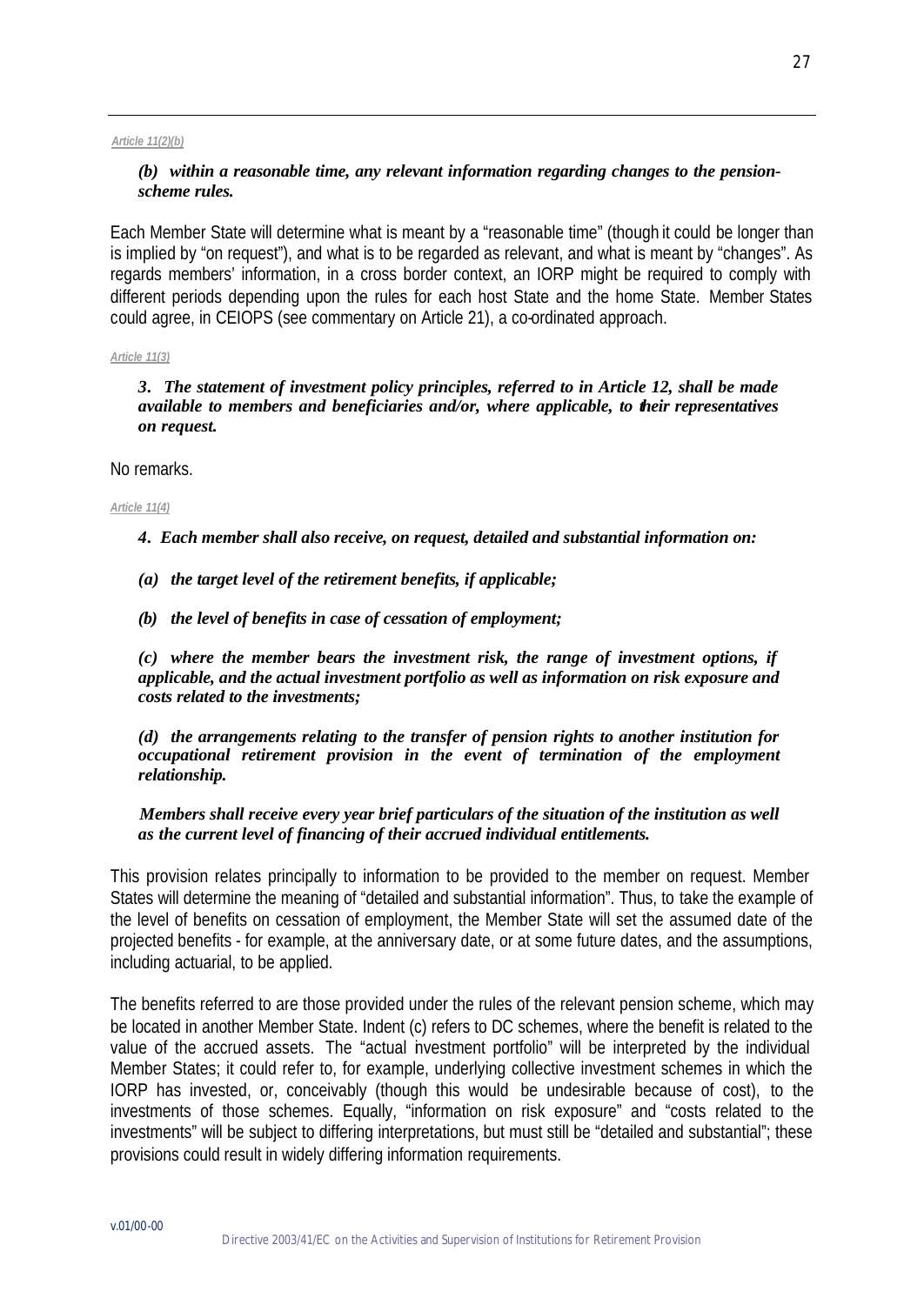It would be desirable for Member States to agree on a common approach and common format, to ensure cross border operations are not subject to widely differing requirements.

The final subparagraph of Article 11(4) is the requirement for an annual statement to be given to scheme members. It is drafted in very general terms and gives Member States scope for interpretation as to the level of detail. Unlike the information required by the rest of Article 11(4), this information must be given, each year. "Brief" particulars should not be interpreted to require the IORP to provide the annual accounts and report to each scheme member.

#### *Article 11(5)*

*5. Each beneficiary shall receive, on retirement or when other benefits become due, the appropriate information on the benefits which are due and the corresponding payment options.*

No remarks.

# *Article 12*

# **Statement of investment policy principles**

*Each Member State shall ensure that every institution located in its territory prepares and, at least every three years, reviews a written statement of investment-policy principles. This statement is to be revised without delay after any significant change in the investment policy. Member States shall provide that this statement contains, at least, such matters as the investment risk measurement methods, the risk-management processes implemented and the strategic asset allocation with respect to the nature and duration of pension liabilities.*

In line with the principle of mutual recognition, the wording confirms that only the home State may set the rules as regards these statements for IORPs located in its territory.

The statement of investment policy principles must be available to members and beneficiaries on request (see Article 11(3))<sup>31</sup>.

A home State must ensure that an IORP subject to its supervision prepares such a statement and reviews it every three years or "without delay" in the event of a significant change in policy. The statement must contain the matters referred to in Article 12, though Member States can require more information to be included.

<sup>&</sup>lt;sup>31</sup> The Commission's original proposal required IORPs to submit statements of investment policy principles to the competent authorities; this requirement was removed by the Council common position (though Article 13(c) gives the competent authorities the power to obtain a copy of the statement "regularly"). It remains to be seen whether Member States might seek to impose a requirement to lodge systematically the statement with the competent authority.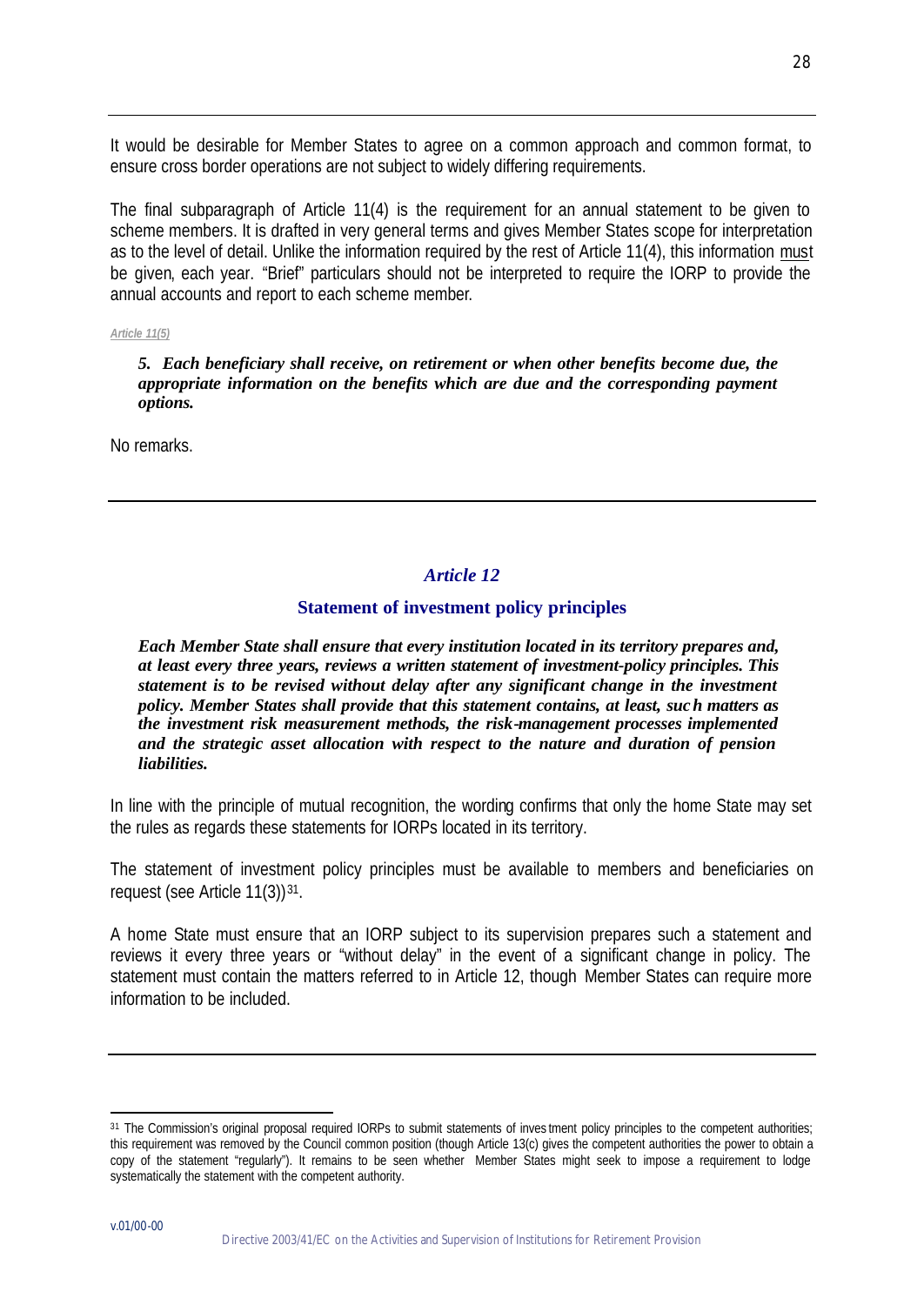# *Article 13*

# **Information to be provided to the competent authorities**

*Each Member State shall ensure that the competent authorities, in respect of any institution located in its territory, have the necessary powers and means:*

*(a) to require the institution, the members of its board of directors and other managers or directors or persons controlling the institution to supply information about all business matters or forward all business documents;*

The purpose is to ensure that home State competent authorities have access to sufficient information to enable them to safeguard the interests of members and beneficiaries. The powers are wide:

- to require information from defined persons about all business matters;
- to supervise outsourced functions:
- to require the production of all business documents including, but by no means restricted to, the list in Article 13(c).

#### *Article 13(b)*

## *(b) to supervise relationships between the institution and other companies or between institutions, when institutions transfer functions to those other companies or institutions (outsourcing), influencing the financial situation of the institution or being in a material way relevant for effective supervision;*

The second element, in Article 13(b), concerns "supervising relationships" with other entities, which is wider in scope than an information collecting function. The entity could be an entity which is supervised by the same competent authority (e.g. because it is an IORP) or by a different competent authority (e.g. because it is an insurance undertaking, investment adviser, fund manager or depositary) or by none (e.g. because it provides IT services where these are relevant). The outsourced function must influence the IORP's financial situation or have material supervisory relevance. Recital 25 refers to functions of material importance, listing fund management, IT and accounting as examples. Materiality will be governed by factors such as function and financial importance of the function in the context of the IORP's activities.

#### *Article 13 (c)*

### *(c) to obtain regularly the statement of investment-policy principles, the annual accounts and the annual reports, and all the documents necessary for the purposes of supervision. These may include documents such as:*

- *(i) internal interim reports;*
- *(ii) actuarial valuations and detailed assumptions;*
- *(iii) asset-liability studies;*
- *(iv) evidence of consistency with the investment-policy principles;*
- *(iv) evidence that contributions have been paid in as planned;*
- *(vi) reports by the persons responsible for auditing the annual accounts referred to in Article 10;*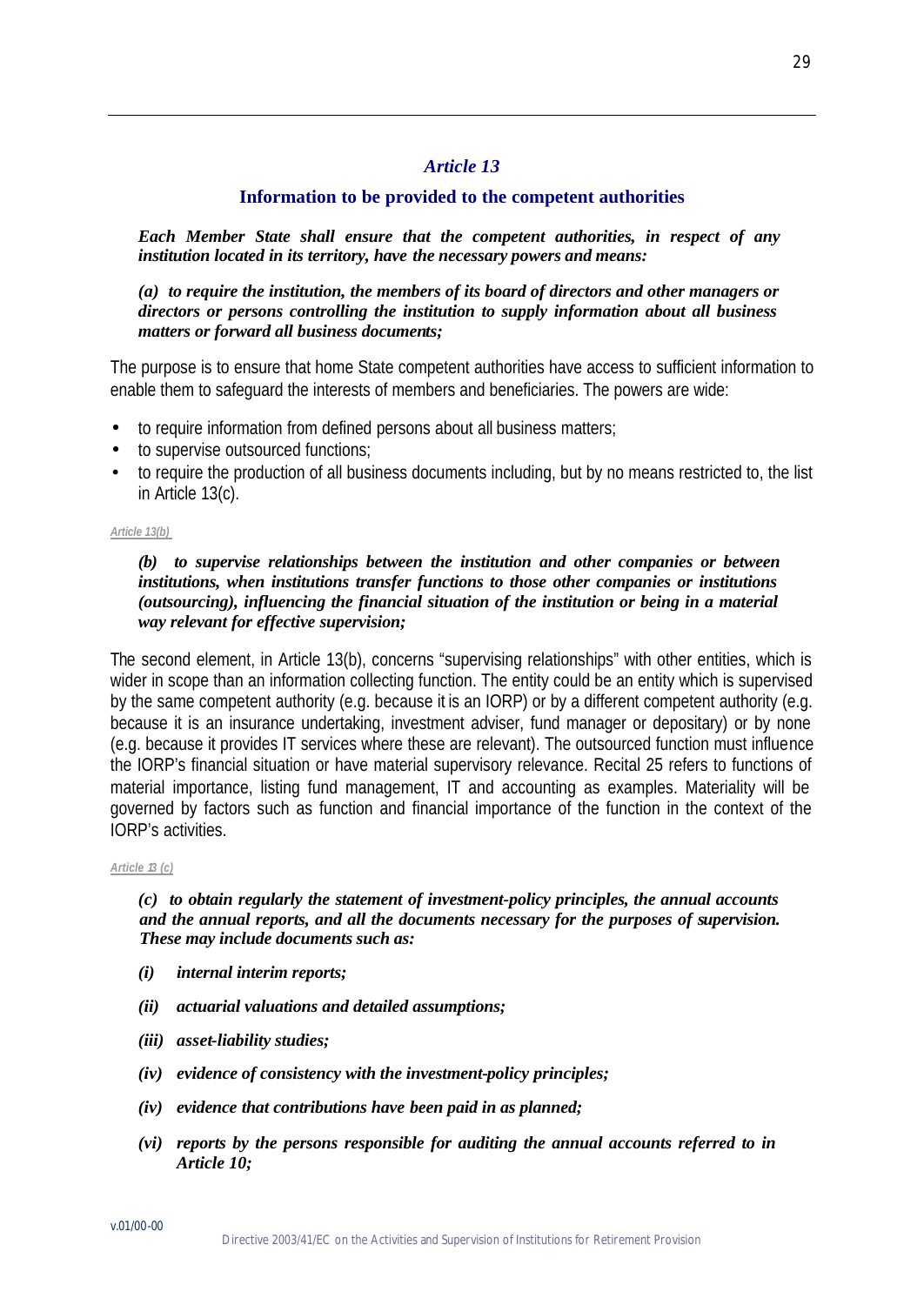# No remarks.

#### *Article 13(d)*

### *(d) to carry out on-site inspections at the institution's premises and, where appropriate, on outsourced functions to check if activities are carried out in accordance with the supervisory rules.*

Subparagraph (d) specifically permits inspections of the IORP's premises (which would include branches in host States), and those of the entity to which functions are outsourced. This subparagraph is drafted in general terms, but should be read, in relation to outsourced functions, in the context of the functions referred to in subparagraph (b).

This Article does not address cross border outsourcing of functions. The requirements of Article 21 regarding cooperation between the Member States would provide a suitable basis.

# *Article 14*

# **Powers of intervention and duties of the competent authorities**

#### *1. The competent authorities shall require every institution located in their territories to have sound administrative and accounting procedures and adequate internal control mechanisms.*

The reference in paragraph 1 to "their territories", underlines the principles of home State control and mutual recognition. This is in line with Recital 36: "Proper enforcement of these prudential standards should be supervised by the competent authorities of the home State, unless specified otherwise." In a cross border context, this supervisory principle is supplemented by Article 20(9)-(10).

Paragraph 1 requires competent authorities to ensure appropriate management and governance procedures are in place. Member States will no doubt develop appropriate rules that reflect their style of supervision. Although not expressly referring to them, these will include all applicable provisions of the Directive. These range from the investment rules in Article 18 to the various requirements for ringfencing in Articles 3, 4 and 7.

The Article provides a scaled approach to Member States' powers of intervention, from administrative powers (such as specific temporary measures relating to reporting or closer supervision) or fines, to more severe measures such as restriction on disposal of assets; imposition of appointed management; and restriction or prohibition of operations (i.e. effective withdrawal of authorisation or registration).

Recital 25 refers to the need for adequate powers of intervention regarding IORPs or "the persons who effectively run them".

#### *Article 14(2)*

## *2. The competent authorities shall have the power to take any measures including, where appropriate, those of an administrative or financial nature, either with regard to any*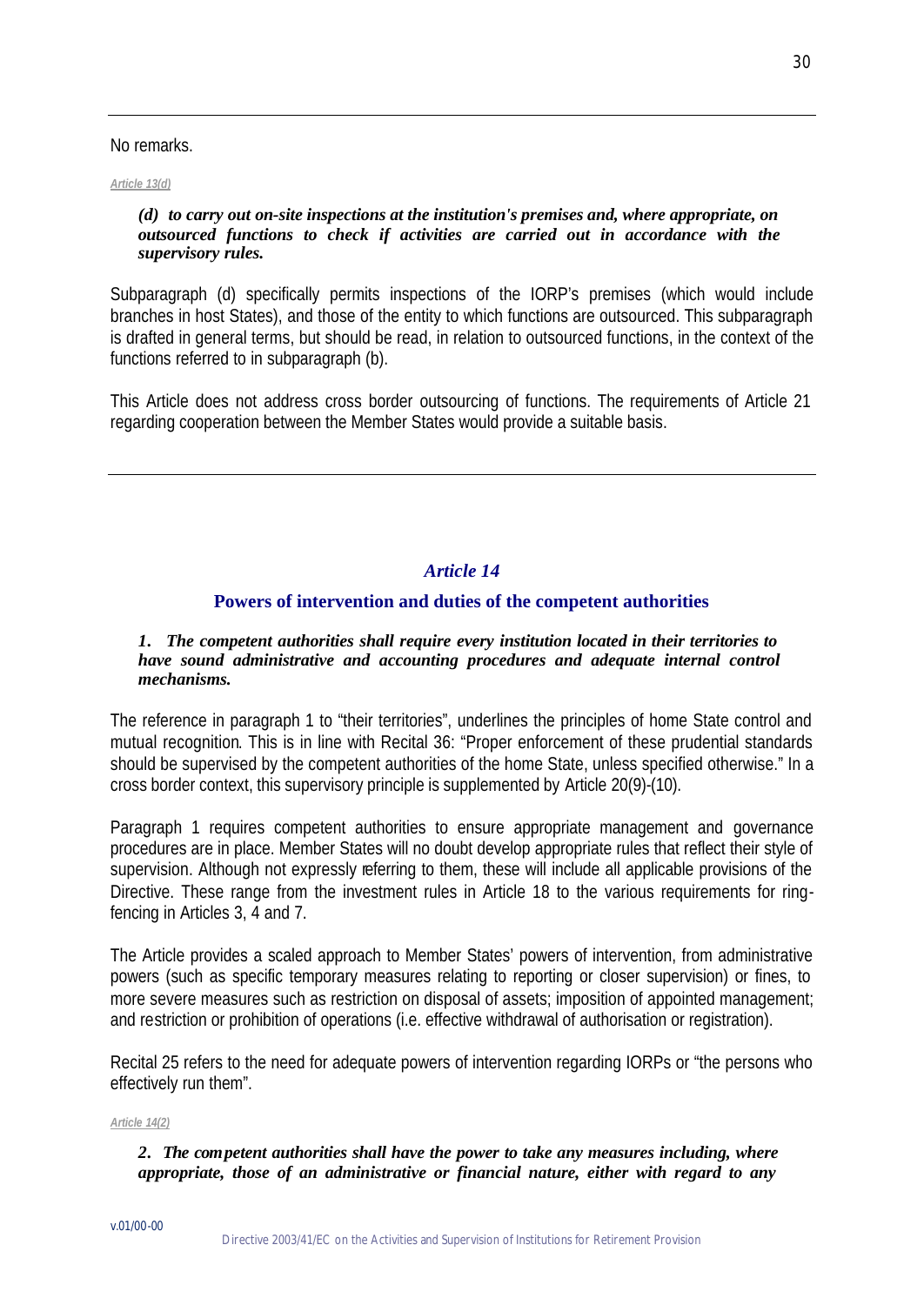*institution located in their territories or against the persons running the institution, which are appropriate and necessary to prevent or remedy any irregularities prejudicial to the interests of the members and beneficiaries.*

*They may also restrict or prohibit the free disposal of the institution's assets when, in particular:*

*(a) the institution has failed to establish sufficient technical provisions in respect of the entire business or has insufficient assets to cover the technical provisions;* 

## *(b) the institution has failed to hold the regulatory own funds.*

The reference to persons who effectively run IORPs is broad in scope. It could therefore encompass the directors (or equivalent, such as trustees) of the IORP, or those in a senior management role (e.g. management committee). Since it also includes both natural and corporate persons, it would also include cases of delegated or outsourced management such as is envisaged under Article 2(1) or Article 9(4). The competent authority could proceed against the persons running an IORP to prevent or remedy any infringement by that IORP.

It is clear from the nature of the powers and duties imposed on the competent authorities that this Article does not contemplate sanctions for minor administrative oversights; the faults of the IORP concerned must relate to acts or omissions prejudicial to the interests of scheme members and beneficiaries.

Competent authorities will have a wide range of measures ("any measures") against IORPs and "the persons running" them, where the interests of members and beneficiaries are threatened. These measures will be in addition to those already applicable under the general law of the Member State in question, for example criminal law. Relevant points include:

- Administrative and financial measures may be taken "where appropriate".
- The measures could include a fine, imposed on the IORP or on any corporate or natural persons running it.

Recital 25 refers specifically to outsourced functions such as investment management, information technology and accounting functions. Unlike Article 13, Article 14 does not refer specifically to powers of the competent authorities concerning outsourced functions; "the persons running the institution" refers to the management of the IORP rather than the performance of the function. Nevertheless, the obligation of the IORP to have adequate controls over its activities will necessarily extend to those functions it outsources.

A competent authority will also be able to prevent disposal of assets in particular where there are insufficient technical provisions or assets covering such provisions, there is a lack of regulatory own funds. "In particular" indicates that the power to prevent disposal is limited to situations relating to the funding of the IORP; and therefore that such a sanction could not be applied to other matters covered by the first paragraph of (2). This is an extreme sanction which should only be used in relation to conduct concerning funding.

#### *Article 14(3)*

## *3. In order to safeguard the interests of members and beneficiaries, the competent authorities may transfer the powers which the persons running an institution located in*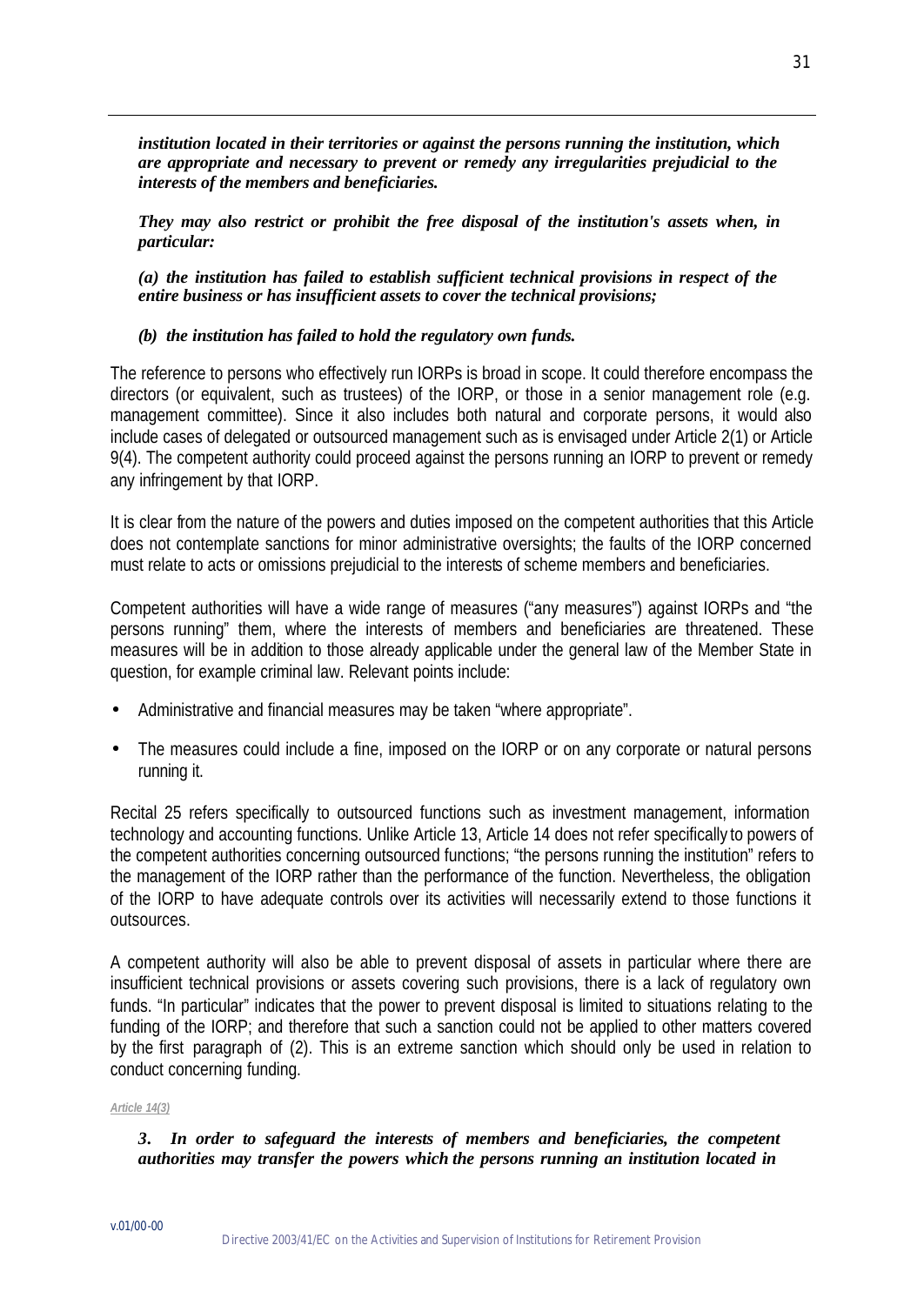## *their territories hold in accordance with the law of the home Member State wholly or partly to a special representative who is fit to exercise these powers.*

This enables home State authorities to appoint a "special representative" (not fully defined, though likely to be an appropriately qualified person such as an accountant or actuary) to run the IORP 32.

The Directive does not indicate the circumstances in which a special representative might be appointed. Whereas paragraph 4 relates to a restriction or prohibition of activities, paragraph 3 refers to continuation of the management of the IORP by another person. This is a radical measure, which would indicate a lack of confidence in the IORP's management. Again, it should be used only in cases which cannot be dealt with by measures in (2).

#### *Article 14(4)*

# *4. The competent authorities may prohibit or restrict the activities of an institution located in their territories in particular if:*

## *(a) the institution fails to protect adequately the interests of members and beneficiaries;*

## *(b) the institution no longer fulfils the conditions of operation;*

Paragraph 4 gives the home State authorities the power to prohibit or restrict the activities of an IORP, whereas exercise of the powers in Article 14(2) would not prevent an IORP from continuing to operate. The range of breaches is wide, and not restricted to the list in paragraph 4, though this list illustrates the nature and extent of the breach required for the powers to be invoked. Because of the seriousness of the sanction, including withdrawal of authorisation, this paragraph should be interpreted restrictively.

Since Member States must ensure compliance by IORPs with the requirements of Article 9, it is logical that they also have power to prohibit or restrict activities if conditions of operation are not met.

#### *Article 14(4)(c)*

#### *(c) the institution fails seriously in its obligations under the rules to which it is subject;*

Indent (c) is very wide in its scope, since it refers to "obligations under the rules" which could cover a wide range of regulatory, supervisory and prudential obligations, but requires serious failure on the part of the IORP (which, because of the sanctions available under Article 14(2), indicates that such failure must amount to a particularly grave infringement; it might also imply a pattern of misconduct). It could also encompass the failures referred to in Article 14(2). Indents (b) and (c) use, effectively, the same wording as is used in Article 39 of the Life Directive, in the context of withdrawal of authorisation as a life assurance undertaking; Article 14(4) is likely to be interpreted in a similar way.

#### *Article 14(4)(d)*

*(d) in the case of cross-border activity, the institution does not respect the requirements of social and labour law of the host Member State relevant to the field of occupational pensions.*

<sup>&</sup>lt;sup>32</sup> The Commission's proposal provided for the special representative to exercise the powers in accordance with the bylaws of the IORP; the Council common position amended this to restrict the scope of those powers to those powers exercised by persons running the IORP by virtue of home State laws. (Council common position, Statement of reasons, heading G - Powers and duties of the competent authorities.)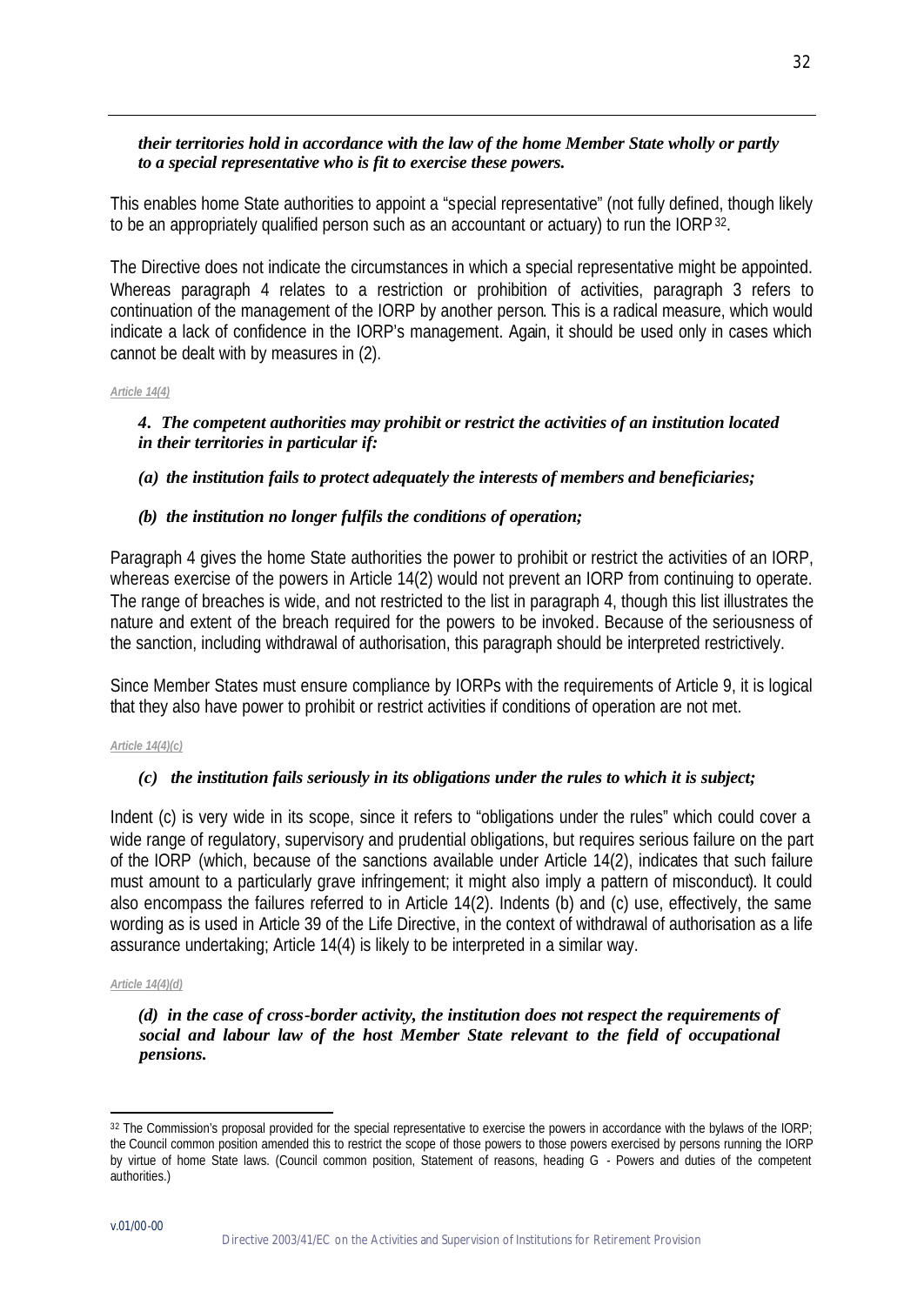# *Any decision to prohibit the activities of an institution shall be supported by precise reasons and notified to the institution in question.*

The restriction that could be imposed could be the capacity to offer services in the relevant host State. Article 20 covers powers of the host State to intervene in cases where the IORP fails to fulfil its obligations in that State.

The requirement for reasons to be notified appears to relate to paragraph 4, not to paragraphs 2 and 3, since it refers to prohibition of the activities of an IORP, the subject matter of paragraph 4. Evidently, it is not necessary for reasons to be notified if activities are simply restricted. However, since the distinction between restriction and prohibition is by no means absolute, competent authorities should regard it as good practice to provide reasons whenever they rely on paragraph 4. Good practice also indicates that notification an reasoned explanation for action under Articles 14(2) and 14(3) would be necessary. Furthermore, for the right under paragraph 5 to challenge decisions to have any substance, the reasons for having taken those decisions must be made available.

In a cross-border context, where infringements of host State social and labour may be involved, it is unlikely that a home State supervisor would take any action without having had previous discussions with the IORP, except in the most extreme situation. In any event, Article 20 requires the host State authorities to notify the home State authorities in the event that the IORP fails to fulfil requirements as to social and labour law; the home State authorities are required to coordinate with the host State authorities to ensure the breach is remedied (Article 20(9)).

#### *Article 14(5)*

# *5. Member States shall ensure that decisions taken in respect of an institution under laws, regulations and administrative provisions adopted in accordance with this Directive are subject to the right to apply to the courts.*

The right to judicial review of acts of the competent authorities under paragraph 5 is wider than the scope of the intervention powers in Article 14, and encompasses any decisions taken by the authorities under any provision of the Directive<sup>33</sup>.

# *Article 15*

# **Technical provisions**

#### *1. The home Member State shall ensure that institutions operating occupational pension schemes establish at all times in respect of the total range of their pension schemes an adequate amount of liabilities corresponding to the financial commitments which arise out of their portfolio of existing pension contracts.*

As with other Articles in the Directive, the reference to the "home Member State", i.e. the State in which the relevant IORP's registered office or main administration is located, makes clear that the home State is solely responsible for ensuring that IORPs that they supervise establish liabilities that reflect all their pension commitments (wherever the scheme to which those liabilities relate).

l <sup>33</sup> Paragraph 5 is a standard provision. See for example Article 33 of the Banking Directive or Article 67 of the Life Directive.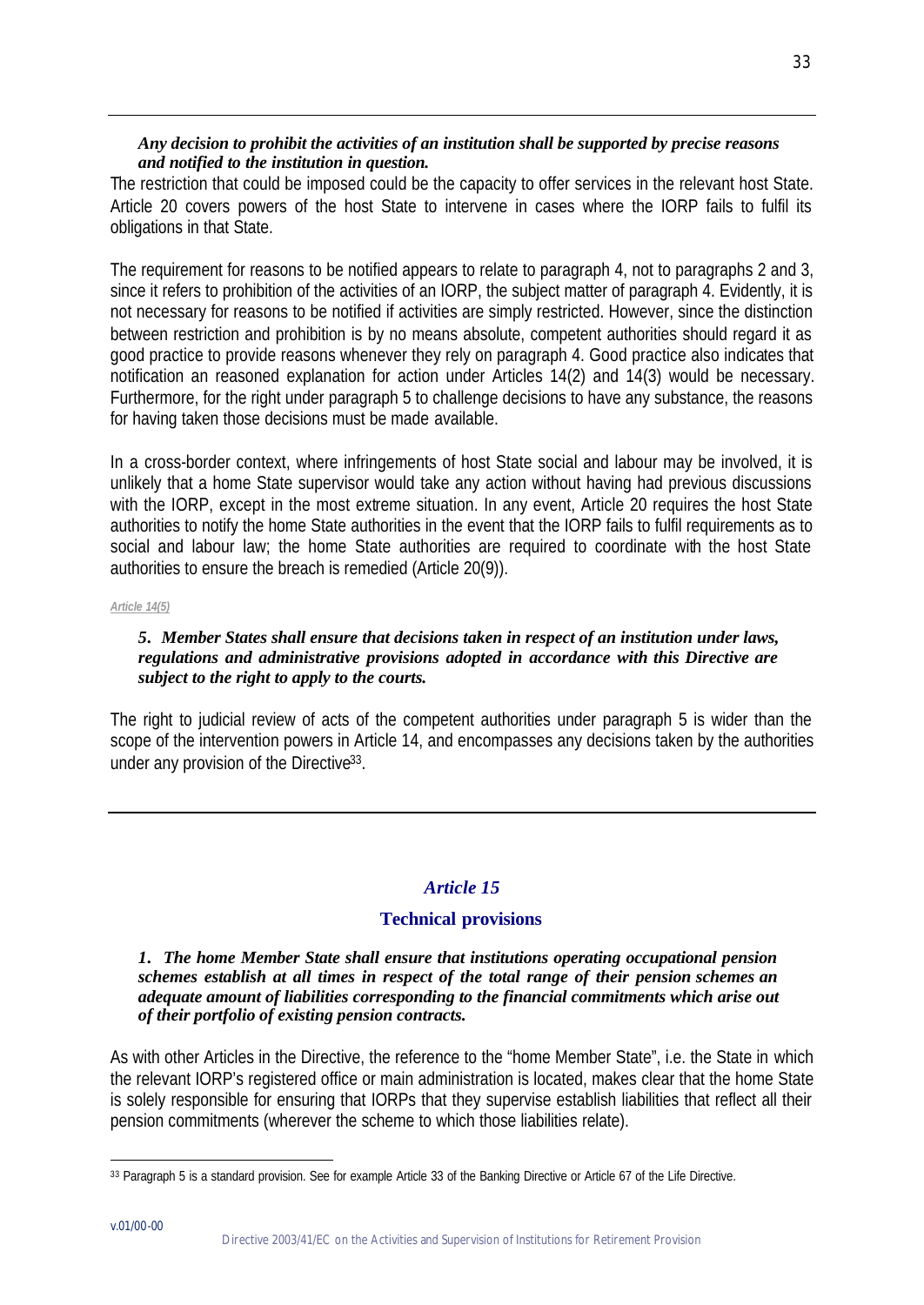# **The Common Regulatory Framework: mutual recognition and further national rules**

# *Mutual recognition and home State control*

The Directive is based on the principle of mutual recognition of home State prudential rules, i.e. each Member State accepts as equivalent to its own the national implementing rules of other Member States<sup>34</sup>. This means that, generally, an IORP engaging in cross-border activities is subject only to the prudential laws and supervision of the home State, and enforcement by it ("home State control"). The general principle is expressed in Recital 36, and concrete instances of the idea are found throughout the Directive:

- in all provisions which refer to a home Member State power or responsibility, i.e. the Member State in which an IORP is located (Article 6(i)), or which refer to a Member State's power or responsibility in relation to IORPs located in its territory 35;
- and, conversely, in the fact that the limited exceptions to this principle are clearly identified.

## *Further rules, and exceptions to mutual recognition*

Mutual recognition assumes co-ordination of framework rules. In limited circumstances, a Member State may introduce extra rules, for IORPs located in its territory. The relevant Articles are listed below. In two cases these further provisions can be applied to non-domestic IORPs, i.e. those operating, but not located, in the Member State which introduced them (indicated in italics).

- 9(3): The basic conditions of operation can be made subject to "other requirements".
- 11: The information rules can be extended  *a Member State can apply these, whether or not extended, to an IORP located outside its territory but which is active in that State* (effect of Article 20(7)).
- 15(5): A home State can introduce additional, more detailed rules regarding technical provisions.
- 17(3): A home Member State may require IORPs located in its territory to hold regulatory own funds and/or lay down more detailed rules.
- 18(5): A home Member State may lay down more detailed, including quantitative, investment rules.
- 18(6): A home Member State may also impose more stringent investment rules in individual cases.
- 18(7): Provided the same or stricter quantitative investment rules are imposed upon IORPs located in a home Member State, *that State, as a host State, may also impose any of the rules listed in Article 18(7) on IORPs located outside its territory but which provide services into it.*

In addition, the Directive refers to Member States' national social and labour laws. These fall outside the scope of the Directive (and are not co-ordinated by EU legislation). Any IORP operating in a host State must also comply with that State's rules in this field (Article 20(6), and see also Recital 37).

# *Exceptions to the home State control principle*

The principle of home State supervision applies to the generality of prudential rules in cross-border operations. The Directive provides in certain cases for host State rules to apply. The manner in which those exceptional host State rules are supervised differs according to the type of rule and whether one is dealing with the monitoring or enforcement aspects of supervision. The table below shows the situations where host State rules apply, and the responsibility for supervision and enforcement.

| category of host State<br>rule | monitoring<br>authority | enforcing<br>authority | comment                                                        |
|--------------------------------|-------------------------|------------------------|----------------------------------------------------------------|
| information rules              | host                    | home                   | Article 20(7), (9) together with (10)                          |
| investment rules               | home                    | home                   | Article 20                                                     |
| social and labour rules        | host                    | home                   | Article 20(10), note host State's residual right to<br>enforce |

l <sup>34</sup> See discussion in the Commission's White Paper "Completing the Single Market", COM (85) 310, at paragraphs 95-107.

<sup>35</sup> These forms should be seen as a matter of stylistic variation. There is no distinction in principle.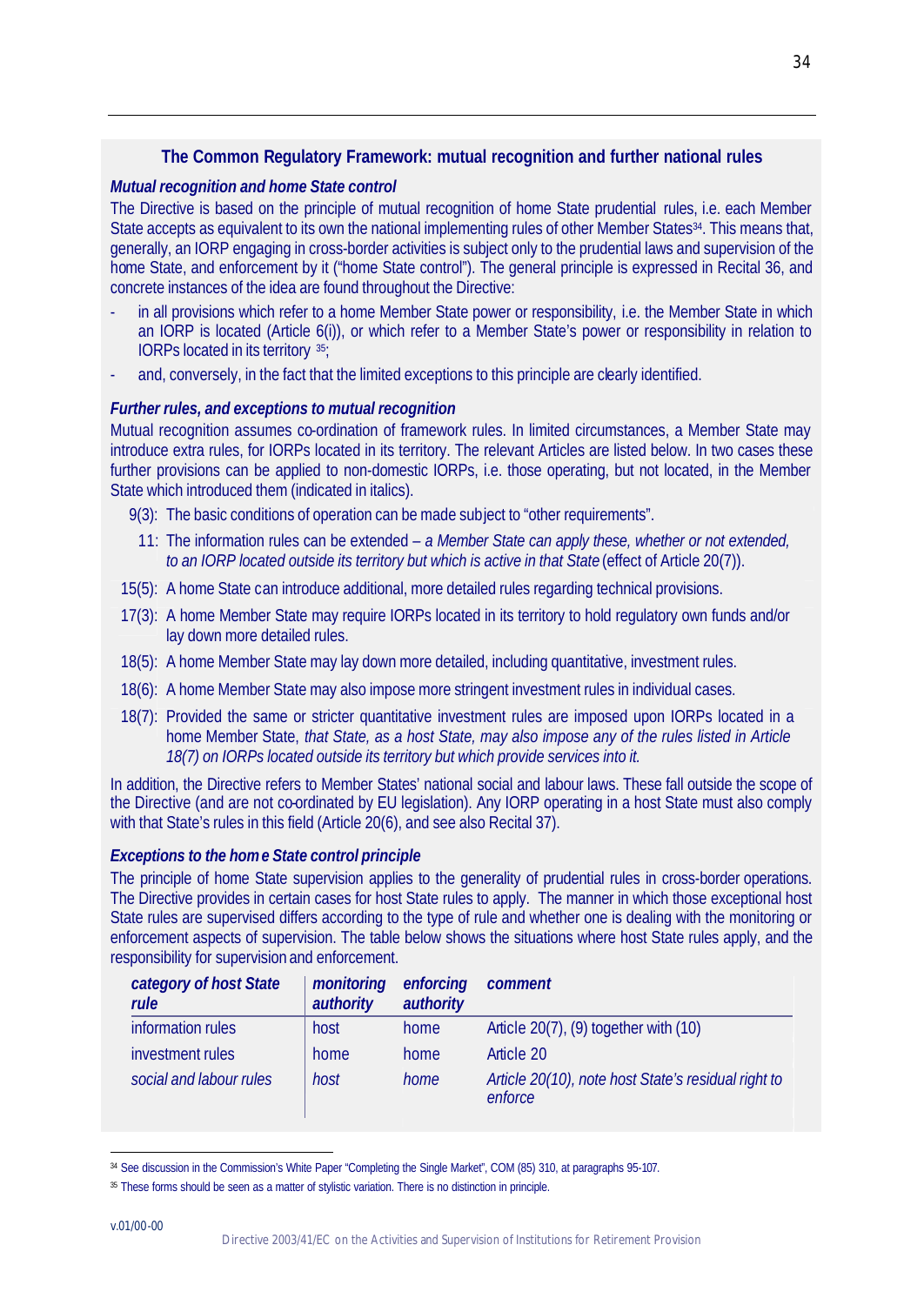Recital 26 refers to the need for prudent calculation of technical provisions to ensure future obligations can be met; these provisions are to be calculated according to actuarial methods and certified; and maximum interest rates should be in accordance with prudent national rules.

#### *Article 15(2)*

#### *2. The home Member State shall ensure that institutions operating occupational pension schemes, where they provide cover against biometric risks and/or guarantee either an investment performance or a given level of benefits, establish sufficient technical provisions in respect of the total range of these schemes.*

This requirement is at the level of all the schemes operated by the IORP, not at an individual scheme level. The IORP might therefore have flexibility in relation to each scheme (subject to funding requirements in Article 16).

#### *Article 15(3)*

#### *3. The calculation of technical provisions shall take place every year. However, the home Member State may allow a calculation once every three years if the institution provides members and/or the competent authorities with a certification or a report of adjustments for the intervening years. The certification or the report shall reflect the adjusted development of the technical provisions and changes in risks covered.*

Since the calculation of technical provisions is an onerous operation, and since liabilities do not generally change dramatically except in exceptional circumstances (e.g. drastic increase or decrease in members; turbulence in the financial markets), a three yearly calculation should generally be acceptable. Member States may, in such a situation, wish to make provision for a requirement to calculate technical provisions in the intervening years, if circumstances demand it.

#### *Article 15(4)*

#### *4. The calculation of the technical provisions shall be executed and certified by an actuary or, if not by an actuary, by another specialist in this field, including an auditor, according to national legislation, on the basis of actuarial methods recognised by the competent authorities of the home Member State, according to the following principles:*

Paragraph 4 sets out the actuarial principles to be followed in calculating the technical provisions by a recognised specialist in accordance with nationally accepted actuarial principles.

The following criteria reinforce the requirement for calculation of technical provisions subject to home State rules, on a prudent basis and encompassing actuarially established present and future commitments of the IORP. The provisions of the present Directive are in stark contrast to those in Article 20 of the Life Directive (covering technical provisions); this reflects the different nature of pension commitments as opposed to those of life assurance. It also reflects the varied nature of Member States' current approach to prudential requirements.

#### *Article 15(4)(a)*

*(a) the minimum amount of the technical provisions shall be calculated by a sufficiently prudent actuarial valuation, taking account of all commitments for benefits and for contributions in accordance with the pension arrangements of the institution. It must be sufficient both for pensions and benefits already in payment to beneficiaries to continue to be paid, and to reflect the commitments which arise out of members' accrued pension rights. The economic and actuarial assumptions chosen for the valuation of the liabilities*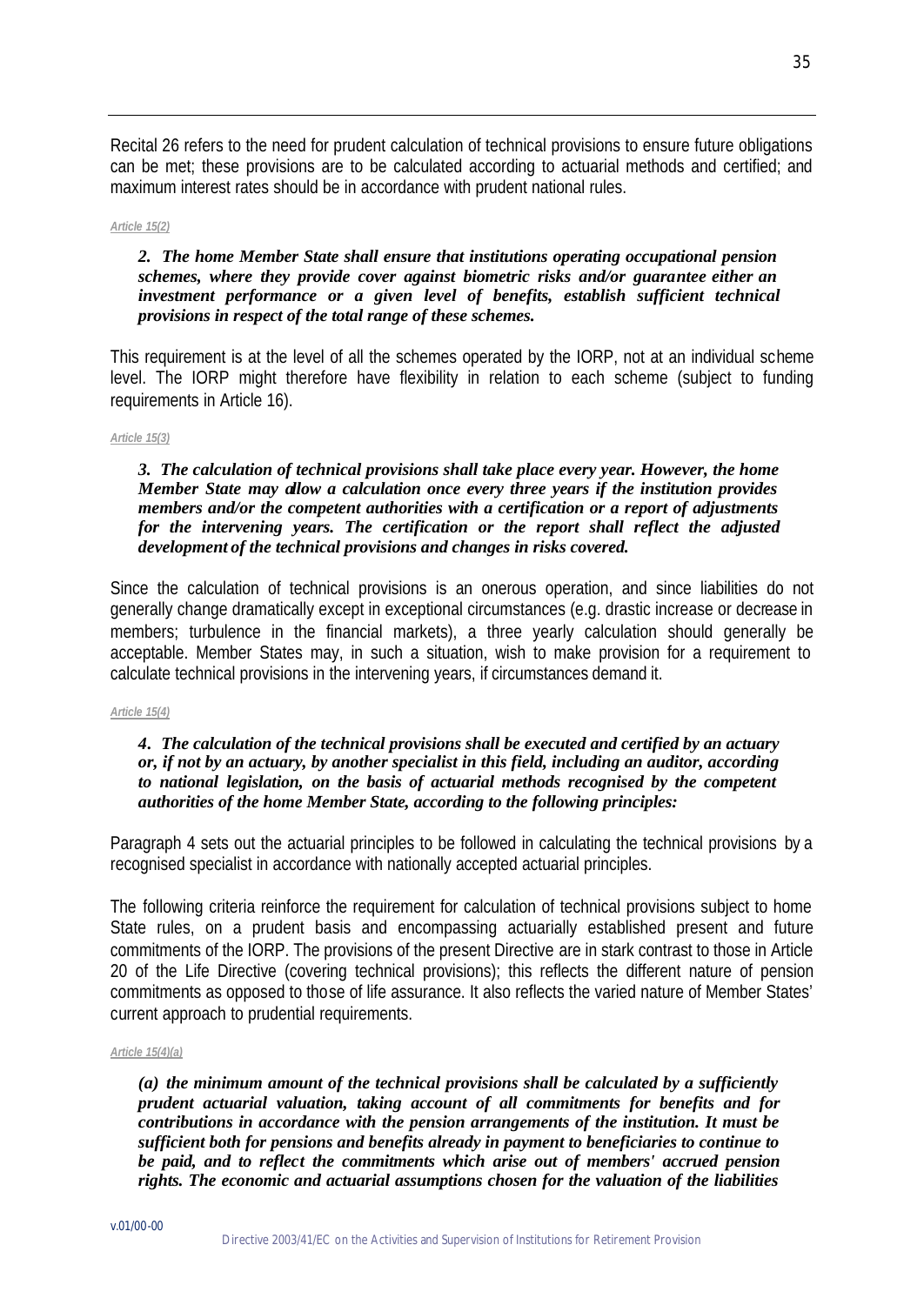# *shall also be chosen prudently taking account, if applicable, of an appropriate margin for adverse deviation;*

- The minimum technical provisions must be calculated prudently;
- The calculation must take account of commitments for benefits and contributions;
- It must take account of pensions/benefits already in payment and accrued pension rights;
- Assumptions for valuing liabilities must be prudent and include a margin for adverse economic and actuarial performance;

#### *Article 15(4)(b)*

*(b) the maximum rates of interest used shall be chosen prudently and determined in accordance with any relevant rules of the home Member State. These prudent rates of interest shall be determined by taking into account:*

*- the yield on the corresponding assets held by the institution and the future investment returns and/or*

#### *- the market yields of high-quality or government bonds;*

Maximum interest rates must be chosen prudently, taking into account asset yields, future investment returns and appropriate bond yields;

#### *Article 15(4)(c)*

#### *(c) the biometric tables used for the calculation of technical provisions shall be based on prudent principles, having regard to the main characteristics of the group of members and the pension schemes, in particular the expected changes in the relevant risks;*

Biometric tables must be established prudently, reflecting the characteristics of the members and schemes and the evolution of risks. Clearly, scheme specific or IORP specific tables will be acceptable, provided they conform to the criteria in (c);

#### *Article 15(4)(d)*

### *(d) the method and basis of calculation of technical provisions shall in general remain constant from one financial year to another. However, discontinuities may be justified by a change of legal, demographic or economic circumstances underlying the assumptions.*

The calculation method and basis must be constant; changes must be justifiable on legal, demographic or economic criteria.

#### *Article 15(5)*

#### *5. The home Member State may make the calculation of technical provisions subject to additional and more detailed requirements, with a view to ensuring that the interests of members and beneficiaries are adequately protected.*

Paragraph 5 will affect only IORPs located in the Member State which sets such additional and more detailed requirements. Therefore, requirements of a host State that exceed those of the IORP's home State supervisor's rules will not be binding on the IORP in respect of its operations in that host State.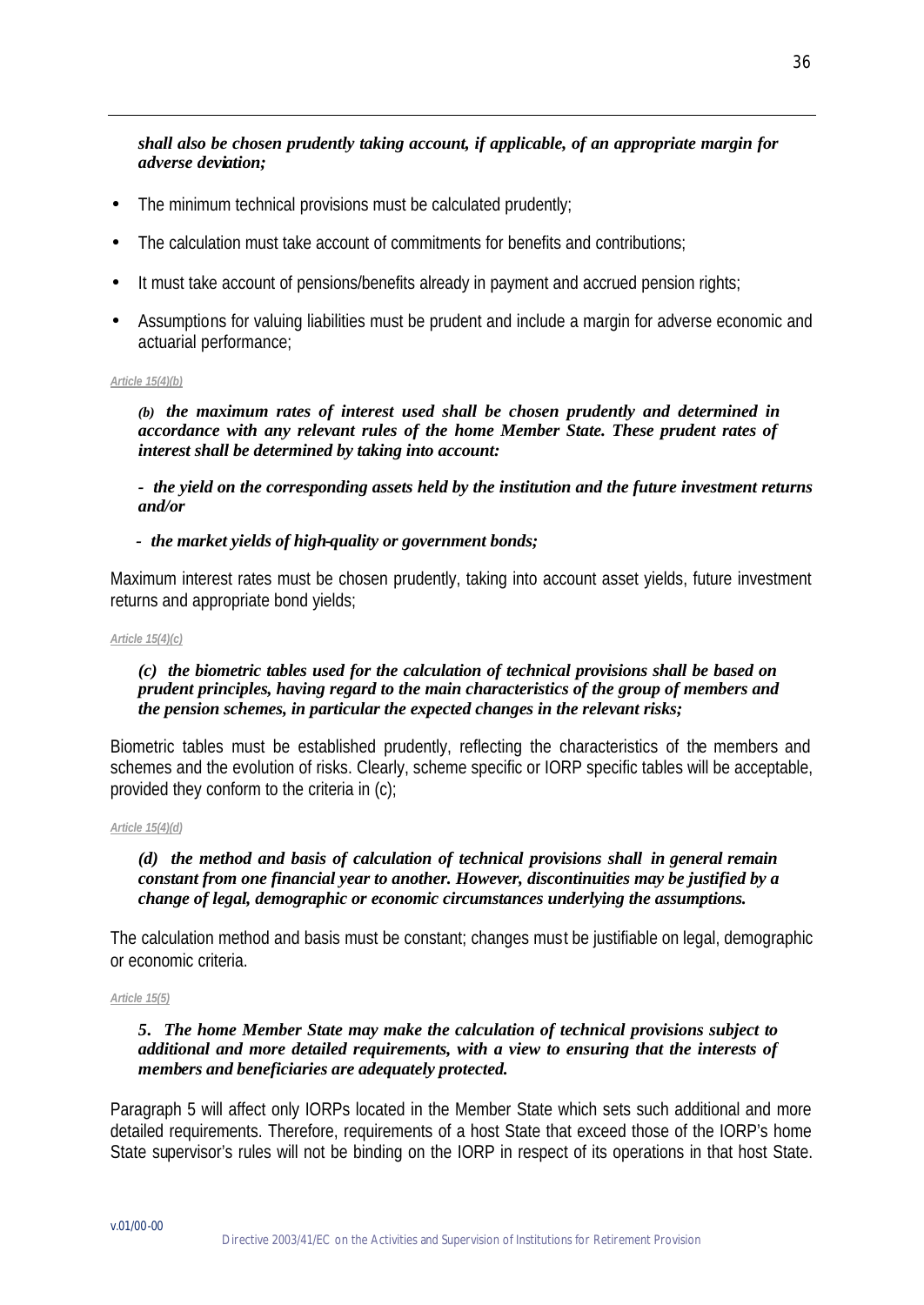Any requirement of home State rules that exceed the provisions of Article 15 must be for the purpose of protecting members' and beneficiaries' interests.

#### *Article 15(6)*

*6. With a view to further harmonisation of the rules regarding the calculation of technical provisions which may be justified - in particular the interest rates and other assumptions influencing the level of technical provisions - the Commission shall, every two years or at the request of a Member State, issue a report on the situation concerning the development in cross-border activities.*

#### *The Commission shall propose any necessary measures to prevent possible distortions caused by different levels of interest rates and to protect the interest of beneficiaries and members of any scheme.*

Paragraph 6 was inserted by the Council in its common position to encourage future developments regarding technical provisions, specifically, greater harmonisation where it "may be justified". The Council envisaged greater harmonisation, to avoid possible distortions.

Paragraph 6 requires action by the Commission either if it perceives distortions as a result of different interest rates or in order to protect the interests of members and beneficiaries. Unless a Council Decision is proposed enabling action by the Commission alone, subject, probably, to advice from CEIOPS, to make any amendments to the rules on technical provisions, a further directive will be required to implement any Commission proposals in connection with paragraph 6. This indicates that developments in this area will be slow at best.

#### *Article 16*

# **Funding of technical provisions**

### *1. The home Member State shall require every institution to have at all times sufficient and appropriate assets to cover the technical provisions in respect of the total range of pension schemes operated.*

The initial premise is that home Member States should ensure that IORPs always have "sufficient and appropriate" assets in place to cover technical provisions. This sets the standard for references to fullfunding in the following paragraphs.

The standard wording referring to the role of the home Member State makes clear that an IORP's operations in a host Memb er State will not subject the IORP to the host State's requirements as to funding of technical provisions. However, although home State rules only apply, regardless of whether an IORP is active domestically or on a cross border basis, paragraph 3 of this Article ensures that home State rules are applied with particular stringency in instances of cross border activity.

*Article 16(2)*

# *2. The home Member State may allow an institution, for a limited period of time, to have insufficient assets to cover the technical provisions. In this case the competent authorities*

37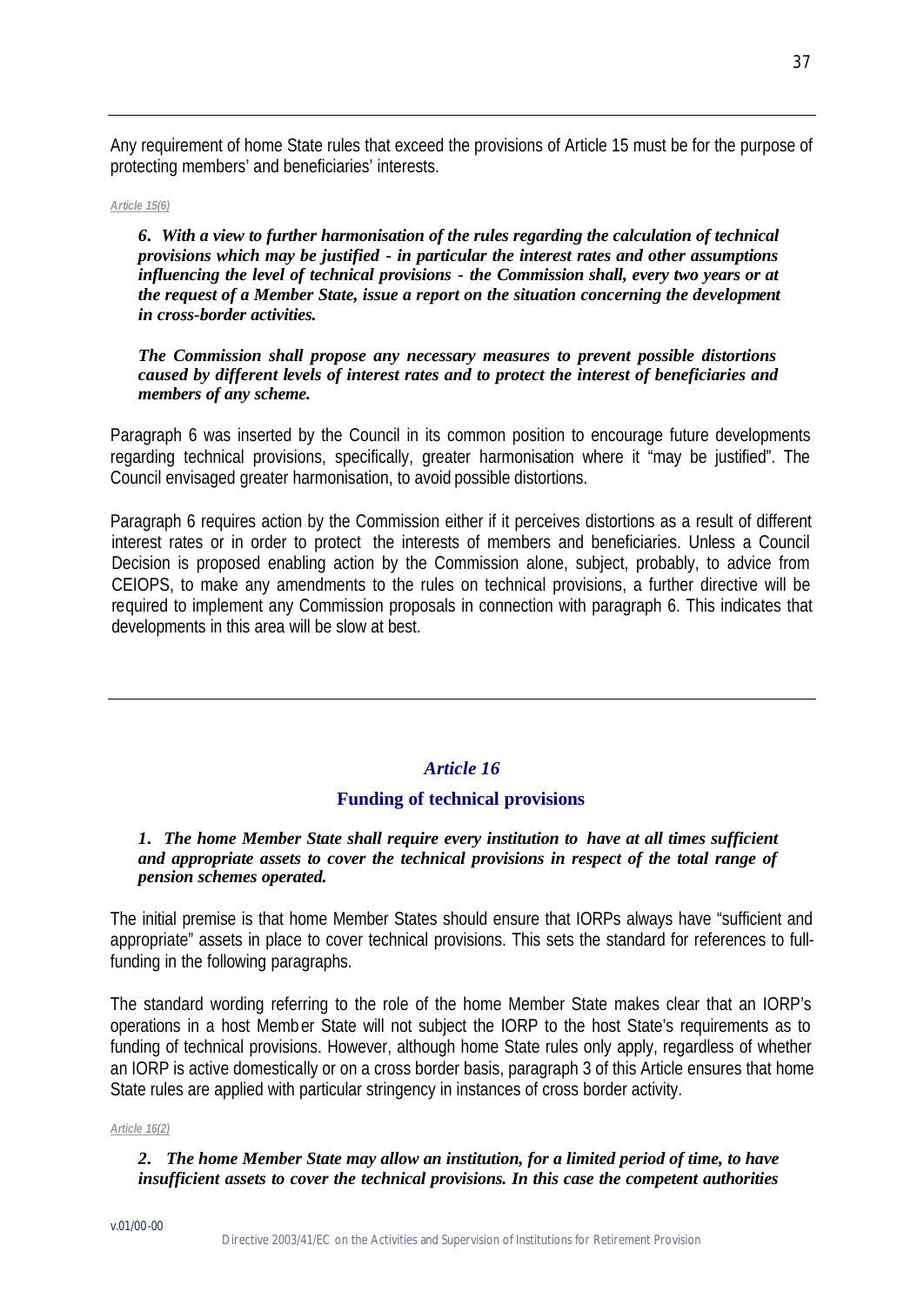#### *shall require the institution to adopt a concrete and realisable recovery plan in order to ensure that the requirements of paragraph 1 are met again. The plan shall be subject to the following conditions:*

A home Member State may permit an IORP to have insufficient assets. The precondition for this permission is that the IORP adopt a "concrete and realisable" plan to ensure that "the requirements of paragraph 1" are met again, i.e. it has "sufficient and appropriate assets".

Paragraph 2 does not define "a limited period of time". Member States, if they decide to implement the provisions of that paragraph, will determine what that period will be. In principle, this period could, say, exceed one year; it should be sufficiently long to enable a realistic recovery plan to be effective.

#### *Article 16(2)(a)-(c)*

*(a) the institution shall set up a concrete and realisable plan to re-establish the required amount of assets to cover fully the technical provisions in due time. The plan shall be made available to members or, where applicable, to their representatives and/or shall be subject to approval by the competent authorities of the home Member State;*

*(b) in drawing up the plan, account shall be taken of the specific situation of the institution, in particular the asset/liability structure, risk profile, liquidity plan, the age profile of the members entitled to receive retirement benefits, start-up schemes and schemes changing from non-funding or partial funding to full funding;* 

*(c) in the event of termination of a pension scheme during the period referred to above in this paragraph, the institution shall inform the competent authorities of the home Member State. The institution shall establish a procedure in order to transfer the assets and the corresponding liabilities to another financial institution or a similar body. This procedure shall be disclosed to the competent authorities of the home Member State and a general outline of the procedure shall be made available to members or, where applicable, to their representatives in accordance with the principle of confidentiality.*

Indents (a) and (b) refer to covering technical provisions fully or to full funding. There is no alternative definition of these requirements. The first paragraph of paragraph 2 requires restoration of sufficient and appropriate assets referred to in paragraph 1. Therefore, it is clear that an IORP will be (once again) fully funded for the purposes of paragraph 2 when it holds sufficient and appropriate assets. Consistency requires the reference to full funding in paragraph 3 to be understood in the same way.

Further, (a) does not require that a recovery plan must be "approved" by the competent authorities.

With regard to indent (b), the assets required to satisfy the sufficiency and appropriateness test must be invested in accordance with Article 18; the prudent person principle referred to in that Article indicates the intention in the use of the terms "sufficient" and "appropriate". The requirement for full funding should not be an opportunity for Member States to impose rules which exceed the benchmark in paragraph 1. Furthermore, ac count is to be taken of the IORP's specific situation.

Indent (c) refers to requirements in the event of termination of the scheme during the period of recovery; whilst it requires notification to the competent authorities and information to be given to the scheme members (but, interestingly, not beneficiaries), it makes no reference to any requirements as to the shortfall in assets covering technical provisions, which would be a matter for home State law.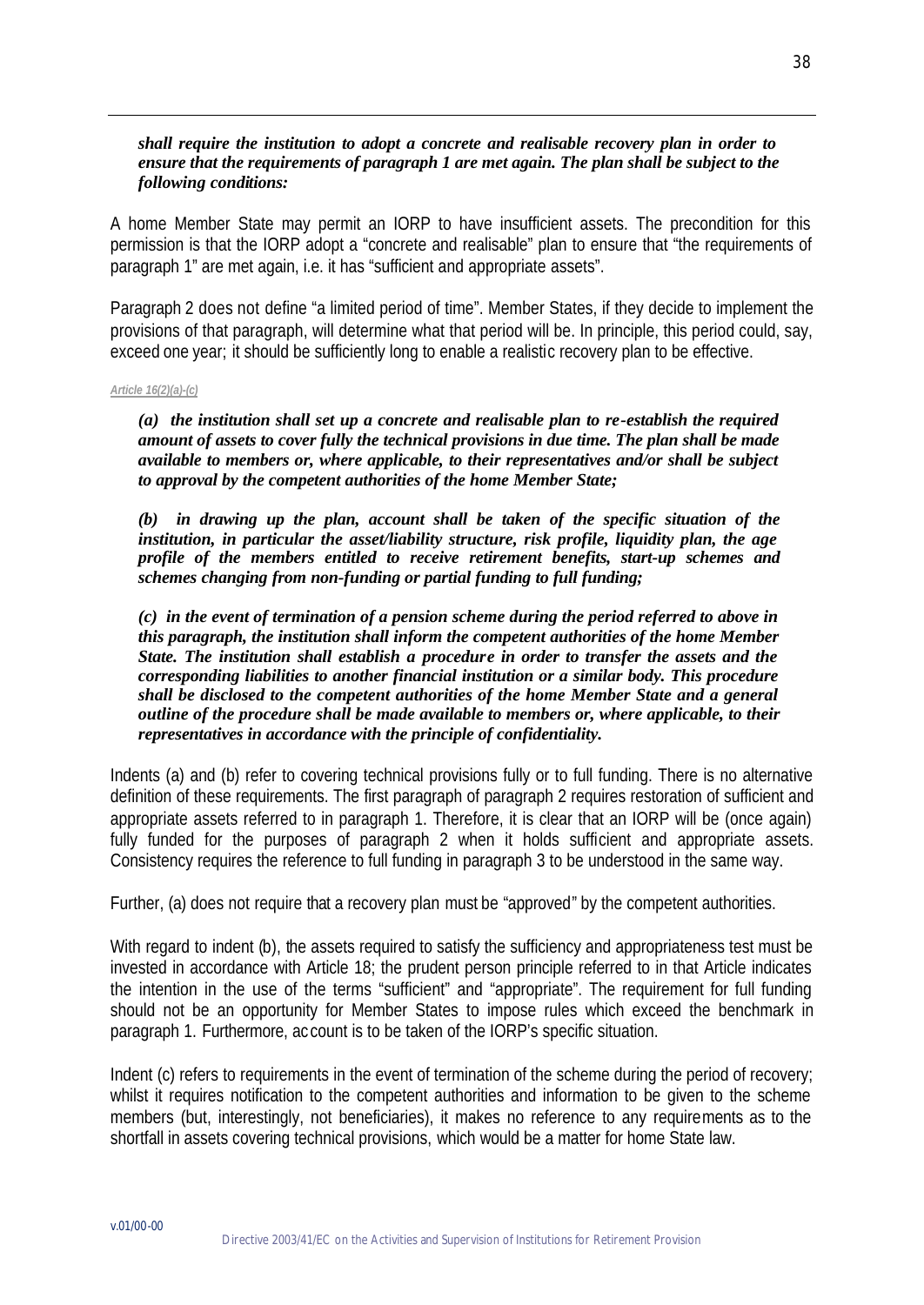Further, paragraph 2 does not require that a recovery plan must always be approved by the competent authorities. However, it must always be made available to members (again, not beneficiaries).

Neither does paragraph 2 define "a limited period of time". Member States, if they decide to implement the provisions of that paragraph, will determine what that period will be. In principle, this period could, say, exceed one year; it should be sufficiently long to enable a realistic recovery plan to be effective.

#### *Article 16(3)*

#### *3. In the event of cross-border activity as referred to in Article 20, the technical provisions shall at all times be fully fund ed in respect of the total range of pension schemes operated. If these conditions are not met, the competent authorities of the home Member State shall intervene in accordance with Article 14. To comply with this requirement the home Member State may require ring-fencing of the assets and liabilities.*

Paragraph 3 concerns the case where an IORP carries out cross border activities. In this case its technical provisions must at all times be "fully funded", i.e. be covered by sufficient and appropriate assets. This means that paragraph 2 is not available: if such an IORP is not fully funded, the home State authorities are required to intervene in accordance with Article 14, which sets out the circumstances and procedures for intervention by the competent authorities. Paragraph 3 permits home Member States to require "ring-fencing of the assets and liabilities".

The significance of the final sentence of paragraph 3 in relation to the phrase "in respect of the total range of pension schemes operated" is uncertain. Paragraph 3 could require all of an IORP's pension schemes to be fully funded in the sense of paragraph 1 - regardless of whether the schemes relate to the home or host State. If an IORP's technical provisions are fully funded for all its pension schemes (i.e. home and host State) in accordance with Article 16, there should be no reason for ring-fencing. The ring-fencing requirement in paragraph 3 therefore implies that whilst an IORP cannot be underfunded in respect of its cross-border business, it may be in respect of its home State business.

Article 21(5) provides for host State authorities to "ask" those of the home State to "decide on" such ring-fencing. This provision could be interpreted to refer to specific cases, where the situation of an IORP in a host State requires particular intervention by agreement between the host and home States. This appears to accord with the purpose of the Council, which referred in its common position to the intention to ensure that, where the requirement for full funding under paragraph 3 is not met, the home Member State can require the IORP to "ring-fence" its assets and liabilities<sup>36</sup>. Thus, this paragraph should not be used as a means of requiring ring-fencing of technical provisions except in relation to specific situations arising out of potential difficulties in full funding requirements.

In addition, if, a home Member State determines that "assets and liabilities" should be ring-fenced, and ring-fencing in the context of this paragraph were to be interpreted as requiring completely separate funds, it could remove the effectiveness of cross border operations; a requirement for completely separate funds would run counter to the idea of achieving the significant economies of scale identified in Recital 36.

<sup>36</sup> Council common position, Statement of Reasons, heading H - Technical provisions and own funds.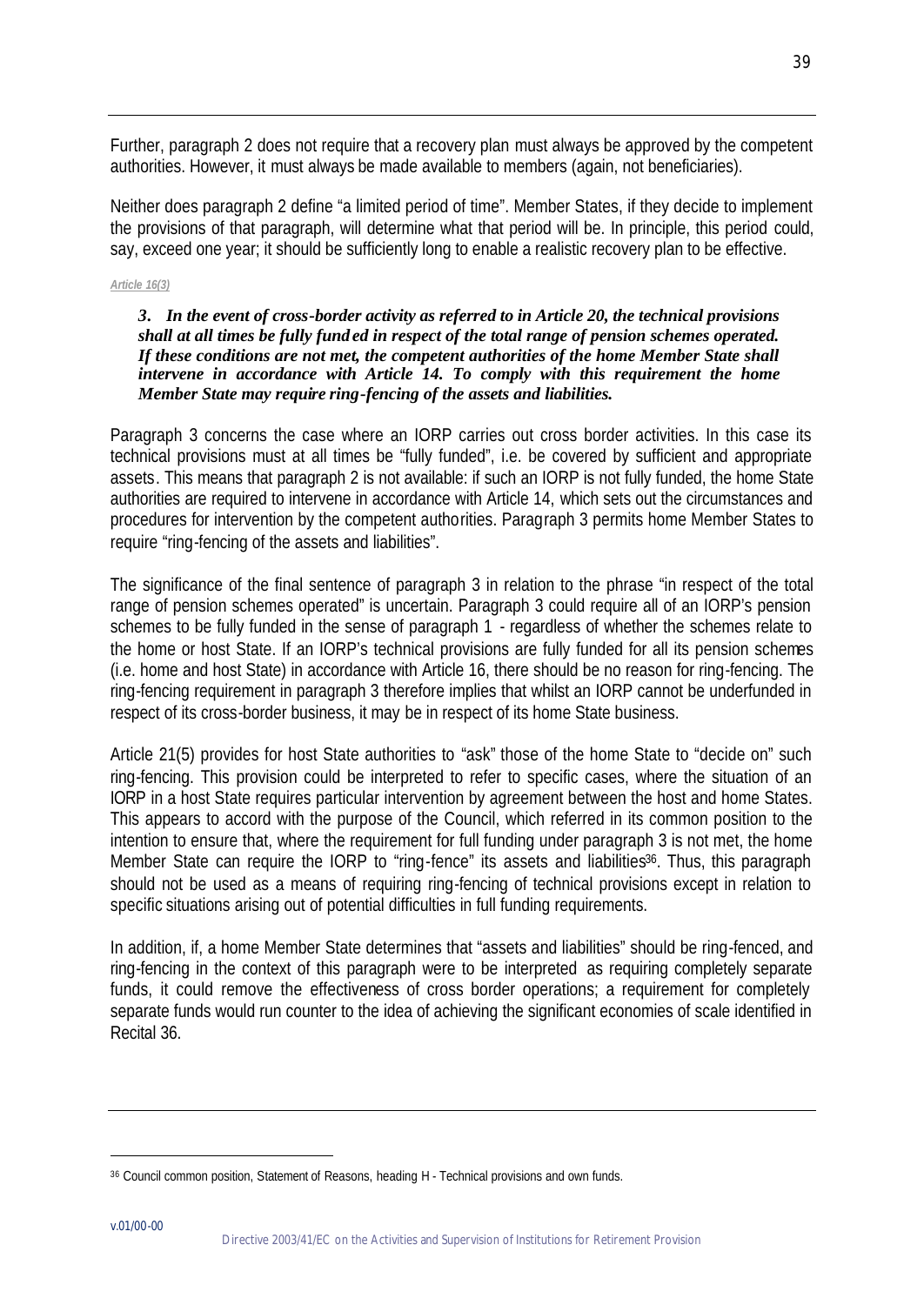# *Article 17*

# **Regulatory own funds**

*1. The home Member State shall ensure that institutions operating pension schemes, where the institution itself, and not the sponsoring undertaking, underwrites the liability to cover against biometric risk, or guarantees a given investment performance or a given level of benefits, hold on a permanent basis additional assets above the technical provisions to serve as a buffer. The amount thereof shall reflect the type of risk and asset base in respect of the total range of schemes operated. These assets shall be free of all foreseeable liabilities and serve as a safety capital to absorb discrepancies between the anticipated and the actual expenses and profits.*

As with other Articles in the Directive, the reference to the "home Member State", i.e. the State in which the relevant IORP's registered office or main administration is located, signals that only home State rules apply to IORPs, regardless of whether they are purely domestic operators or engage in crossborder activity.

The purpose of this provision is to ensure an appropriate solvency margin where biometric risks are underwritten by the IORP itself, or where guarantees of investment performance or of certain levels of benefits are given by the IORP, rather than by the sponsoring undertaking. The IORP must itself establish the necessary solvency margin<sup>37</sup>.

These own funds are in addition to technical provisions. The amount of such own funds is to be determined "qualitatively", in that it should reflect the circumstances of all the schemes operated by the IORP. There is no requirement for own funds to be ring-fenced between the individual schemes to which they relate.

Note that under Article 22(3), a home State may postpone the application of paragraph 1 to IORPs located in its territory until 23 September 2010. However, any IORP making use of this period of grace may hot operate pension schemes on a cross border basis.

#### *Article 17(2)*

# *2. For the purposes of calculating the minimum amount of the additional assets, the rules laid down in Articles 27 and 28 of Directive 2002/83/EC shall apply .*

Paragraph 2 imports directly Articles 27 (available solvency margin, i.e. assets less liabilities, less certain items) and 28 (required minimum solvency margin) of the Life Directive for the purpose of calculating, for each IORP, the minimum level of regulatory own funds required. The provisions of those Articles will not be considered further here.

Again, a home State may delay applying paragraph 2 to IORPs located in its territory until 23 September 2010. However, any IORP making use of this period of grace may not operate pension schemes on a cross border basis.

#### *Article 17(3)*

### *3. Paragraph 1 shall, however, not prevent Member States from requiring institutions located in their territory to hold regulatory own funds or from laying down more detailed rules provided that they are prudentially justified.*

<sup>37</sup> Clearly, the capacity of an IORP to have regulatory own funds may be determined by its legal form.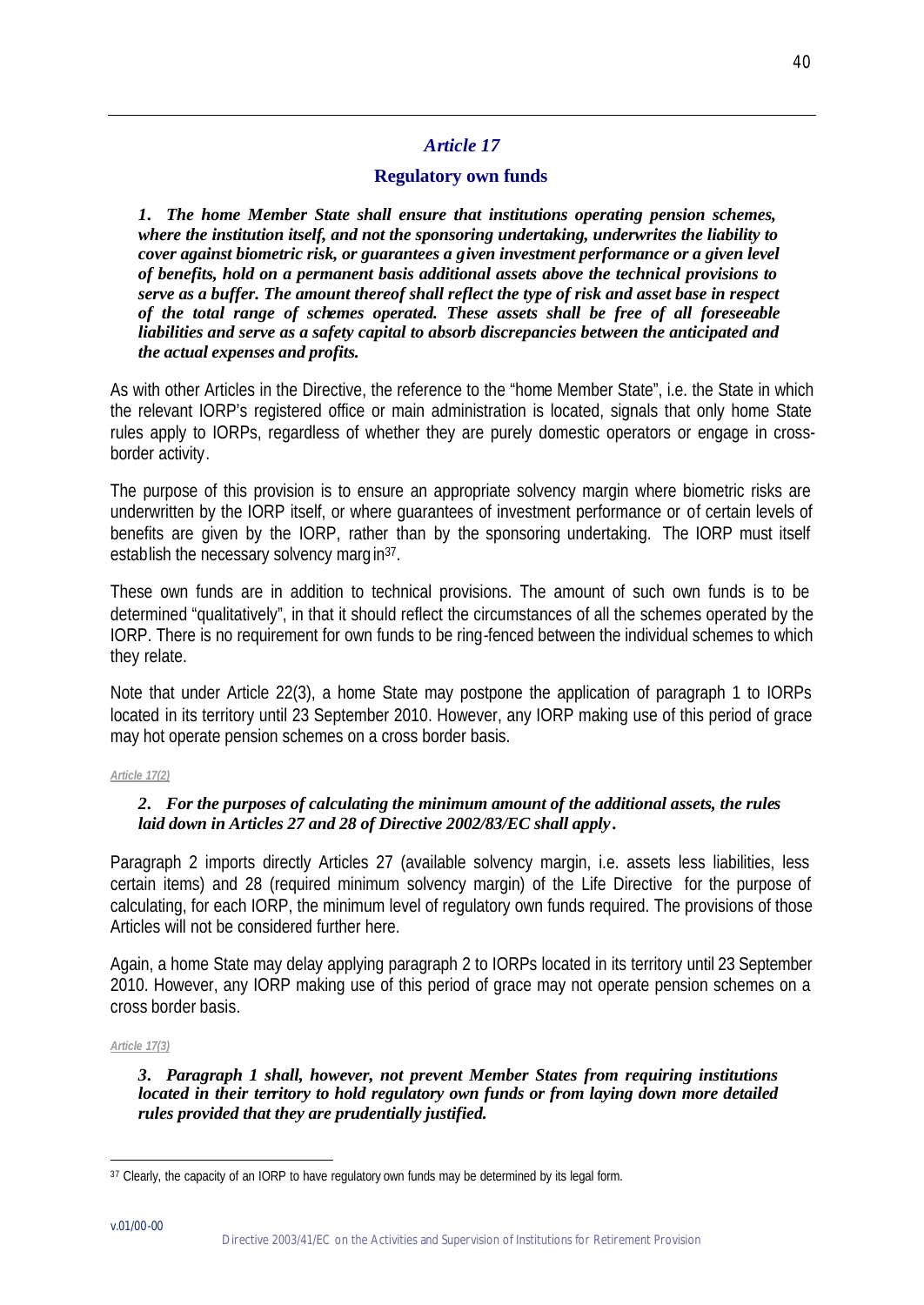Member States may require IORPs to hold own funds or to hold own funds in excess of the minimum amount as required in paragraph 2. This may be required despite the fact that the IORP underwrites no biometric risks, gives no investment performance guarantees or guarantees no levels of benefit. There is an inherent inconsistency in this provision, given the explicit statement that a Member State cannot impose requirements that are in excess of what is justifiable "prudentially".

The concept of what is justifiable prudentially can be widely interpreted; however a requirement to hold own funds cannot be justified under the Directive where the IORP undertakes no relevant risks. Such a requirement will serve no prudential purpose where there are already adequate prudential measures by virtue of the provisions of the Directive, and there are no biometric risks requiring coverage, and technical provisions are adequate.

Additional requirements under this paragraph might be a factor which would be taken into account in determining whether to establish an IORP in a particular Member State rather than another.

# *Article 18*

## **Investment rules**

#### *1. Member States shall require institutions located in their territories to invest in accordance with the 'prudent person' rule and in particular in accordance with the following rules:*

The achievement of the Commission in obtaining agreement to the use of the "prudent person" principle in the investment rules was significant. This is, in essence, a "qualitative" approach, which means that the characteristics of the particular fund must be taken into account in determining the investments. In principle, and in marked contrast to the provisions of the Life Directive, this should mean that quantitative restrictions - providing limits in the types, amounts and location of investments - should be fewer. However, whilst the prudent person rule applies in the first instance, limited derogation is possible.

Although the general principle of Article 18 is that an IORP should be subject to its home State rules only, a restricted number of host Member States' investment rules may also have to be applied to schemes operated by an IORP active on a cross border basis in those host States. This may even entail a requirement to ring-fence the relevant assets (see paragraph 7).

Paragraph 1 outlines the basic requirements: investment in the best, or sole, interests of members and beneficiaries; requirement for security, quality, liquidity and profitability of the portfolio to be ensured; investment "predominantly" in regulated markets; use of derivatives only in defined circumstances and subject to prudent valuation; diversification and concentration rules, and rules against excessive investment in the sponsoring undertaking or its group (subject to a derogation regarding government bonds). It puts into effect Recital 33, which states the intention of permitting investment in illiquid assets, foreign assets and other currencies without restriction except on prudential grounds.

#### *Article 18(1)(a)*

## *(a) the assets shall be invested in the best interests of members and beneficiaries. In the case of a potential conflict of interest, the institution, or the entity which manages its*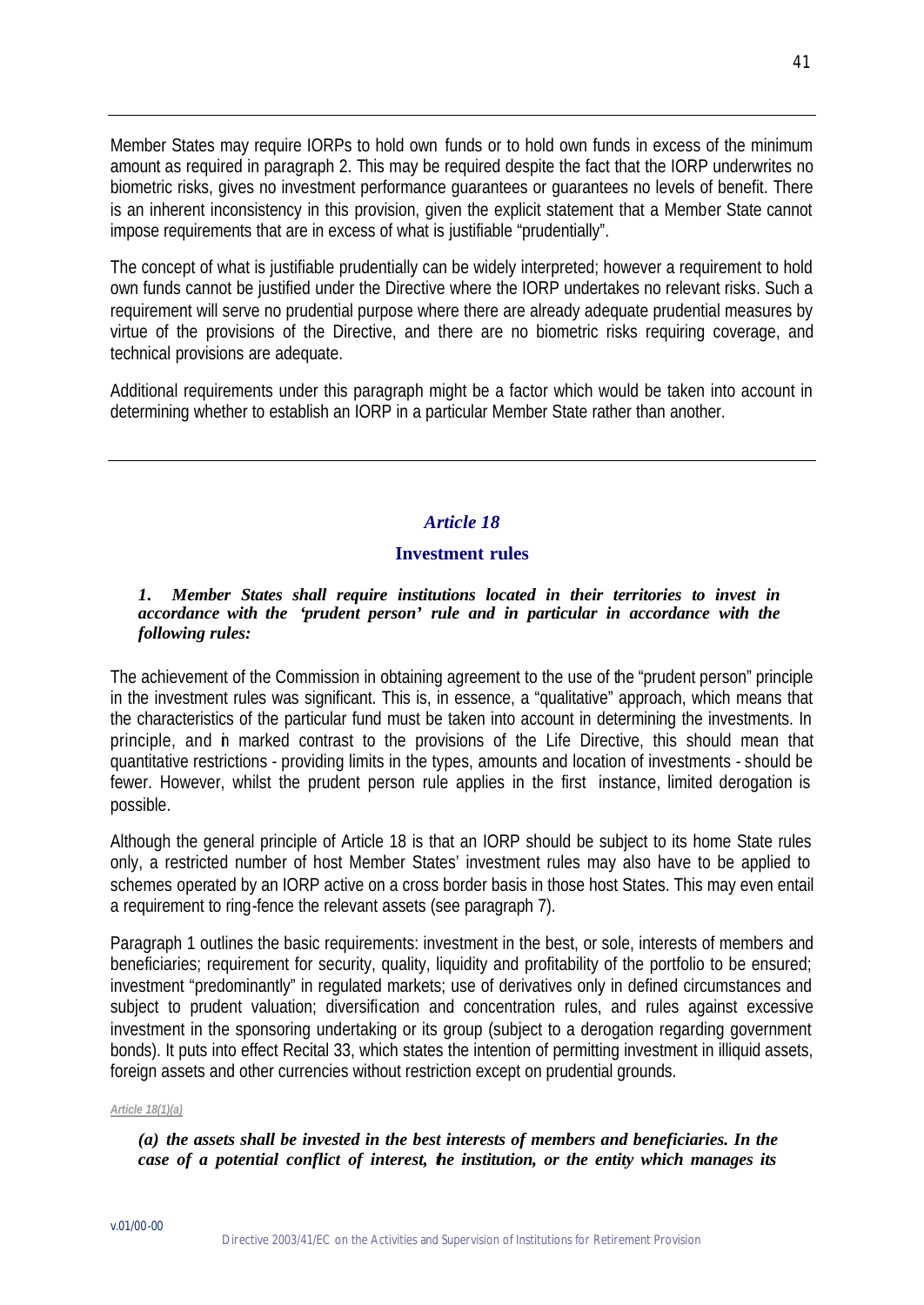# *portfolio, shall ensure that the investment is made in the sole interest of members and beneficiaries;*

Subparagraph (a) requires the interests of the members and beneficiaries to be paramount, and therefore the interests of other persons - sponsors and other third parties - are subordinate; and the sole interest of members and beneficiaries are to be taken into account where a conflict of interests may occur. However, such conflict has the potential to occur whenever a third party is involved: the interests of a third party investment manager are likely not to coincide with those of the scheme members, simply because that manager's interest is likely to be in making a profit from his or her business. Therefore the interests of the members and beneficiaries are paramount. Nevertheless, a remuneration structure that rewards a fund manager on the basis of the performance of the fund (taking into account security, quality, liquidity and profitability) in the context of the fund's profile should satisfy this criterion.

Contracts between IORPs and external investment managers, or investment guidelines where funds are managed internally, will have to make clear the duties and requirements of each party, in conformity with national regulatory provisions implementing this Article.

#### *Article 18(1)(b)*

## *(b) the assets shall be invested in such a manner as to ensure the security, quality, liquidity and profitability of the portfolio as a whole.*

#### *Assets held to cover the technical provisions shall also be invested in a manner appropriate to the nature and duration of the expected future retirement benefits;*

The IORP must, in the context of the prudent person rule, invest so as to achieve the overarching objectives of ensuring security, quality, liquidity and profitability for the entire portfolio. Thus the portfolio as a whole, not each asset or category of assets, must be judged according to these criteria. These overarching rules apply to all assets of an IORP, with further requirements for assets representing technical provisions. However, it is difficult to see how these criteria can be "ensured"; the aim of these rules is to provide a framework where the interests of members and beneficiaries are *optimised*. Security can be guaranteed, but generally at the expense of, for example, quality and profitability.

The second sentence of (b) encapsulates part of the rationale for the prudent person rule. It gives effect to Recital 31, which states that IORPs "should be able to opt for an asset allocation that suits the precise nature and duration of their liabilities". That recital also refers to the need for efficient supervision; for IORPs to have flexibility in deciding the optimal investment policy and requiring them to act prudently; and to have an investment policy "geared to the membership structure" of the IORP. Article 18 sets the parameters of supervision and prudence within which asset allocation may take place, subject to discretion by Member States resulting from their different supervisory methods and practices (Recital 32).

This sentence refers specifically to assets held to cover technical provisions, as opposed to the total assets of the fund. This means that this does not apply to the "free" assets over and above technical provisions. This requirement does not apply to assets which do not form part of the technical provisions. Nevertheless, all other provisions of this Article, except paragraph 5 (a) and (b), apply to all assets of the IORP, rather than just those representing technical provisions.

#### *Article 18(1)(c)*

# *(c) the assets shall be predominantly invested on regulated markets. Investment in assets which are not admitted to trading on a regulated financial market must in any event be*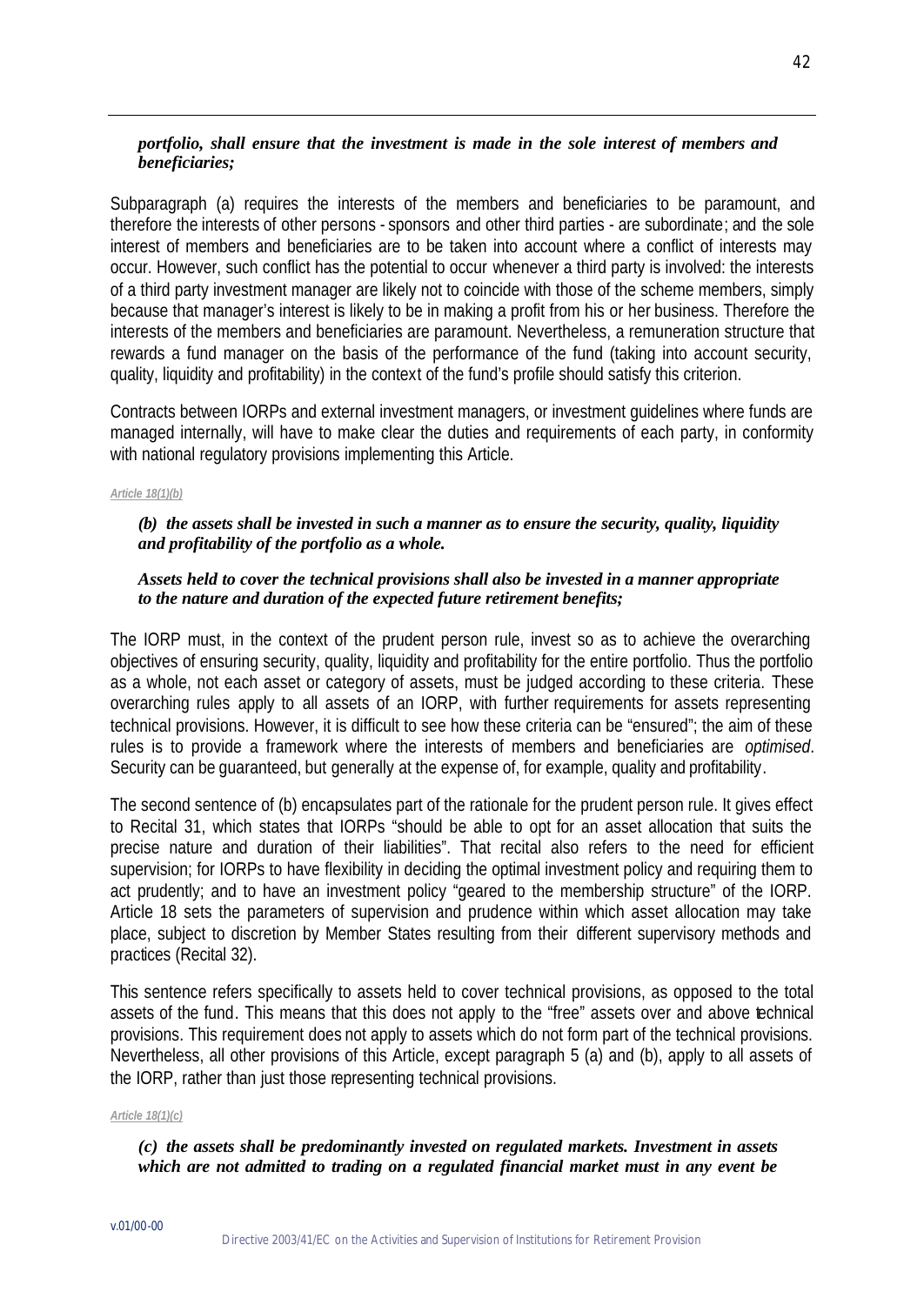# *kept to prudent levels;*

An IORP will be able to determine the extent to which it will invest in assets not traded on regulated markets, subject to the overall requirement of prudence. Member States have a limited capacity to set down quantitative rules in this context (paragraph 5 below). "Regulated market" is not defined in the Directive; it is, however, defined in the Investment Services Directive<sup>38</sup>, and in the recently adopted Financial Markets Instruments Directive<sup>39</sup>, by reference to a market which is regulated by the rules of a Member State which is the home Member State for that market. In short, a regulated market is a market established in a Member State. It is possible that a Member State will interpret "regulated market" in a way that widens the meaning of regulated market beyond this interpretation. Nevertheless, "predominantly" clearly gives the IORP significant latitude in its choice of investment; the quantitative limits referred to in paragraph 7(a) below indicate that the discretion to invest in assets in non regulated markets is wide.

#### *Article 18(1)(d)*

*(d) investment in derivative instruments shall be possible insofar as they contribute to a reduction of investment risks or facilitate efficient portfolio management. They must be valued on a prudent basis, taking into account the underlying asset, and included in the valuation of the institution's assets. The institution shall also avoid excessive risk exposure to a single counterparty and to other derivative operations;*

Use of derivatives as assets is only permitted for the purpose of reducing investment risk or facilitating efficient portfolio management. The IORP determines the extent to which it should use such instruments, subject to the requirements of prudence in valuation and avoiding excessive exposure. (Again, Member States may introduce quantitative limits under paragraph 5, provided that they are prudentially justified).

#### *Article 18(1)(e)*

#### *(e) the assets shall be properly diversified in such a way as to avoid excessive reliance on any particular asset, issuer or group of undertakings and accumulations of risk in the portfolio as a whole.*

# *Investments in assets issued by the same issuer or by issuers belonging to the same group shall not expose the institution to excessive risk concentration;*

The diversification and non-concentration requirements are expressed in general terms, consistent with the prudent person approach. It is for the IORP to determine what amounts to excessive reliance in the context of this subparagraph. (The overriding requirement for prudence remains, though Member States may introduce prudentially justified quantitative limits under paragraph 5).

#### *Article 18(1)(e)*

*(f) investment in the sponsoring undertaking shall be no more than 5 % of the portfolio as a whole and, when the sponsoring undertaking belongs to a group, investment in the undertakings belonging to the same group as the sponsoring undertaking shall not be more than 10 % of the portfolio.*

<sup>38</sup> See footnote on Article 2(2)(a) above.

<sup>39</sup> See footnote on Article 2(2)(a) above.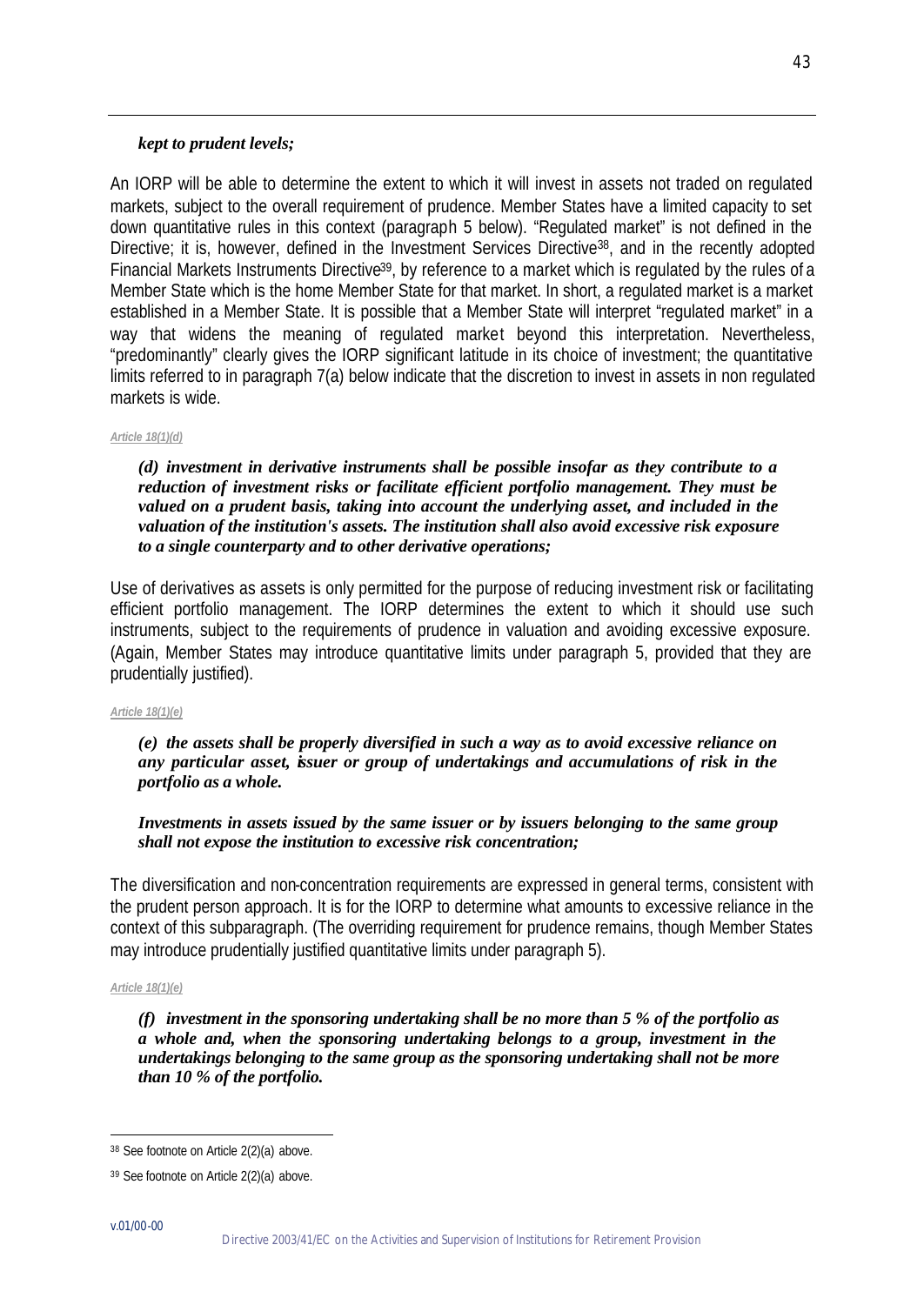### *When the institution is sponsored by a number of undertakings, investment in these sponsoring undertakings shall be made prudently, taking into account the need for proper diversification.*

The quantitative concentration limits in subparagraph (f) are tempered by the second sentence, which can be interpreted to require that, notwithstanding the concentration limits in the first sentence, the overarching requirement of prudence and the need for appropriate diversification in all the circumstances could restrict aggregate self investment limits further, especially for multi-employer funds. This echoes the second sentence of subparagraph (e).

Note that under Article 22(4) a home State may postpone the application of paragraph 1(f) to IORPs located in its territory until 23 September 2010. However, any IORP making use of this period of grace may not operate pension schemes on a cross border basis.

#### *Article 18(1) (continued)*

## *Member States may decide not to apply the requirements referred to in points (e) and (f) to investment in government bonds.*

There is no definition of "government bonds" in the Directive. Member States will not be able to restrict this provision to their own State bonds, though restriction to OECD government bonds could be acceptable for the purpose of this provision.

An IORP intending to take advantage of derogation from the requirements of (e) and (f) must nevertheless do so in accordance with its assessment of the scheme's profile and the need to invest in the best interests of members and beneficiaries.

#### *Article 18(2)*

## *2. The home Member State shall prohibit the institution from borrowing or acting as a guarantor on behalf of third parties. However, Member States may authorise institutions to carry out some borrowing only for liquidity purposes and on a temporary basis.*

Whilst an IORP may not under any circumstances act as guarantor for a third party (including, it would appear, a member of the same group) it may borrow for liquidity purposes. The IORP must determine whether borrowing for liquidity is consistent with the overarching requirement, set out in paragraph 1 (b), to invest so as to ensure liquidity as well as security, quality and profitability, bearing in mind the interests of the members and beneficiaries.

#### *Article 18(3)*

#### *3. Member States shall not require institutions located in their territory to invest in particular categories of assets.*

An IORP must be free to invest in such assets as it thinks appropriate, given the profile of the scheme and its members and beneficiaries. Any requirement to invest in particular kinds of asset is inconsistent with the prudent person principle.

#### *Article 18(4)*

#### *4. Without prejudice to Article 12, Member States shall not subject the investment decisions of an institution located in their territory or its investment manager to any kind of prior approval or systematic notification requirements.*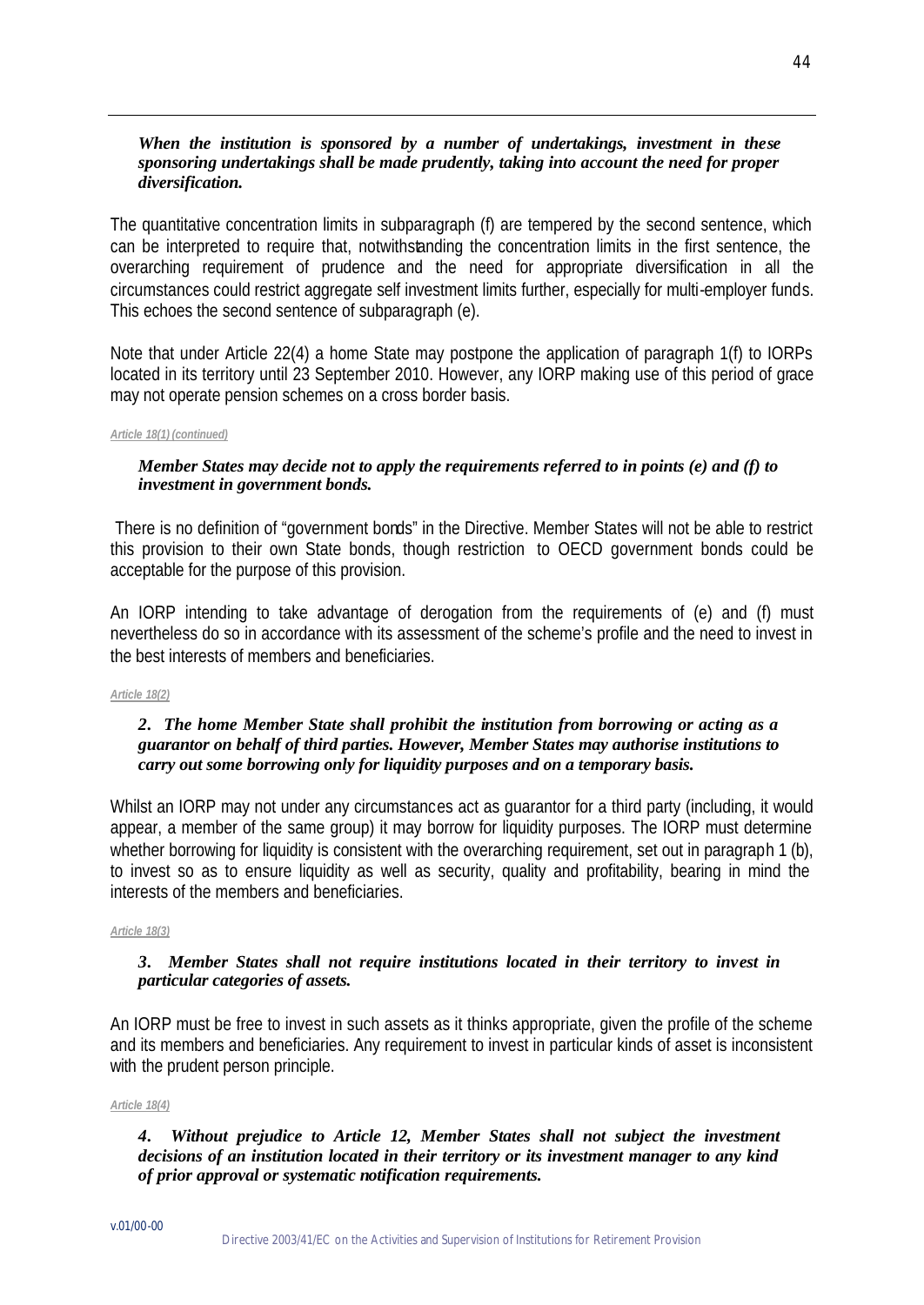Prior approval and notification requirements are means which might enable Member States to regulate investment decisions of an IORP or its investment manager. Such requirements are forbidden by this Article; given the prudent person approach, they are also inappropriate. Nevertheless, Member States must have the capacity to ensure IORPs' statements of investment policy principles meet the requirements of the Directive as implemented in national law. This can be achieved through general reporting requirements and the provision of investment principles (see Article 13).

*Article 18(5)*

*5. In accordance with the provisions of paragraphs 1 to 4, Member States may, for the institutions located in their territories, lay down more detailed rules, including quantitative rules, provided they are prudentially justified, to reflect the total range of pension schemes operated by these institutions.*

## *In particular, Member States may apply investment provisions similar to those of Directive 2002/83/EC.*

Paragraph 5 allows Member States to introduce more detailed rules and quantitative limits. However, this power is restricted by the overarching prudent person rule in paragraph 1 as well as the principles in paragraphs 2 to 4. Any further requirements must be prudentially justified, i.e. Member States must be able to demonstrate the prudential basis for introducing extra rules - this should not be an easy test to pass, because of the impact these rules could have on cross border operations. So paragraph 5 cannot be used as a basis for imposing arbitrary rules. Furthermore they must also respect the "minimum freedoms" set down in indents (a) to (c). Given the primacy afforded to the prudent person principle by paragraph 1, such extra rules must be seen as "local detail" which act as a gloss on a wider principle.

Additional rules must "reflect the total range of pension schemes operated" by IORPs. This provision is not entirely clear, though it appears to require that, where restrictions are imposed, they should be imposed at the level of the IORP rather than at the scheme level.

As regards the application of investment rules similar to those in the Life Directive, the rules in the Life Directive relating to investment derive from a totally different approach from that of the present Directive. Articles 22 to 26 of the Life Directive impose quantitative limits for the investment of the technical provisions, for example: listing the types of asset that may be invested in (Article 23) and thereby forbidding investment in other assets; specifying in detail the diversification requirements (Article 24) and requiring Member States to introduce more restrictive treatment of certain investments such as non co-ordinated UCITS and bonds of non OECD Member States; and detailed rules on currency matching (Article 26 and Annex II). In addition the Life Directive requires Member States to introduce more detailed rules on the use of acceptable assets (Article 23(3)) and diversification (Article 24(2) and 24(3)).

The Life Directive requires a life insurer to use appropriate actuarial discretion: Article 22 states that assets must take account of "the type of business carried on by an insurance undertaking" so as to ensure the safety, yield and marketability of its investments which must be diversified; assets must be valued prudently; derivatives may be used in circumstances similar to those in the IORP Directive, subject to a prudent basis for valuation, though such basis is to be laid down by the Member States. In short, there is no equivalent in the Life Directive of the use of the prudent person rule.

The treatment of the IORP Directive's investment provisions should therefore reflect the wholly different basis for setting quantitative limits. Paragraph 5 permits Member States to apply investment provisions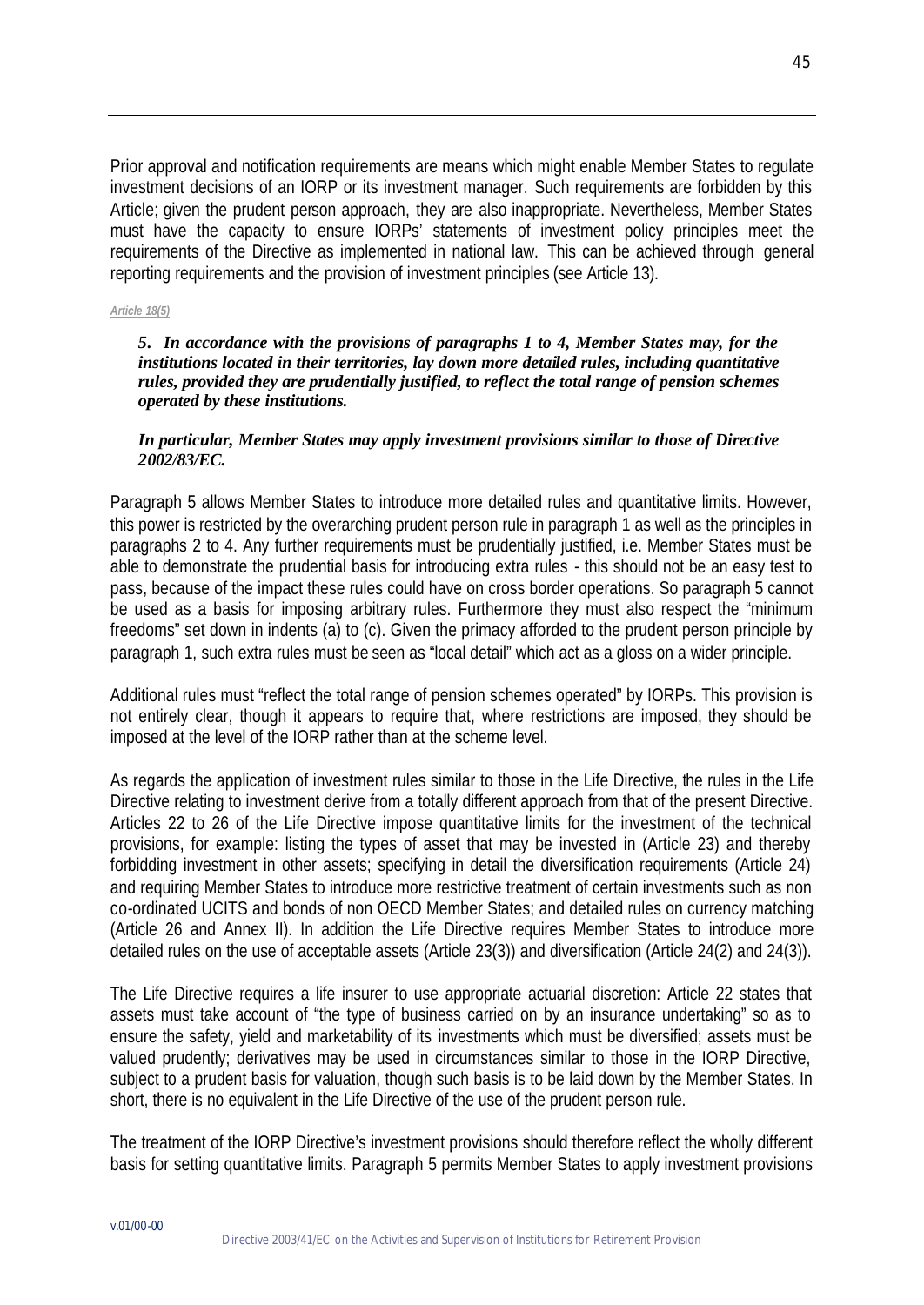"similar to" those of the Life Directive. This is in keeping with Recital 32, which recognises that Member States will have different approaches currently to investment restrictions<sup>40</sup>. However, any use of the provisions of the Life Directive must, nevertheless, be subject to further requirements:

- that it be prudentially justified prima facie this does not mean that such requirements should be in accordance with the prudent person rule (since that would give Member States little discretion). However, the overarching nature of the prudent person principle means that it provides a reference point for determining what is prudentially justifiable. In any event any extra rules under paragraph 5 must be for prudential, rather than arbitrary, reasons (although demonstrating, in any given case, that a provision is not prudentially justified may be difficult); and
- it must "reflect the total range" of schemes operated by the IORP i.e. it must apply across the whole portfolio rather than on a scheme by scheme basis.

This provision could be read restrictively, i.e. to refer to situations where the liabilities and risks are similar to those of life insurance policies - such as where an IORP carries biometric risks or quarantees benefits. In such a case, an IORP's liabilities could in certain circumstances be similar in that respect to those of an insurer: applying quantitative restrictions for life insurance undertakings would avoid distortion of competition.

#### *Article 18(5) (continued)*

## *However, Member States shall not prevent institutions from:*

- *(a) investing up to 70 % of the assets covering the technical provisions or of the whole portfolio for schemes in which the members bear the investment risks in shares, negotiable securities treated as shares and corporate bonds admitted to trading on regulated markets and deciding on the relative weight of these securities in their investment portfolio. Provided it is prudentially justified, Member States may, however, apply a lower limit to institutions which provide retirement products with a long-term interest rate guarantee, bear the investment risk and themselves provide for the guarantee;*
- *(b) investing up to 30 % of the assets covering technical provisions in assets denominated in currencies other than those in which the liabilities are expressed;*
- *(c) investing in risk capital markets.*

The Directive limits the extent to which Member States can exercise the right under paragraph 5 to introduce more detailed rules (including rules "similar to" those in the Life Directive), by introducing its own quantitative "minimal freedoms" in (a) and (b).

As regards assets covering technical provisions (for DB schemes), and the whole portfolio for DC schemes, home Member States can impose a ceiling on, and decide on the relative weights of, the portfolio' investment in shares and equivalent assets. This is a "pure" quantitative limit - there is no obligation for Member States to have prudential reasons for imposing such limit. This does not mean that a Member State can prevent investment on a non regulated market - IORPs must always be free to invest up to 70% in shares and equivalent securities, and these must be "predominantly" in regulated markets, subject to the overall prudence requirement (Article 18(1)(c)).

l <sup>40</sup> Indeed, the Parliament's July 2001 amendments to the Directive proposed a five year transitional period for Member States which do not apply the prudent person principle, to enable them to "come to terms with" it.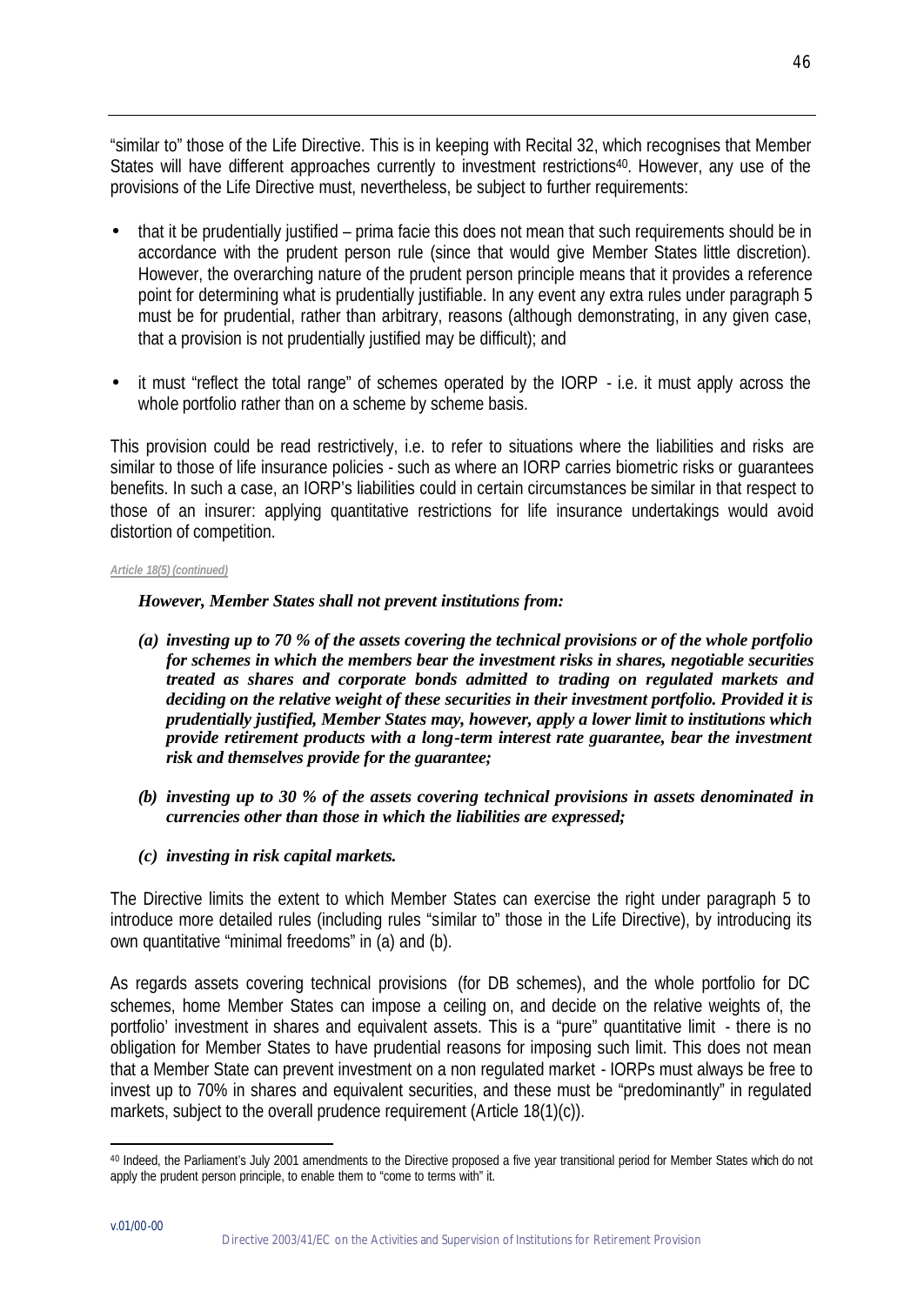Where an IORP itself provides a guarantee or bears the investment risk, lower investment limits for technical provisions may be imposed by the home Member State, provided these are prudentially justified.

As regards (b), home Member States may limit investment in non matching currencies to 30% of the assets representing the technical provisions. This restriction does not apply to assets over and above the technical provisions.

As regards (c), IORPs cannot be prevented from investing in venture capital, hedge funds or other risk capital market investments. This provision is tempered, in respect of all the schemes operated by an IORP, by the requirement to abide by the prudent person principle. However, the first paragraph of Article 18.5 would permit home Member States to impose a quantitative limit on such investment, provided that the limit was prudentially justified.

# *Article 18(6)*

### *6. Paragraph 5 shall not preclude the right for Member States to require the application to institutions located in their territory of more stringent investment rules also on an individual basis provided they are prudentially justified, in particular in the light of the liabilities entered into by the institution.*

Paragraph 6 permits further restrictions in addition to those in paragraph 5. It reflects the "risk based supervision" approach that IORPs are subject to in the application of the prudent person principle. This paragraph gives home Member States the right to impose additional investment limits on IORPs, though these must be prudentially justified. The use of the word "also" in the paragraph will give rise to difficulty in interpretation. It could mean "in addition to" the rules in paragraph 5, implying that individual IORPs could be required to conform to stricter rules; or it could permit home States to apply stricter prudential rules to all IORPs on their territory – these could be more stringent quantitative limits which could undermine the prudent person principle.

The better view, however, is that the paragraph should be construed to refer only to individual IORPs, and to apply in exceptional cases where prudential circumstances and requirements demand it. Construing paragraph 6 as enabling Member States to introduce more stringent rules for general application would also threaten to remove the purpose of paragraph 5 which already allows for more detailed rules. Finally, the proposition that paragraph 6 is a fallback provision for dealing with individual IORPs accords with the overarching prudent person principle in paragraph 1.

#### *Article 18(7)*

*7. In the event of cross-border activity as referred in Article 20, the competent authorities of each host Member State may require that the rules set out in the second subparagraph apply to the institution in the home Member State. In such case, these rules shall apply only to the part of the assets of the institution that corresponds to the activities carried out in the particular host Member State. Furthermore, they shall only be applied if the same or stricter rules also apply to institutions located in the host Member State.*

#### *The rules referred to in the first subparagraph are as follows:*

Paragraph 7 enables host State authorities to impose specific restrictions on the IORP "in the home Member State", i.e. to impose investment restrictions on that IORP despite the fact that investment matters are a supervisory issue for the home State authorities. In the event that some or all of these rules are imposed by a host State, they can apply only to assets corresponding to the business carried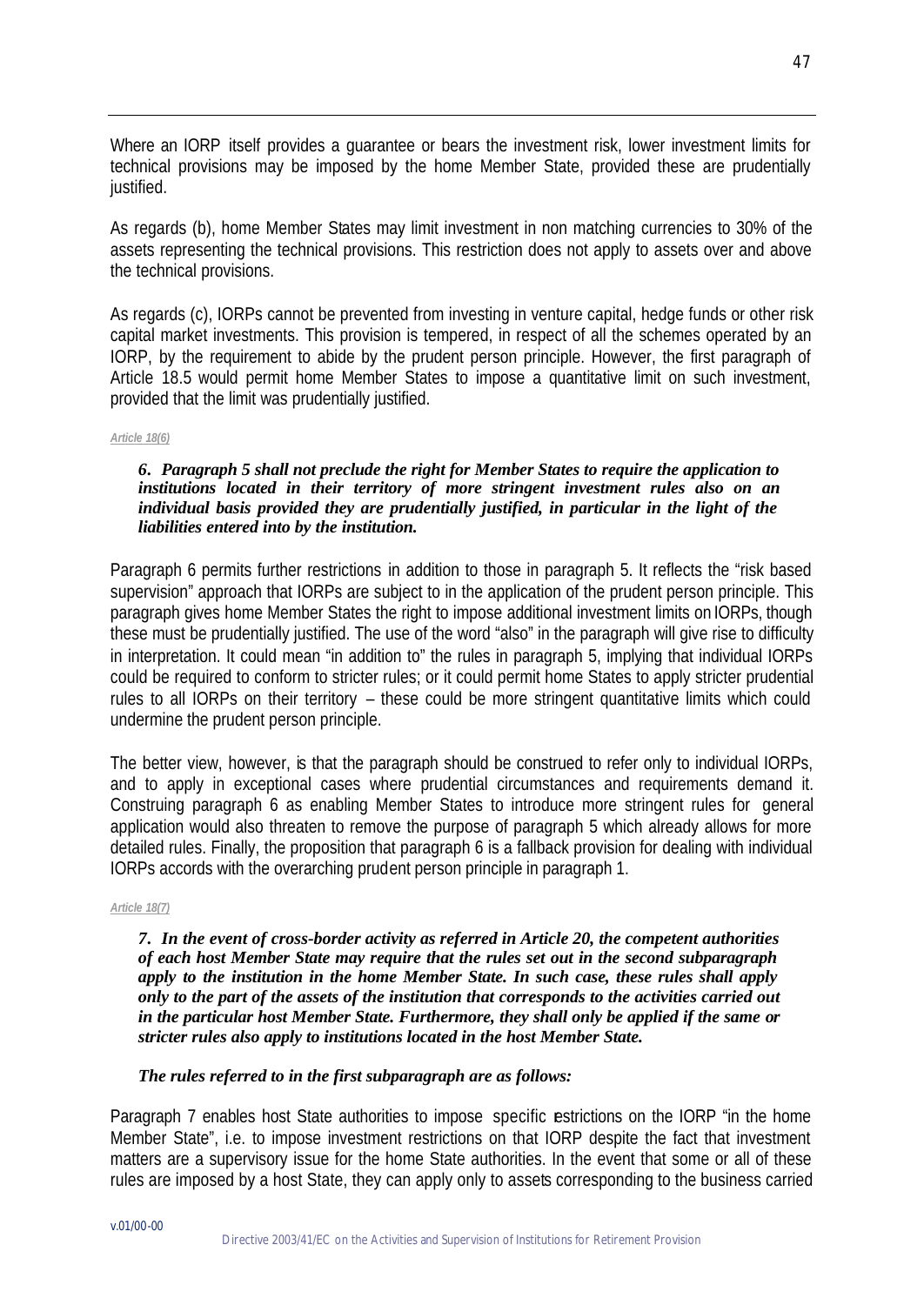on in the host State, and then only where the same (or stricter) restrictions apply also to IORPs located in the host State (i.e. to avoid discrimination against cross border service providers).

#### *Article 18(7)(a)*

### *(a)the institution shall not invest more than 30 % of these assets in shares, other securities treated as shares and debt securities which are not admitted to trading on a regulated market, or the institution shall invest at least 70 % of these assets in shares, other securities treated as shares, and debt securities which are admitted to trading on a regulated market;*

This provision has the effect of reducing the capacity of an IORP to invest in non EU assets or in non regulated securities, and therefore to require a different investment policy to be applied in relation to the pension liabilities in the relevant host State. IORPs which are active in a host State may not have an investment strategy which would result in its exceeding the threshold, or may not, in fact, exceed the threshold; in which case it could be argued that a requirement from the home State, in accordance with the final paragraph of this Article, requiring ring-fencing of the assets, would be unnecessary.

#### *Article 18(7)(b)*

#### *(b) the institution shall invest no more than 5 % of these assets in shares and other securities treated as shares, bonds, debt securities and other money and capital-market instruments issued by the same undertaking and no more than 10 % of these assets in shares and other securities treated as shares, bonds, debt securities and other money and capital market instruments issued by undertakings belonging to a single group;*

Under this provision the host State may restrict IORPs' "self investment" and concentration limits. This could apply even though the home State may have deferred the application of the equivalent provision in Article 18(1)(f). Again, where an IORP's investment strategy limits such investment so as not to exceed the thresholds in this subparagraph, it would not appear necessary to ring-fence those assets relating to commitments in the host State.

#### *Article 18(7)(c)*

## *(c) the institution shall not invest more than 30 % of these assets in assets denominated in currencies other than those in which the liabilities are expressed.*

The IORP will still be able to invest up to 30% of assets relating to activities in the host State in assets in a non matching currency. As with the other restrictions set out in paragraph 7, it would not appear necessary to introduce ring-fencing where the 30% threshold is not crossed.

#### *Article 18(7) (continued)*

## *To comply with these requirements, the home Member State may require ring-fencing of the assets.*

The home State has the option to introduce ring-fencing (in accordance with Article 21(5), the host State may ask the home State to decide on ring-fencing). It would do so if it felt it necessary to ensure that the restrictions in this paragraph, if introduced by a host State on whose territory an IORP located in the home State might carry on activities, would be complied with. Ring-fencing would involve administrative cost, and therefore would have an impact on profitability (see paragraph 1(b) above).

It could be argued that it should be invoked only where necessary, which would be consistent with the protection of the interests of members and beneficiaries, with satisfying the requirements of the host State, and with a proportional approach.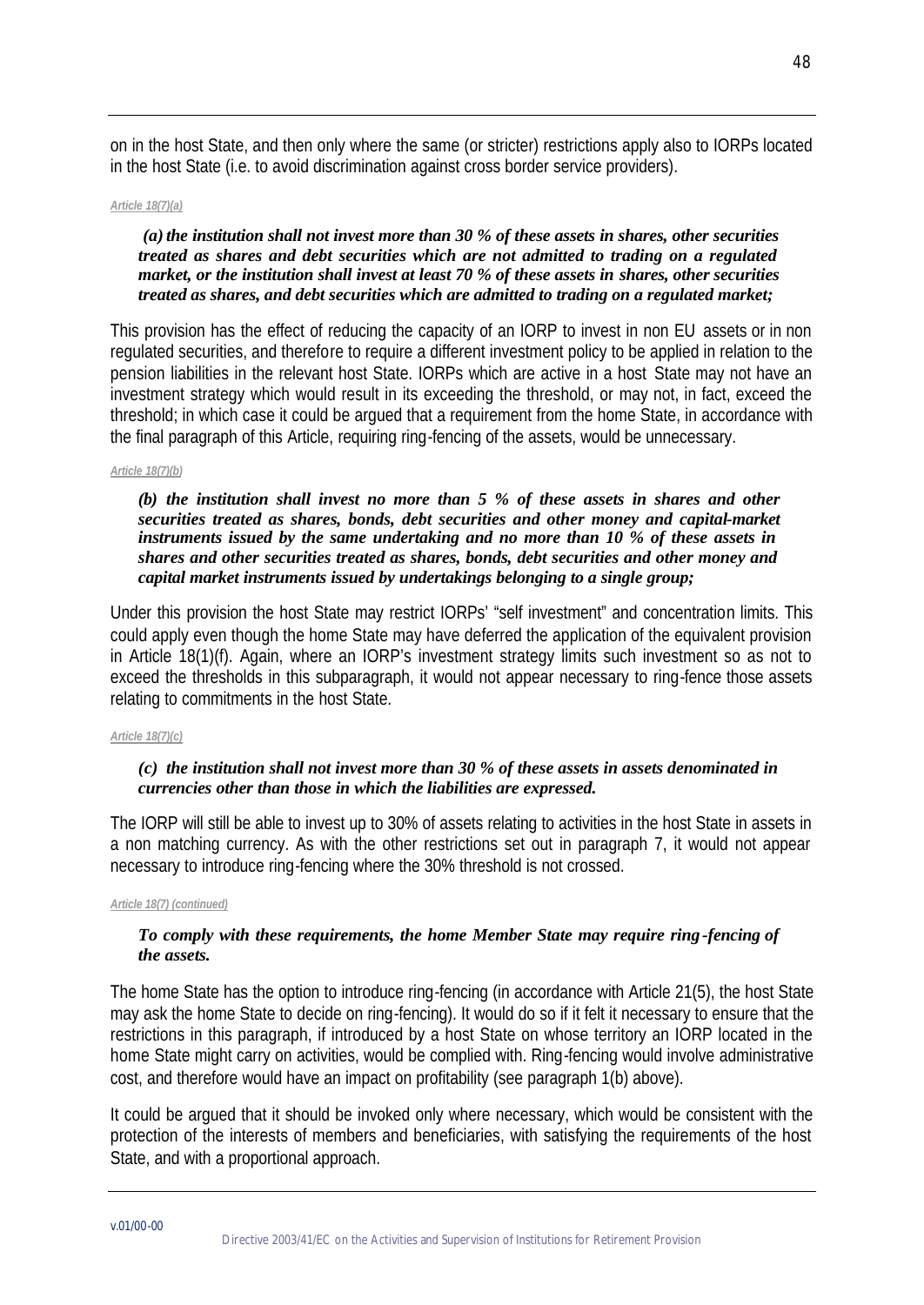# *Article 19*

# **Management and custody**

*1. Member States shall not restrict institutions from appointing, for the management of the investment portfolio, investment managers established in another Member State and duly authorised for this activity, in accordance with Directives 85/611/EEC, 93/22/EEC, 2000/12/EC and 2002/83/EC<sup>41</sup>, as well as those referred to in Article 2(1) of this Directive.*

This Article is intended to guarantee the free movement of capital, enshrined in Article 56 EC Treaty, and reflects Recital 35 which refers to the elimination of restrictions on the choice of asset managers and custodians on the basis that such restrictions limit competition. Thus, an IORP may appoint any investment manager established in another Member State appropriately authorised to manage funds in accordance with the relevant enabling Directive (including, following amendments to Directive 85/611/EEC, UCITS managers). It may also appoint an IORP for this purpose.

#### *Article 19(2)*

## *2. Member States shall not restrict institutions from appointing, for the custody of their assets, custodians established in another Member State and duly authorised in accordance with Directive 93/22/EEC or Directive 2000/12/EC, or accepted as a depositary for the purposes of Directive 85/611/EEC.*

# *The provision referred to in this paragraph shall not prevent the home Member State from making the appointment of a depositary or a custodian compulsory.*

Equally, and as mentioned in relation to Recital 35, a Member State cannot prevent an IORP from appointing a custodian or depositary established in another Member State. Nevertheless, a home Member State may require a depositary or custodian to be appointed.

#### *Article 19(3)*

# *3. Each Member State shall take the necessary steps to enable it under its national law to prohibit, in accordance with Article 14, the free disposal of assets held by a depositary or custodian located within its territory at the request of the institution's home Member State.*

Article 14(2) refers to a home State's power to prohibit the disposal of an IORP's assets where there are insufficient technical provisions, or insufficient regulatory own funds.

Paragraph 3 gives effect to Article 14(2) by requiring all Member States to provide for the prohibition of the disposal of assets held by the custodian or depositary. Such prohibition would result from a request from the IORP's home State authority to the competent authority of the custodian or depositary.

Whilst Article 14(2) gives Member States the power to restrict or prohibit the free disposal of assets, paragraph 3 is limited to a requirement for Member States to have the power to prohibit disposal of assets. Thus, for "domestic" matters, Member States may prohibit disposal in certain cases; however, where a custodian or depositary is appointed, that institution's home State must have capacity to prevent disposal of assets, whether there is a cross border element or not.

l 41 See footnotes on Article 2(2)(a) above.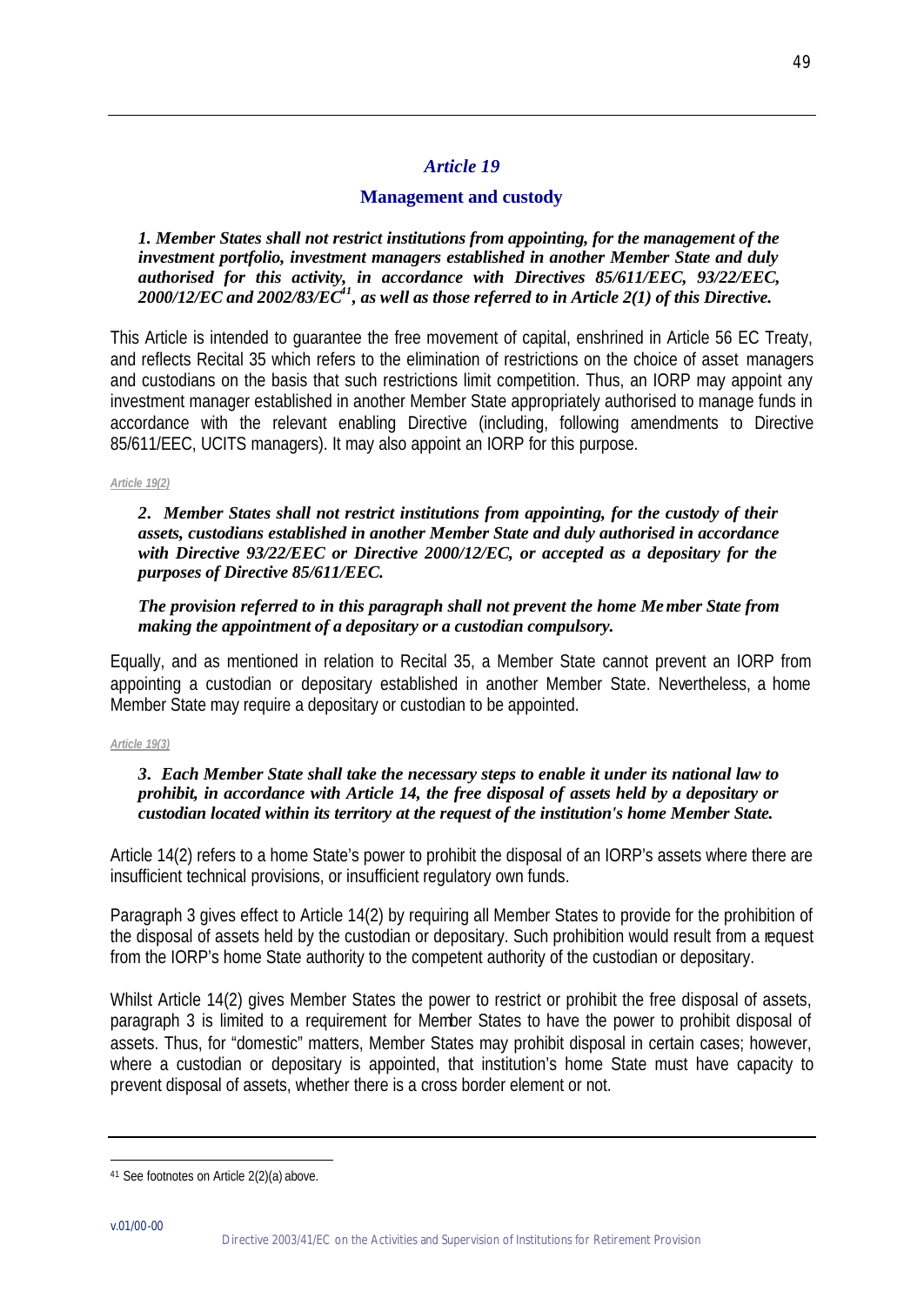# *Article 20*

# **Cross-border activities**

*1. Without prejudice to national social and labour legislation on the organisation of pension systems, including compulsory membership and the outcomes of collective bargaining agreements, Member States shall allow undertakings located within their territories to sponsor institutions for occupational retirement provision authorised in other Member States. They shall also allow institutions for occupational retirement provision authorised in their territories to accept sponsorship by undertakings located within the territories of other Member States.*

Paragraph 1 establishes the fundamental freedom for authorised IORPs to provide cross-border services anywhere in the European Union. It does so by imposing two reciprocal obligations on Member States:

- to allow undertakings located in their territories to sponsor authorised IORPs located in other Member States; and
- to allow authorised IORPs in their territories to accept sponsorship from undertakings located in other Member States.

The following points should be noted:

- Apart from social and labour law requirements, this freedom is unqualified and unrestricted: an authorised IORP (see paragraph 2) wanting to accept cross-border sponsorship is not subject to any further approvals or conditions. This means that the notification procedure (see below) is not the second element of a two-part approval system (the first part being set out in Article 9), but a limited "disapproval" procedure allowing the home State to restrict this freedom.
- The cross-border freedom concerns the relationship between an authorised IORP and a (potential) sponsoring undertaking: it does not therefore extend to the relationship between an IORP and a (potential) member. The Directive creates no right for employees to opt out of a domestic IORP in favour of a non-domestic IORP.
- The "without prejudice" reference to national social and labour law reiterates that this Directive can only address the financial services aspects of IORP activity (by virtue of its legal basis). Therefore, an IORP wanting to accept cross border sponsorship must respect host State requirements of social and labour law relevant to occupational pensions. The reference to "compulsory membership" covers situations where a Member State's social and labour legislation requires undertakings to be members of specific IORPs. In such a situation, the sponsoring undertaking may not be able to engage an IORP authorised in another Member State to operate its pension scheme.

#### *Article 20(2)*

*2. An institution wishing to accept sponsorship from a sponsoring undertaking located within the territory of another Member State shall be subject to a prior authorisation by the competent authorities of its home Member State, as referred to in Article 9(5). It shall notify its intention to accept sponsorship from a sponsoring undertaking located within the territory of another Member State to the competent authorities of the home Member State where it is authorised.*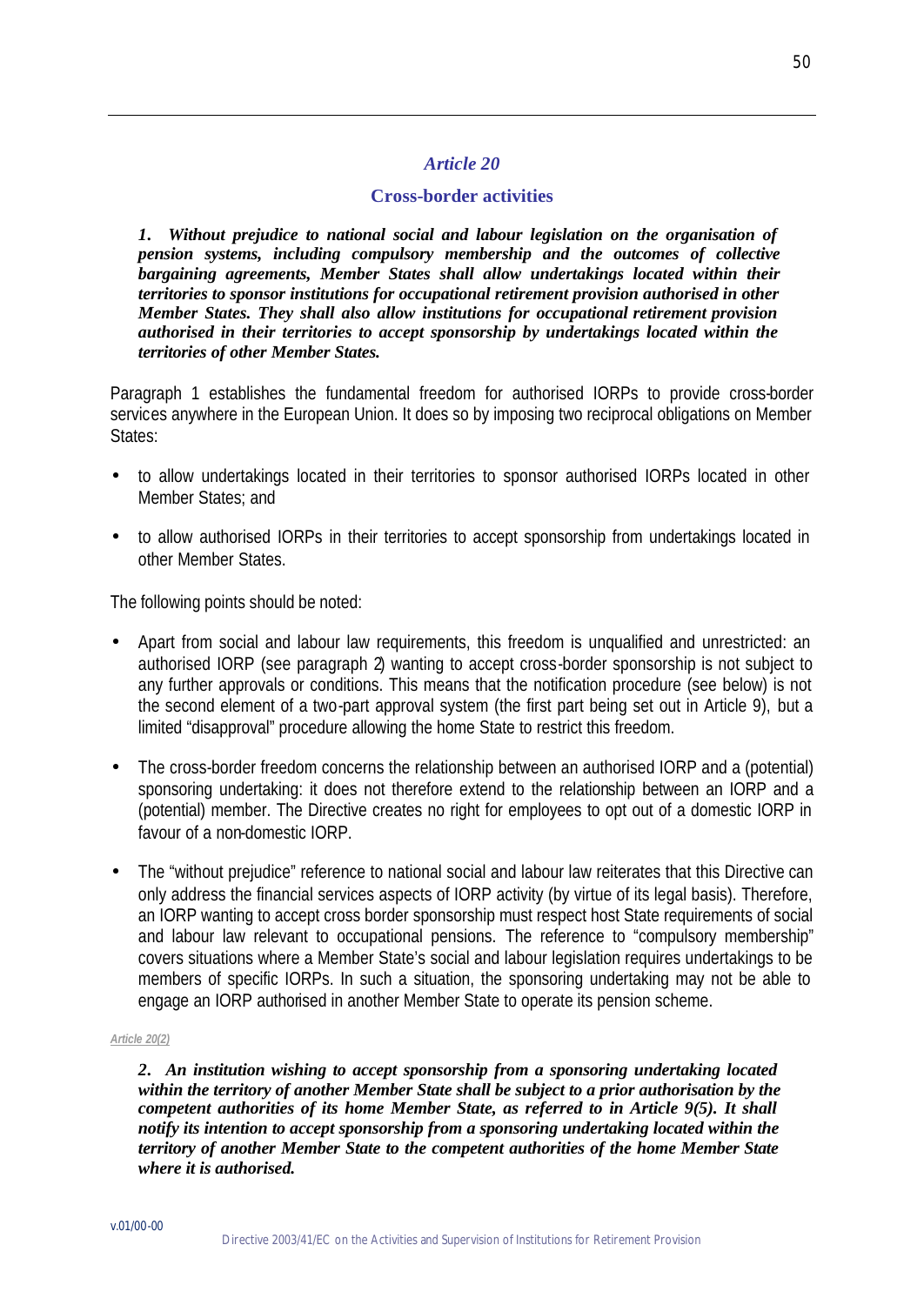Paragraph 2 introduces the notification procedure for IORPs wanting to accept a (new) cross border sponsor.

The reference to authorisation and Article 9(5) expands on paragraph 1, i.e. that only authorised IORPs may engage in cross border activities. Therefore, a merely registered, not authorised, IORP may not use Article 20.

Paragraphs 1 and 5 of Article 9 clearly indicate that authorisation is general in scope. This is confirmed by the reference in Article 20(1) to "authorised IORPs" and not, say, "IORPs authorised in relation to a sponsor". The requirement for "a prior authorisation" cannot therefore be construed as meaning authorisation per sponsor. (That authorisation is general in scope is also in line with other financial services legislation.)

By contrast, notification is by reference to an individual sponsor. This is clear from the requirement that an IORP "notify its intention to accept sponsorship from a sponsoring undertaking" together with the information requirements in paragraph 3. Each time an IORP intends to enter into an agreement to offer its services to another potential sponsor undertaking, it must submit a new notification to its home State authority.

#### *Article 20(3)*

*3. Member States shall require institutions located within their territories and proposing to be sponsored by an undertaking located in the territory of another Member State to provide the following information when effecting a notification under paragraph 2:*

*(a) the host Member State(s);* 

# *(b) the name of the sponsoring undertaking;*

# *(c) the main characteristics of the pension scheme to be operated for the sponsoring undertaking.*

An IORP notifying its home State authorities of its intention to be sponsored by an undertaking in another Member State must provide certain information.

Indent (a) requires an IORP to identify the host Member States involved (the name of the host State is to be entered in the national register - Article 9(1)). It should be noted that:

- The definition of host Member State in Article 6(i) means that this State need not be the same as the Member State in which the sponsor is located (note, too, the lack of any definition of sponsor location).
- There may also be several host States in relation to a single sponsor (e.g. where a sponsor has employment contracts with individuals which are subject to the social and labour law relevant to occupational pensions of two or more Member States).

Nevertheless, the typical case should be that of a sponsor and emplo yees located in one and the same Member State and the main focus of making the Directive operational should concentrate on this.

Indent (b) confirms that notification is on a sponsor-by-sponsor basis.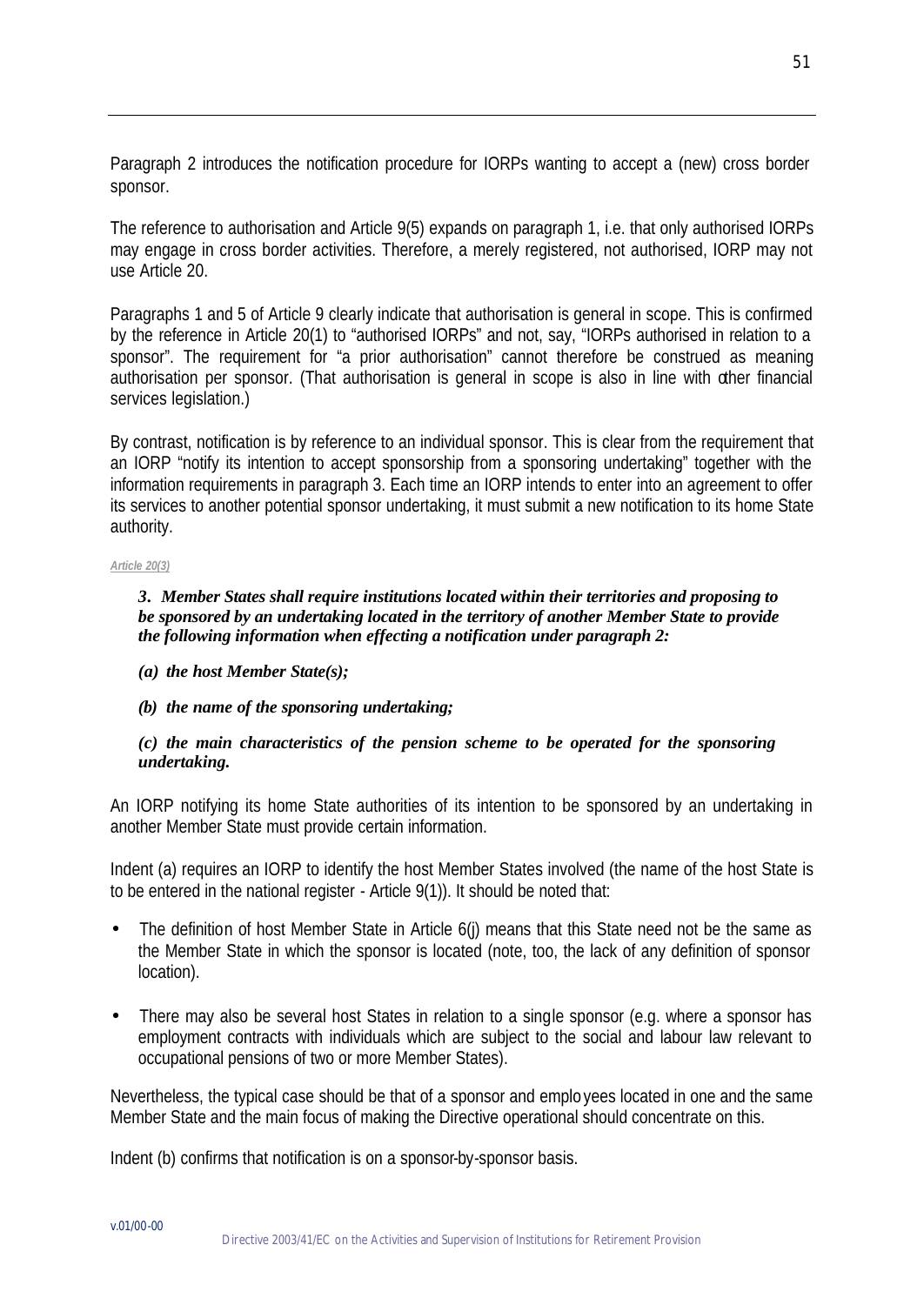The requirement in (c) means that the IORP need rot provide full details of the intended pension scheme, but its main characteristics. (Nevertheless, the home State will determine what amounts to main characteristics.) The wording is also in line with notification on a sponsor-by-sponsor basis.

Paragraph 3 requires no further items of information. This has practical relevance for paragraph 4 which identifies five headings under which a home State authority may raise "compatibility doubts" as to the proposed cross border sponsorship. The scope of the required information, particularly in relation to (c), should be sufficiently well defined to prevent competent authorities relying without proper cause on claims of incomplete information to delay the elapse of the time period in paragraph 4.

#### *Article 20(4)*

*4. Where a competent authority of the home Member State is notified under paragraph 2, and unless it has reason to doubt that the administrative structure or the financial situation of the institution or the good repute and professional qualifications or experience of the persons running the institution are compatible with the operations proposed in the host Member State, it shall within three months of receiving all the information referred to in paragraph 3 communicate that information to the competent authorities of the host Member State and inform the institution accordingly.*

Paragraph 4 imposes a general obligation on the home State competent authority to communicate the information in the paragraph 2 notification to the host State authorities. This must be done within three months of receipt of all the information required.

However, a home State competent authority is not obliged to communicate that information to the host State competent authority if it has reasons to doubt the compatibility of the proposed operation with the five headings identified in paragraph 4:

Regarding the IORP, its

- 1. administrative structure;
- 2. financial situation;

Regarding the persons running the IORP, their

- 3. good repute;
- 4. professional qualifications;
- 5. experience.

The home State's assessment as to whether there may be "compatibility doubts" is not an approval procedure, for the following reasons:

- Apart from the reference to host State social and labour law, the general freedom set out in Article 20(1) is not expressed to be subject to any further conditions or approvals. Therefore, notification cannot be an extra requirement to be satisfied.
- Furthermore, the information requirements in paragraph 3 are restricted (see below). The home State authority's compatibility doubts must either be based on the headings of information required under the paragraph 2 notification or on any other information about the IORP the authority may have as a result of its ongoing supervision. There is therefore a presumption in favour of an authorised IORP, and the burden of evidence lies with the home State competent authority seeking to rely on such doubts.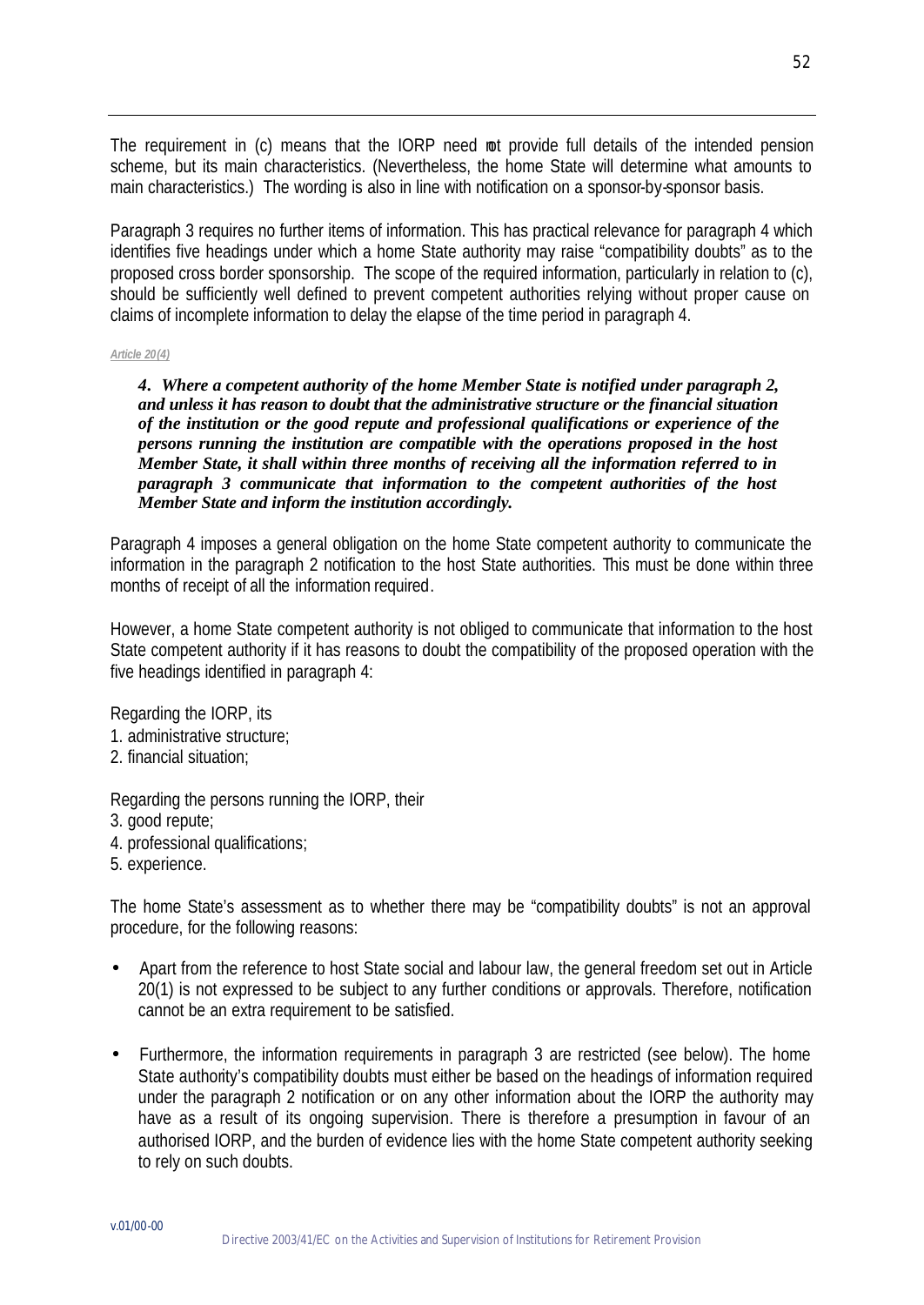Nevertheless, in practice, home States' authorities should develop a means of ensuring that IORPs notifying them of their intention to carry on activities in relation to a sponsor located in another Member State provide the information that will enable them to determine that there are no "compatibility doubts".

The consequences of a home State authority having unresolved compatibility doubts are not expressly spelled out in Article 20. Arguably, since the freedom for authorised IORPs in paragraph 1 is unrestricted, the home State authority would have to take steps to prohibit the exercise of this freedom under Article 14(4) in relation to the particular sponsor. It would not be sufficient merely to fail to pass the file on to the host State authority.

Article 14(4) and (5) would require the home State authority to:

- notify the IORP of its decision to prohibit it from accepting the sponsorship of the undertaking in the host State;
- set out the precise reasons for the prohibition; and
- give the IORP the right to challenge the decision before a court.

In any event, if the host State authority receives no paragraph 4 communication, from the home State authority, it will be impossible to set a "start date" as implied by paragraph 6.

The three month period in paragraph 4 sets the time frame for the home State authority to resolve any doubts it may have. Such doub ts are, arguably, more likely in relation to a situation where, for example, an IORP intends to operate cross border in a different Member State for the first time. IORPs which have a good track record in relation to the requirements of paragraph 4 should not give rise to the same level of doubts, and the procedure should reflect this. Member State authorities, individually and collectively through CEIOPS, could develop, in due course, a process for ensuring that previous experience is taken into account so that procedures under paragraphs 3 and 4 can operate more quickly.

#### *Article 20(5)*

*5. Before the institution starts to operate a pension scheme for a sponsoring undertaking in another Member State, the competent authorities of the host Member State shall, within two months of receiving the information referred to in paragraph 3, inform the competent authorities of the home Member State, if appropriate, of the requirements of social and labour law relevant to the field of occupational pensions under which the pension scheme sponsored by an undertaking in the host Member State must be operated and any rules that are to be applied in accordance with Article 18(7) and with paragraph 7 of this Article. The competent authorities of the home Member State shall communicate this information to the institution.*

Paragraph 5 is relevant where a home State authority, having had no compatibility doubts or having had them been resolved, has communicated the paragraph 3 information to the host State authorities. Paragraph 5 gives the host State authorities a two month period in which to forward information on host State rules applicable to cross border operations to the home State authority. The latter must then forward this to the IORP.

The two month period begins with the date of the host State authorities' receipt of the information in the paragraph 2 notification. This date is important for both paragraph 5 and 6: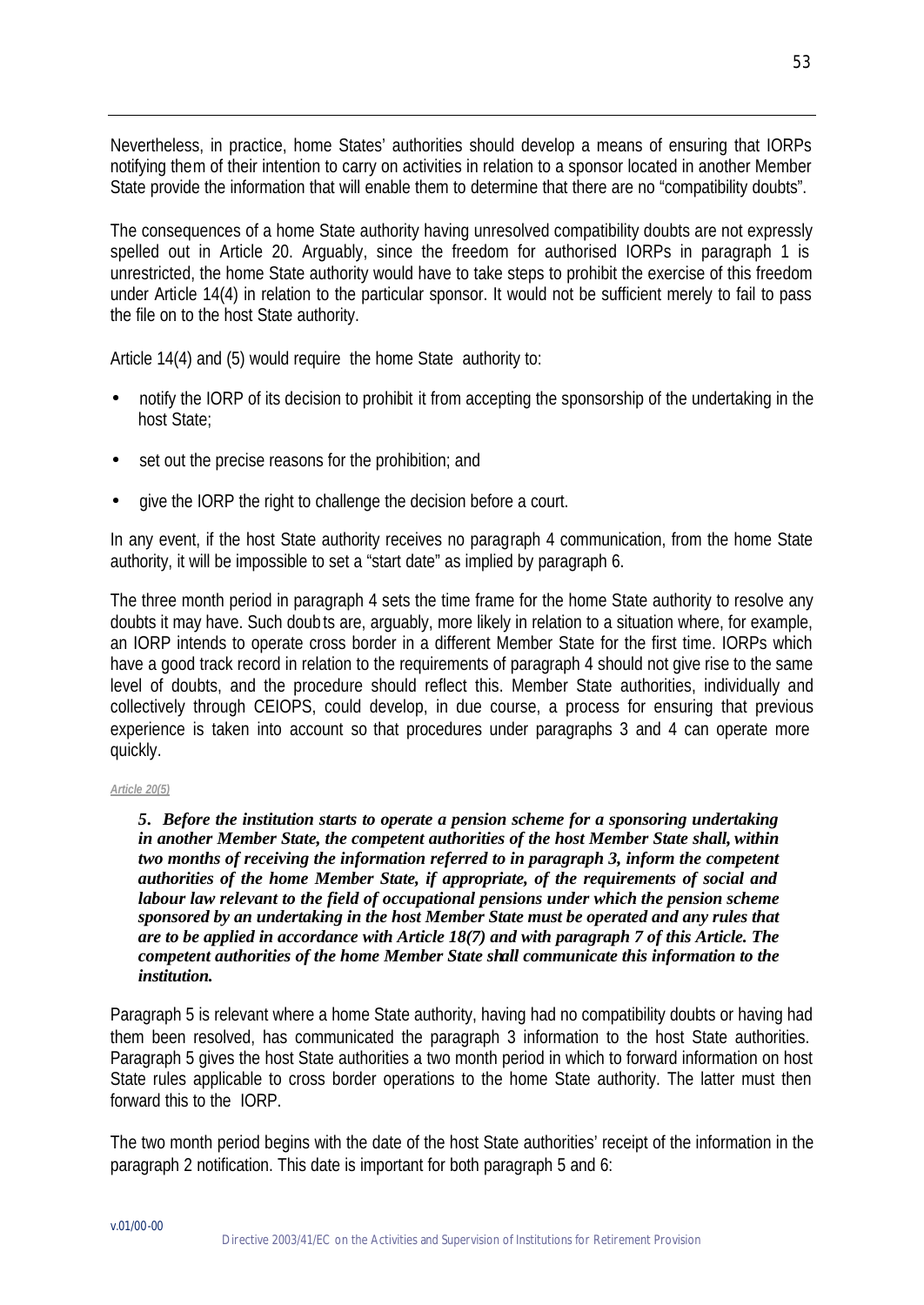- The host State competent authority must send certain information within two months of that date to the home State authority;
- This date is also important for determining when an IORP may begin its cross border activities in relation to the relevant sponsor. Although the Directive provides no mechanism for this, it would be useful if this date could be advised to the IORP (see paragraph 6).

The information which the host State must forward to the home State is limited to three possible categories of host State rules which might be applied to IORPs located outside the host State but which wish to operate in the host State. Host State relevant rules are therefore limited to any applicable:

- requirements of social and labour law relevant to occupational pensions under which the pension scheme sponsored by an undertaking in the host Member State must be operated;
- quantitative investment rules that comply with Article  $18(7)$ ;
- information requirements imposed by the host State competent authorities on IORPs located in that host State, under Article 11.

There are mechanisms to prevent such host State rules from creating unjustifiable obstacles in the way of non-domestic IORPs:

- In respect of quantitative investment rules and information requirements the Directive requires the host State to apply the same rules to IORPs located in its territory as to any non-domestic IORPs. In the case of investment rules the host State may even apply stricter rules to its own IORPs (see Article 18(7), first paragraph, last sentence).
- Member States retain full responsibility for the organisation of their pension systems, and IORPs must fully respect host State social and labour law as relevant to occupational pensions (see Recitals 9 and 37). Nevertheless, Member States must ensure that the exercise of these powers complies with their EC Treaty obligations. There is an overriding obligation to ensure that providers from another Member State are not discriminated against.

#### *Article 20(6)*

*6. On receiving the communication referred to in paragraph 5, or if no communication is received from the competent authorities of the home Member State on expiry of the period provided for in paragraph 5, the institution may start to operate the pension scheme sponsored by an undertaking in the host Member State in accordance with the host Member State's requirements of social and labour law relevant to the field of occupational pensions, and any rules that are to be applied in accordance with Article 18(7) and with paragraph 7 of this Article.*

The home State authority must pass the information referred to in paragraph 6 on to the IORP. Although there is no time period in respect of this final requirement, because the home State is not required to assess it or otherwise deal with it before forwarding it to the relevant IORP, there is no reason why it cannot be forwarded to the IORP immediately on receipt. Nor is there any reason why a host State cannot publish such information (or at least the basic outlines) in advance, for example, on the internet.

In any event, paragraph 6 enables the IORP to start operations even without having received the relevant information.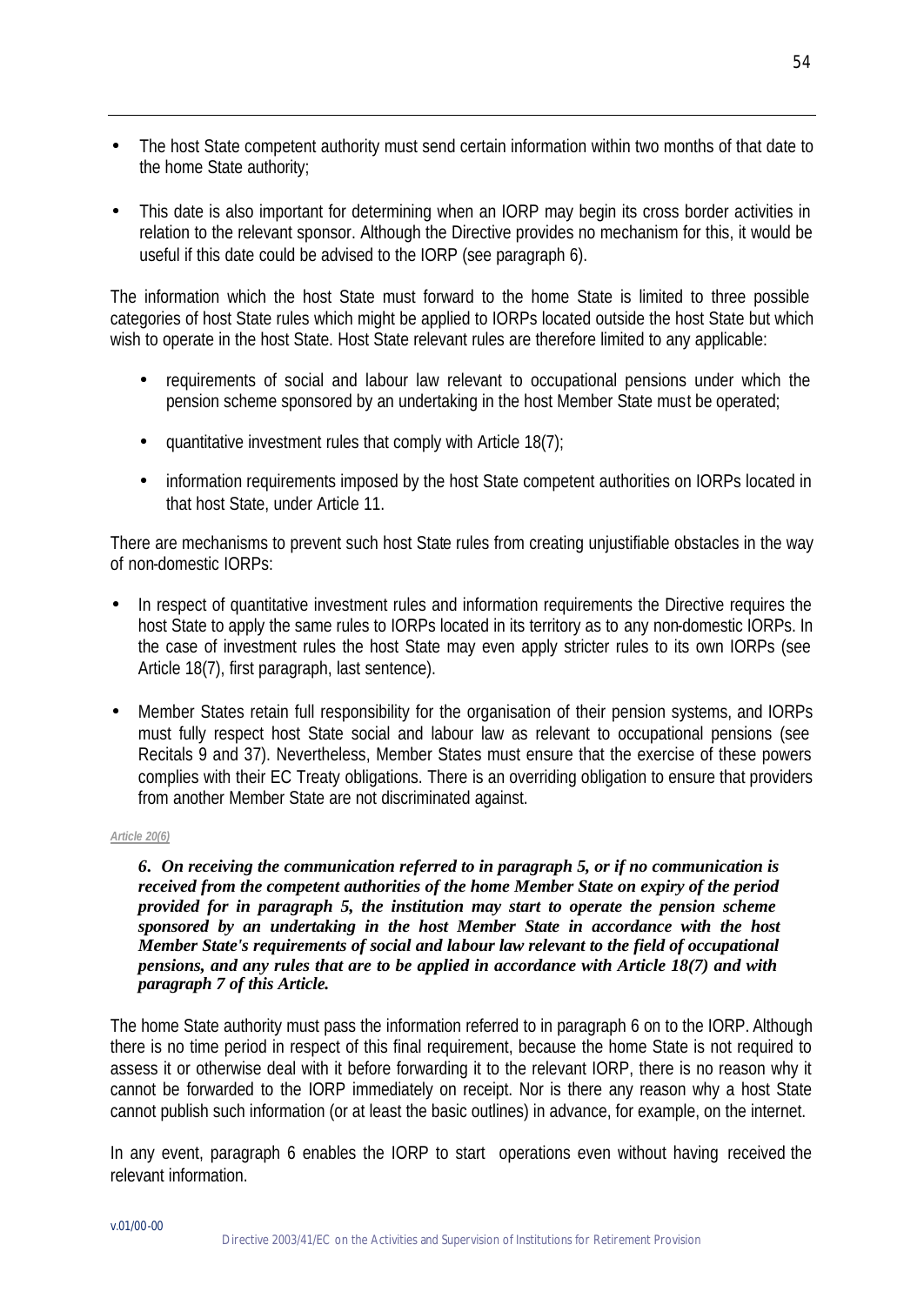|                                         | Stage 1                                                                                                                                                                                                                                                                       | Stage 2                                                                                                                                                                                                                                                                                                                                                                                         | Stage 3                                                                                                                                                                                                                                     | Stage 4                                                   | Stage 5                                                                                                                                                                                                                                                              |  |  |
|-----------------------------------------|-------------------------------------------------------------------------------------------------------------------------------------------------------------------------------------------------------------------------------------------------------------------------------|-------------------------------------------------------------------------------------------------------------------------------------------------------------------------------------------------------------------------------------------------------------------------------------------------------------------------------------------------------------------------------------------------|---------------------------------------------------------------------------------------------------------------------------------------------------------------------------------------------------------------------------------------------|-----------------------------------------------------------|----------------------------------------------------------------------------------------------------------------------------------------------------------------------------------------------------------------------------------------------------------------------|--|--|
| The IORP:                               | must already be<br>authorised (Articles<br>$20(2)$ and $9(5)$ )<br>must notify the home<br>State authority<br>(Article $20(2)$ ) and<br>provide (Article<br>$20(3)$ :<br>• name of host<br>State(s)<br>• name of proposed<br>sponsor<br>• main character-<br>istics of scheme |                                                                                                                                                                                                                                                                                                                                                                                                 |                                                                                                                                                                                                                                             |                                                           | can operate in the<br>host State (Article<br>20(6)) after earlier<br>of:<br>• receipt of host<br>State rules from<br>home State<br>authority (see 4)<br>2 months from<br>$\bullet$<br>receipt by host<br>State of<br>communication<br>by home State<br>(see Stage 2) |  |  |
| <b>Home State</b><br>authority<br>must: |                                                                                                                                                                                                                                                                               | consider whether it has<br>compatibility doubts<br>(Article 20 (4)). If so:<br>it is likely to follow<br>Article 14(4)<br>procedure to<br>restrict the cross<br>border activities of<br>the IORP (with<br>reasons).<br>If not:<br>communicate to the<br>$\bullet$<br>host State the<br>information<br>provided by IORP<br>within 3 months of<br>$\bullet$<br>receipt of all the<br>information. |                                                                                                                                                                                                                                             | communicate host<br>State rules in stage<br>3 to the IORP |                                                                                                                                                                                                                                                                      |  |  |
| <b>Host State</b><br>authority<br>must: |                                                                                                                                                                                                                                                                               |                                                                                                                                                                                                                                                                                                                                                                                                 | inform home State<br>authority of host State<br>rules:<br>• social and labour<br>laws (Article<br>20(6)<br>investment rules<br>$\bullet$<br>(Article 20(6);<br>18(7)<br>information<br>$\bullet$<br>(Article 20 (6), (7)<br>and Article 11) |                                                           |                                                                                                                                                                                                                                                                      |  |  |
|                                         |                                                                                                                                                                                                                                                                               | 3 months maximum*                                                                                                                                                                                                                                                                                                                                                                               | 2 months maximum*                                                                                                                                                                                                                           |                                                           |                                                                                                                                                                                                                                                                      |  |  |
|                                         |                                                                                                                                                                                                                                                                               | Overall maximum 5 months*                                                                                                                                                                                                                                                                                                                                                                       |                                                                                                                                                                                                                                             |                                                           |                                                                                                                                                                                                                                                                      |  |  |

# **The Notification Procedure in Article 20**

\* IORPs should be aware that Member States may have the capacity to delay communication: e.g. failure of the IORP to provide a complete file to the home State authority as part of stage 1 could mean the clock may not start running until the file is complete.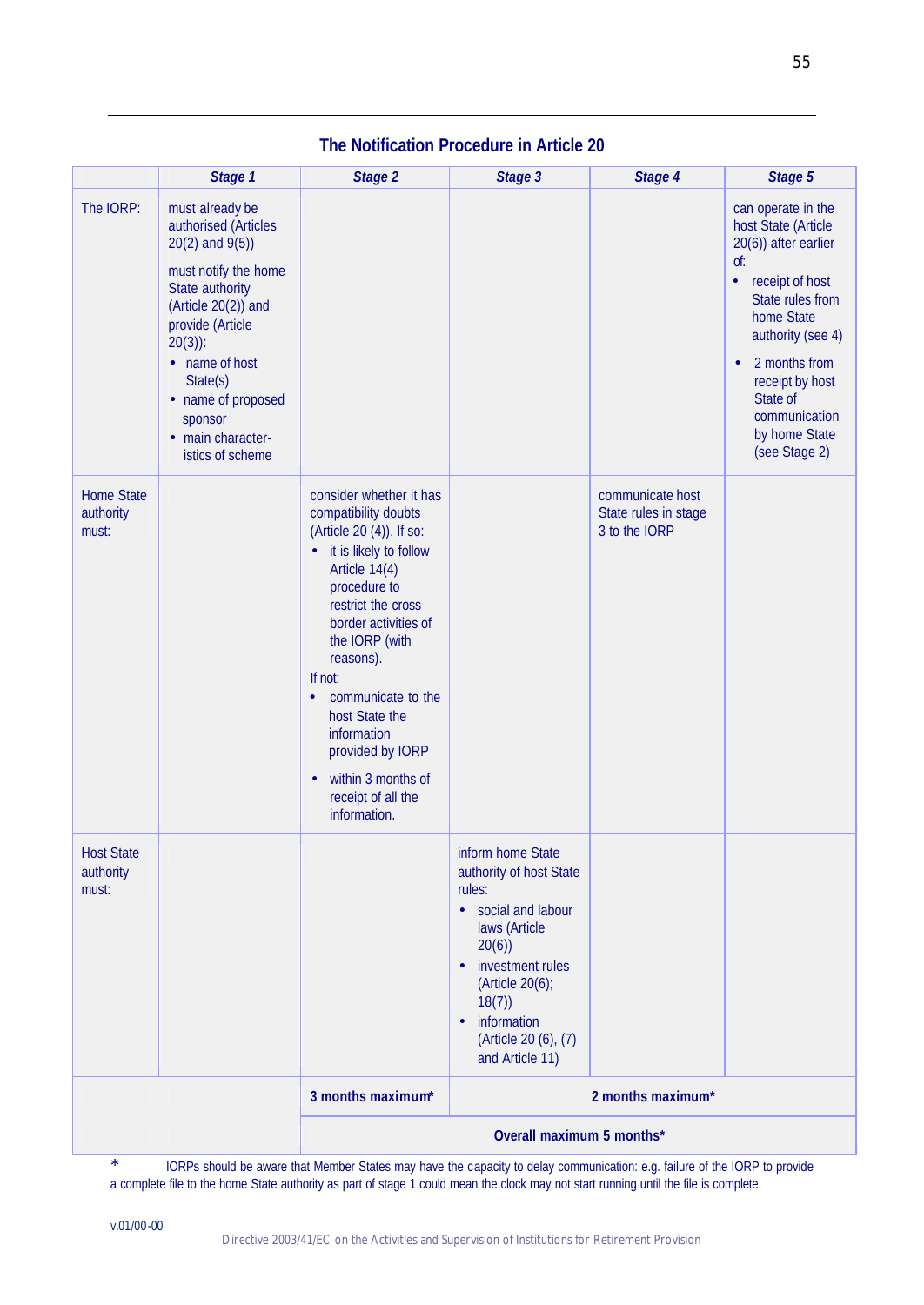Paragraph 6 determines the moment at which the IORP may start operating the sponsoring undertaking's scheme; it is the earlier of either:

- When the IORP receives the paragraph 5 information on relevant host State rules, or
- If no such information is received by the IORP, the lapse of the two month period eferred to in paragraph 5.

In either case, the IORP must comply with host State relevant rules. In other words, the IORP must take it upon itself to determine the requirements of the host Member State in this regard, and not rely on the communication of these requirements or seek to rely on their non communication.

Note that as there is no mechanism expressly envisaged for communicating to the IORP the date of the host State's date of receipt of the information in the paragraph 2 notification, the IORP will not know when the two month period begins to run or ends. It would therefore be useful if these dates, or at least the date the two month period ends, could be advised to the IORP as soon as possible after the host State receives the paragraph 3 information.

#### *Article 20(7)*

#### *7. In particular, an institution sponsored by an undertaking located in another Member State shall also be subject, in respect of the corresponding members, to any information requirements imposed by the competent authorities of the host Member State on institutions located in that Member State, in accordance with Article 11.*

An IORP must conform to information requirements imposed by the host State in respect of scheme members in the host State - Article 11(1) gives Member States the right to require more information to be given or made available to members and beneficiaries. In essence, an IORP must be subject to the same information requirements in a host State that must be met by IORPs authorised or registered in that State.

#### *Article 20(8)*

*8. The competent authorities of the host Member State shall inform the competent authorities of the home Member State of any significant change in the host Member State's requirements of social and labour law relevant to the field of occupational pension schemes which may affect the characteristics of the pension scheme insofar as it concerns the operation of the pension scheme sponsored by an undertaking in the host Member State and in any rules that have to be applied in accordance with Article 18(7) and with paragraph 7 of this Article.*

Paragraph 8 creates a continuing responsibility on the part of host State authorities to inform the home State authorities of rules to be applied under Article 18(7) and paragraph 7 of this Article, and of significant changes to relevant social and labour laws, where these might affect the characteristics and the operation of a scheme. Therefore, there may be changes to relevant social and labour laws that do not require to be communicated to the home State authorities. Where changes are so communicated, there is no specific obligation on the part of home State authorities to pass on the information to those IORPs which have made a notification under paragraph (2). Nevertheless, it might be expected that home State authorities will take on this obligation. (Discussion at CEIOPS might cover this issue.) In any event, the IORP is under a general obligation to comply with relevant host State social and labour law and should therefore put in place its own monitoring arrangements.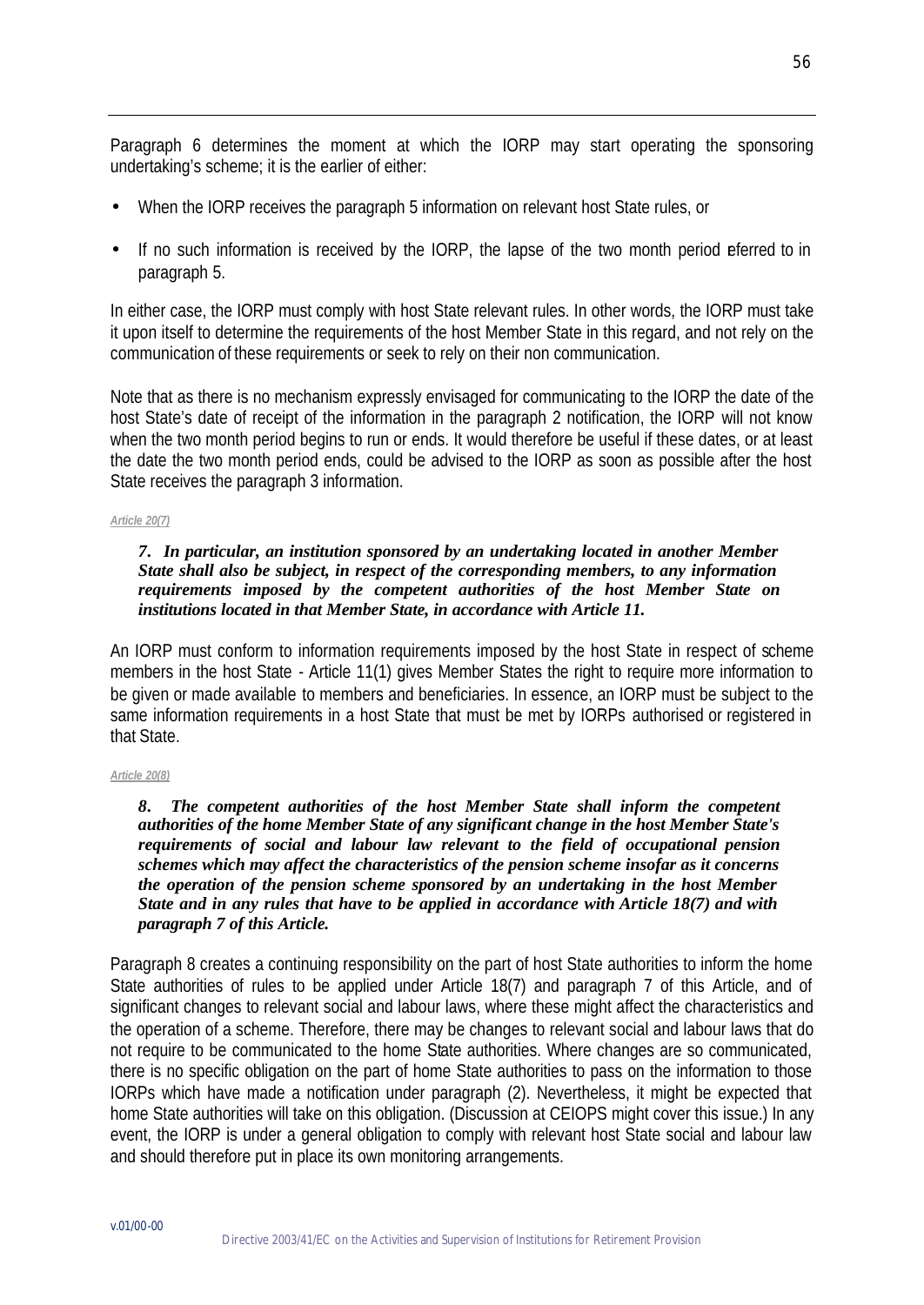Although Recital 37 refers to host State provisions which are in "in force" and Article 14(4)(d) is not restricted to compliance by an IORP with only those host State rules which have been communicated to the IORP, the fact that the host State has communicated specific rules identifies these as the relevant ones. Nevertheless, it is conceivable that a host State might communicate rules that are identified as social and labour law but which are in fact not of that category.

#### *Article 20(9)*

*9. The institution shall be subject to ongoing supervision by the competent authorities of the host Member State as to the compliance of its activities with the host Member State's requirements of labour and social law relevant to the field of occupational pension schemes referred to in paragraph 5 and with the information requirements referred to in paragraph 7. Should this supervision bring irregularities to light, the competent authorities of the host Member State shall inform the competent authorities of the home Member State immediately. The competent authorities of the home Member State shall, in coordination with the competent authorities of the host Member State, take the necessary measures to ensure that the institution puts a stop to the detected breach of social and labour law.*

Paragraphs 9 and 10 deal with supervision and enforcement of compliance with host State rules applicable to IORPs with cross border operations. The general rule is that the home State is the main supervisor and enforcer, with a residual role for the host State authority.

Paragraph 9 consists of two parts. The first states that the host State authorities are to supervise compliance with relevant host State social and labour law and the information rules. The host State competent authority must inform the IORP's home State authority immediately on learning of any irregularity. As paragraph 9 does not refer to host State quantitative investment rules that may be applied to cross border operations, the implication is that these must be supervised by the home State authority.

The final sentence concerns measures to be taken to rectify infringements of host State social and labour law. Home States must take necessary measures to ensure that the IORP puts a stop to the breach (see also Article 14(4)(d)). Note, however, that there is no provision regarding the rectification of any breach. The position as regards the host State information rules is unclear. Since it is not covered elsewhere, it is the home State competent authority which should ensure compliance (see also Recital 36 on proper enforcement of prudential standards).

(See the table in the "Outline" on a Common Regulatory Framework.)

#### *Article 20(10)*

*10. If, despite the measures taken by the competent authorities of the home Member State or because appropriate measures are lacking in the home Member State, the institution persists in breaching the applicable provisions of the host Member State's requirements of social and labour law relevant to the field of occupational pension schemes, the competent authorities of the host Member State may, after informing the competent authorities of the home Member State, take appropriate measures to prevent or penalise further irregularities, including, insofar as is strictly necessary, preventing the institution from operating in the host Member State for the sponsoring undertaking.*

Paragraph 10 is an instrument of last resort and is restricted to persistent infringements of host State relevant social and labour laws which prove resistant to treatment under paragraph 9. It allows a host State authority, ultimately, to intervene directly with an IORP operating on a cross-border basis, to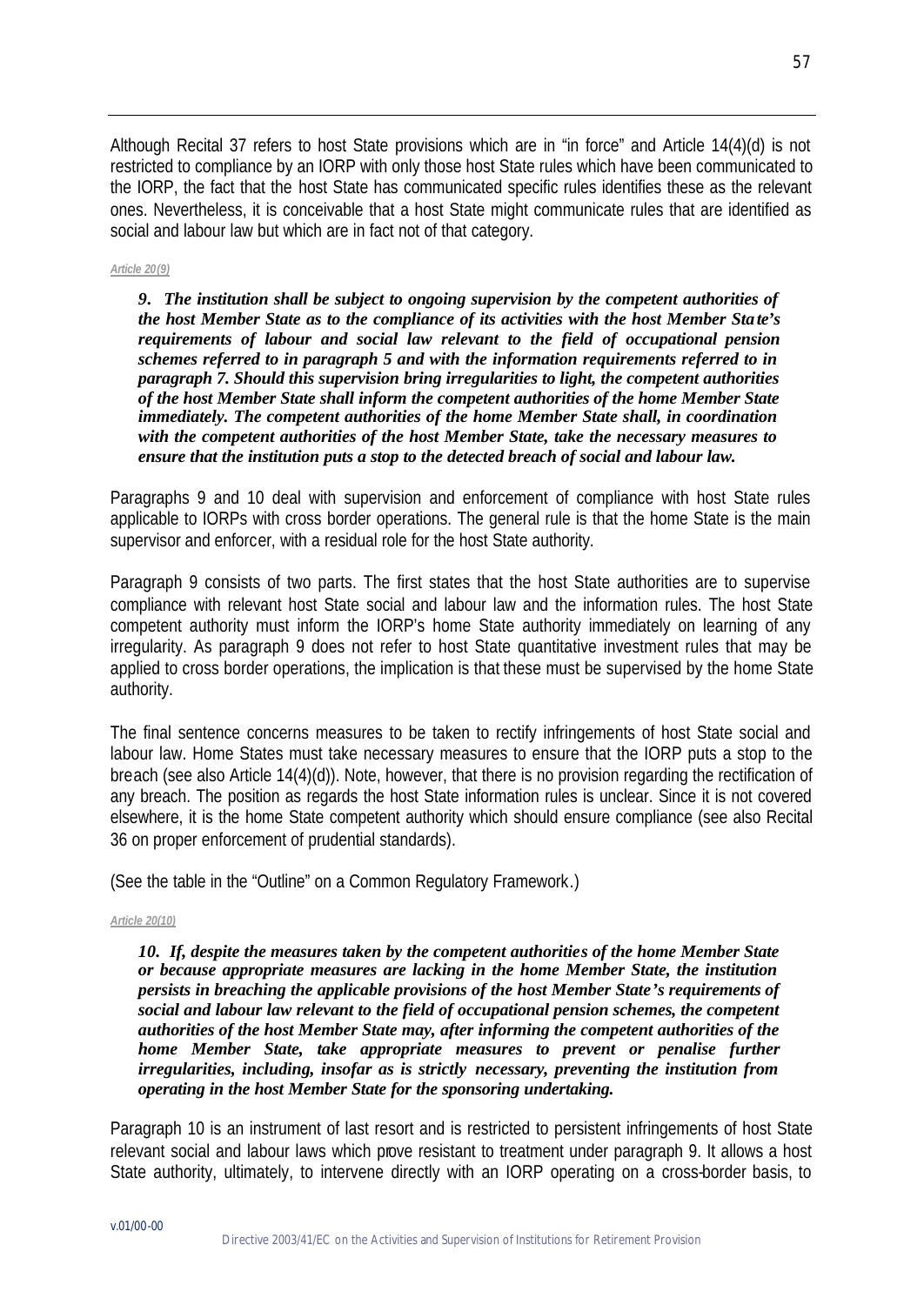remedy breaches of the host State's relevant social and labour laws. However, there are limits to the capacity of a host State to take such steps:

- There must be persistent breaches of relevant social and labour law;
- There must have been a failure on the part of the home State authority to take effective measures, or no such measures available;
- It must first inform the home State authority.

Where the host State is able to intervene, its powers are extensive. It may prevent further breaches; it may apply "penalties", though these are unspecified; and it may prevent the IORP from operating in that host State in relation to a particular sponsor. The last power may be exercised "insofar as is strictly necessary". Thus there is a proportionality requirement: it would not be possible for the host State authority to ban the IORP's operations if other steps would be sufficient. The use of "strictly" underlines the intention of the legislator in this regard.

(See the table in the "Outline" on a Common Regulatory Framework.)

# *Article 21*

# **Cooperation between Member States and the Commission**

*1. Member States shall ensure, in an appropriate manner, the uniform application of this Directive through regular exchanges of information and experience with a view to developing best practices in this sphere and closer cooperation, and by so doing, preventing distortions of competition and creating the conditions required for unproblematic crossborder membership.*

Recital 39 considers that information exchange between Member States' competent authorities is important to enable them to carry out their supervisory duties and to help achieve consistent and timely implementation of the Directive.

Paragraph 1 states the purpose of exchange of information and developing best practice and closer cooperation as being to prevent distortions and to facilitate cross border pension scheme membership. This goes beyond the home State/host State cooperation required under Article 20; it includes broader forms of multilateral cooperation and is not tied to issues relating to individual IORPs.

An important vehicle for ensuring this exchange of information takes place is the Committee of European Insurance and Occupational Pensions Supervisors ("CEIOPS"), established by Commission Decision<sup>42</sup>. CEIOPS's remit is, in part, to contribute to the consistent implementation of Community Directives and the convergence of Member States' supervisory practices, and to be a forum for supervisory cooperation, including the exchange of information on supervised institutions (Article 2 of the Commission Decision). To achieve this consistency and convergence, CEIOPS could seek to promote a uniform interpretation of the Directive, e.g. regarding information requirements, technical provisions, own funds and investment rules.

<sup>42</sup> Commission Decision 2004/6/EC of 5 November 2003 establishing the Committee of European Insurance and Occupational Pensions Supervisors.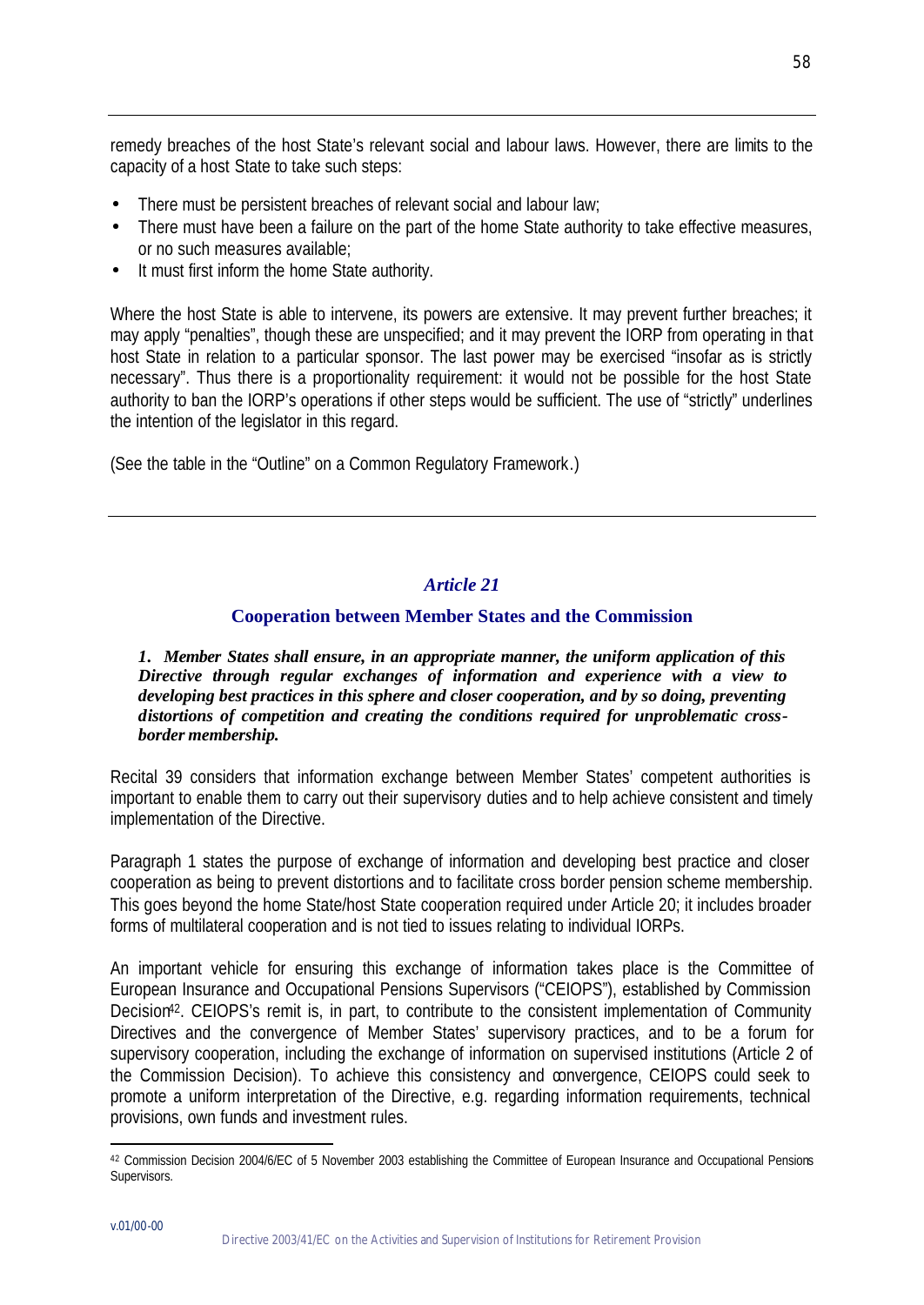#### *Article 21(2)*

#### *2. The Commission and the competent authorities of the Member States shall collaborate closely with a view to facilitating supervision of the operations of institutions for occupational retirement provision.*

CEIOPS's remit does not permit it to address social and labour law aspects of occupational pensions, particularly "compulsory membership and the results of collective bargaining agreements" (Article 3 of the Commission Decision, and cf. particularly Article 20 above). In the context of "creating the conditions required for unproblematic cross border membership", CEIOPS's approach could be to focus on communicating, rather than addressing, the content of host State social and labour law requirements and information on compliance and enforcement. This could facilitate cross border activities through creating an EU wide framework to ensure comprehension and effectiveness of social and labour law rules.

Outside the sensitive area of social and labour law, CEIOPS has a clear role in considering the cross border aspects of the Directive. These may be addressed in the context of a protocol between national competent authorities, similar to the Sienna Protoco<sup> $43$ </sup>, which has provided, for some time, the framework for cooperation between national supervisors in relation particularly to life and non life insurance. This commentary has identified several areas where cooperation between supervisors could contribute to a more consistent implementation in the Member States.

Whilst CEIOPS itself may not address social and labour law matters, national supervisors might discuss such issues outside the context of CEIOPS.

Apart from CEIOPS's role as regards supervisory aspects, this Directive contains none of the "comitology clauses" which are to be found in many financial services Directives which embody the "Lamfalussy procedure". This means that any modification to the Directive must be set out in a fresh **Directive** 

The Directive therefore currently provides no structure for involvement of European Insurance and Occupational Pensions Committee ("EIOPC"), the body in which in Member State regulators cooperate in advising the Commission on technical adjustments to the Life Insurance Directive. The reference to occupational pensions in its title implies a general intention for EIOPC to have at some point a comitology role as regards the Directive.

However, it is worth noting that Article 17(2) of the Directive effectively imports Article 27 of the Life Directive wholesale into this Directive. Article 27 of the Life Directive is subject to the comitology procedure provided for in Articles 64 and 65 of the Life Directive. Arguably, amendments to Article 27 of the Life Directive achieved under the comitology procedures, could have an impact on Article 17(2) of the present Directive.

#### *Article 21(3)*

*3. Each Member State shall inform the Commission of any major difficulties to which the application of this Directive gives rise.*

<sup>43</sup> Protocol relating to the collaboration of the supervisory authorities of the Member States of the European Community in particular in the application of the Directives on life assurance and non life assurance (current version - 30 October 1997).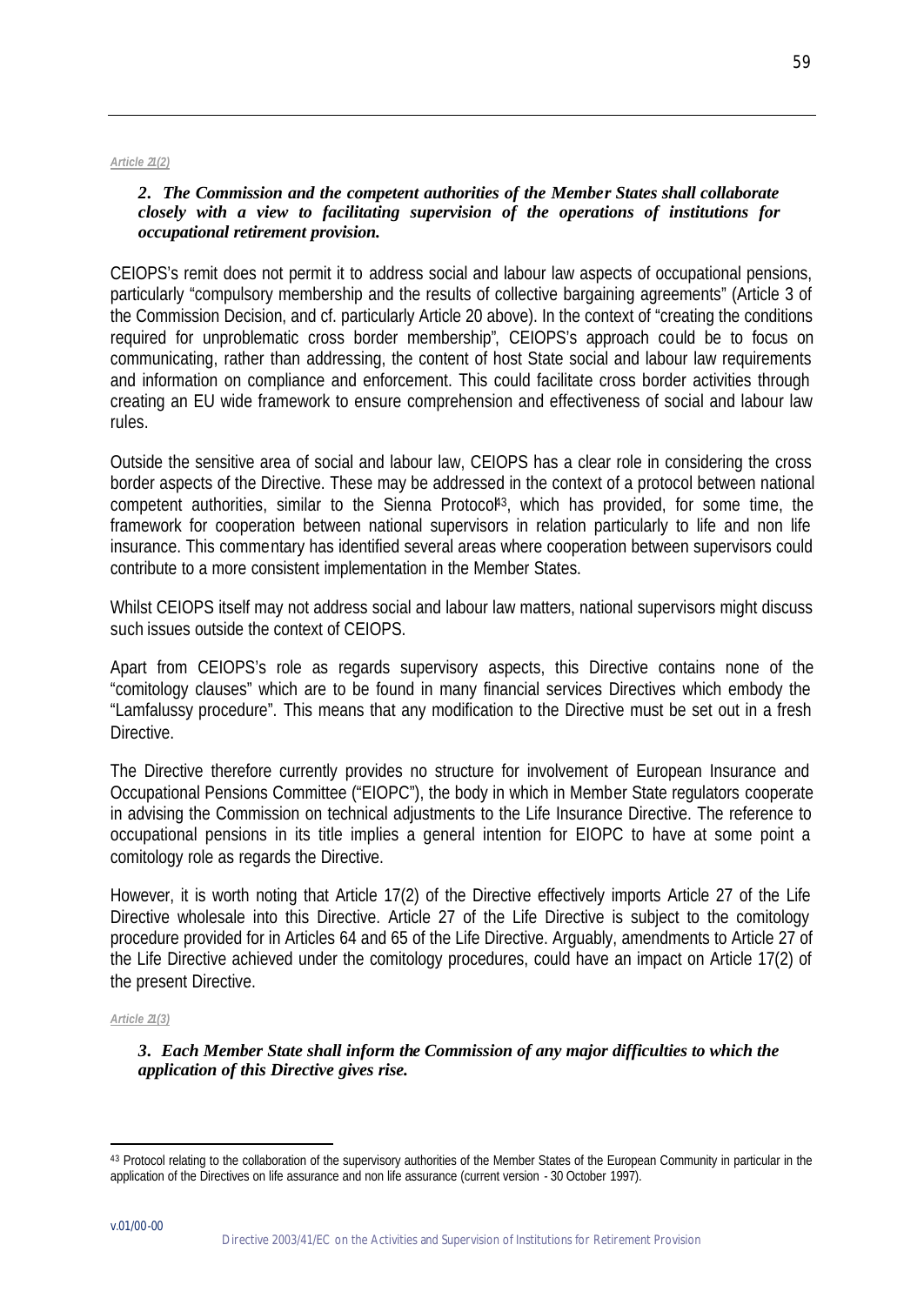# *The Commission and the competent authorities of the Member States concerned shall examine such difficulties as quickly as possible in order to find an appropriate solution.*

Member States are obliged to inform the Commission where "difficulties arise" in applying the Directive. No indication is given as to whether these difficulties might arise before or after implementation of the Directive; if such difficulties arise before implementation, i.e. while a Member State is developing its implementing legislation, that Member State should at that point notify the Commission. There is no requirement for such difficulties to be discussed at the level of CEIOPS (since the Lamfalussy procedure does not apply), but the benefit of involvement of CEIOPS in this situation is clear.

#### *Article 21(4)*

*4. Four years after the entry into force of this Directive, the Commission shall issue a report reviewing:*

*(a) the application of Article 18 and the progress achieved in the adaptation of national supervisory systems, and*

## *(b) the application of the second subparagraph of Article 19(2), in particular the situation prevailing in Member States regarding the use of depositaries and the role played by them where appropriate.*

The Council introduced the requirement for a report by the Commission. Paragraph 4 is selective about the matters which the Commission will review for the purpose of this report; it restricts the Commission's remit to:

- The application of investment rules. The text of this provision refers also to progress in the adaptation of national supervisory systems; it is drafted in a way that suggests this relates solely to investment rules. However, the Council's statement of reasons to its common position endorsed a Parliamentary proposal to review the adaptation of supervisory systems. This indicates the Council's intention was to treat this as a separate item. Given the ambiguity of (a), it is possible to construe the text by reference to the Council's common position, and not to the text of (a) alone.
- The application of the provision in Article 19.2 whereby a Member State may require the appointment of a custodian or depositary. The particular concern, as expressed in Article 21.4(b), is over depositaries<sup>44</sup>.

Notwithstanding the Commission's lack of power, under the Directive, to report otherwise than on these two aspects, CEIOPS has the capacity to advise the Commission on its own initiative, and its role includes contributing to the consistent implementation of Directives and the convergence of supervisory practices.

#### *Article 21(5)*

### *5. The competent authorities of the host Member State may ask the competent authorities of the home Member State to decide on the ring-fencing of the institution's assets and liabilities, as provided for in Article 16(3) and Article 18(7).*

<sup>44</sup> In a different context, that of UCITS, the Commission has issued a Communication on methods of reducing differences in national rules: Communication from the Commission to the Council and to the European Parliament, Regulation of UCITS depositaries in the Member States: review and possible developments, COM(2004) 207 final.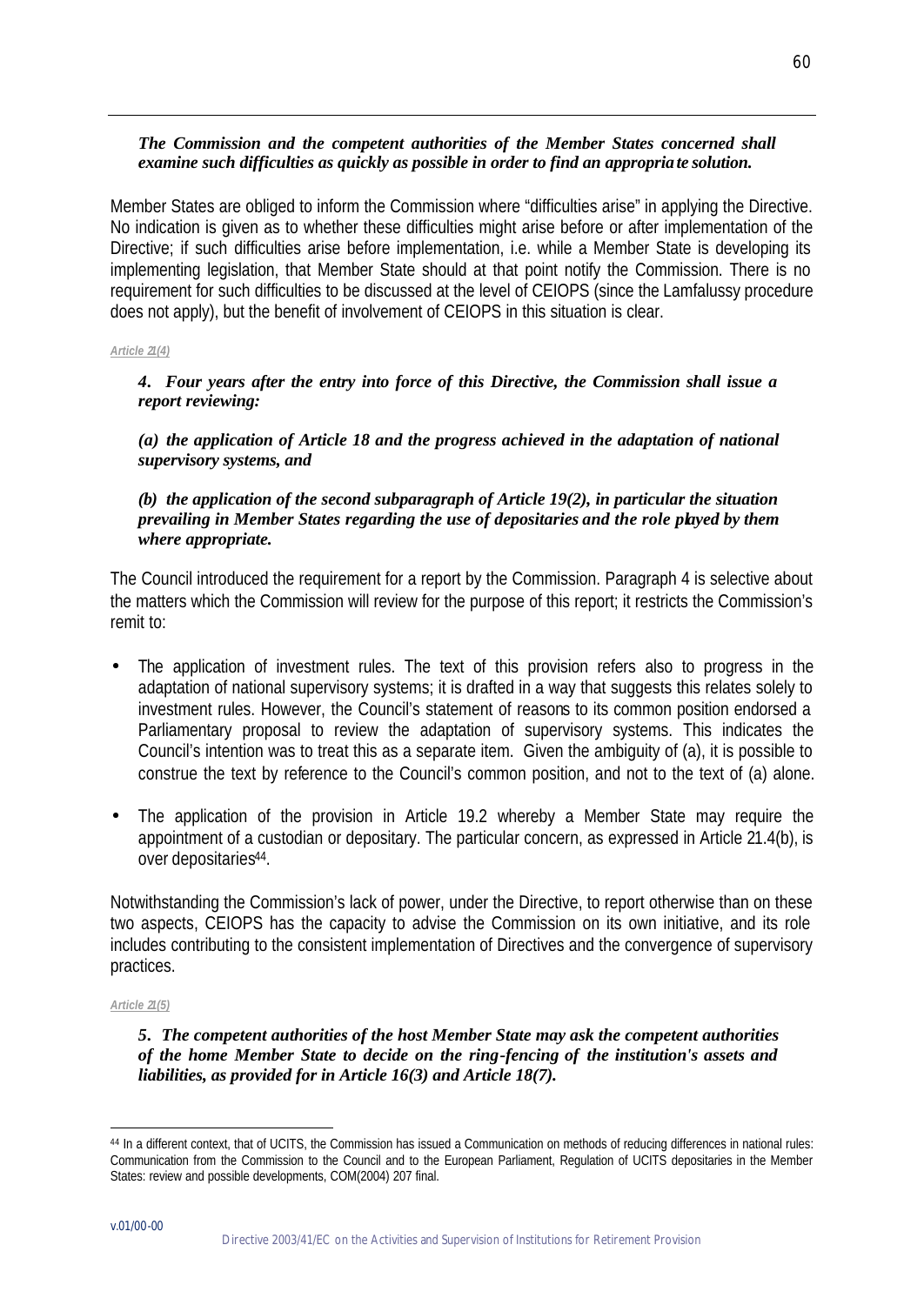In keeping with the sole competence of the home State to make rules for the prudential supervision of IORPs authorised by them, this provision entitles the host State authority to ask the home State authority to "decide on" the ring-fencing of assets and liabilities; there is no requirement on the part of the home State to comply. Whilst Article 16(3) could be interpreted to apply only to IORPs in specific circumstances, Article 18(7) is drafted in such a way as to apply generally to institutions carrying on cross border operations; in reality, therefore, discussions in relation to the latter could take place in the context of CEIOPS.

## *Article 22*

## **Implementation**

*1. Member States shall bring into force the laws, regulations and administrative provisions necessary to comply with this Directive before 23 September 2005. They shall forthwith inform the Commission thereof.*

*When Member States adopt these measures, they shall contain a reference to this Directive or shall be accompanied by such reference on the occasion of their official publication. The methods of making such reference shall be laid down by Member States. 2. Member States shall communicate to the Commission the text of the main provisions of national law which they adopt in the field governed by this Directive.*

One of the Treaty duties of the Commission is to monitor the implementation of a directive; the provisions in the Directive relating to informing the Commission of implementation and communicating the main provisions of the relevant national law reflect this.

#### *Article 22(3)*

*3. Member States may postpone until 23 September 2010 the application of Article 17(1) and (2) to institutions located in their territory which at the date specified in paragraph 1 of this Article do not have the minimum level of regulatory own funds required pursuant to Article 17(1) and (2). However, institutions wishing to operate pension schemes on a crossborder basis, within the meaning of Article 20, may not do so until they comply with the rules of this Directive.*

Paragraph 3 introduces a transitional provision regarding minimum solvency for biometric risks or guarantees of performance or benefits (Article 17(1) and 17(2)). The lengthy period indicates that in some Member States much work needs to be done to bring IORPs up to the required level of solvency for regulatory own funds. Nevertheless, cross border activities cannot be engaged in until compliance with Article 17(2) and 2 is achieved. The same applies to compliance with the maximum permissible level of investment in a sponsoring undertaking or its group, in accordance with Article 18(1)(f).

#### *Article 22(4)*

*4. Member States may postpone until 23 September 2010 the application of Article 18(1)(f) to institutions located in their territory. However, institutions wishing to operate pension schemes on a cross-border basis, within the meaning of Article 20, may not do so until they comply with the rules of this Directive.*

No remarks.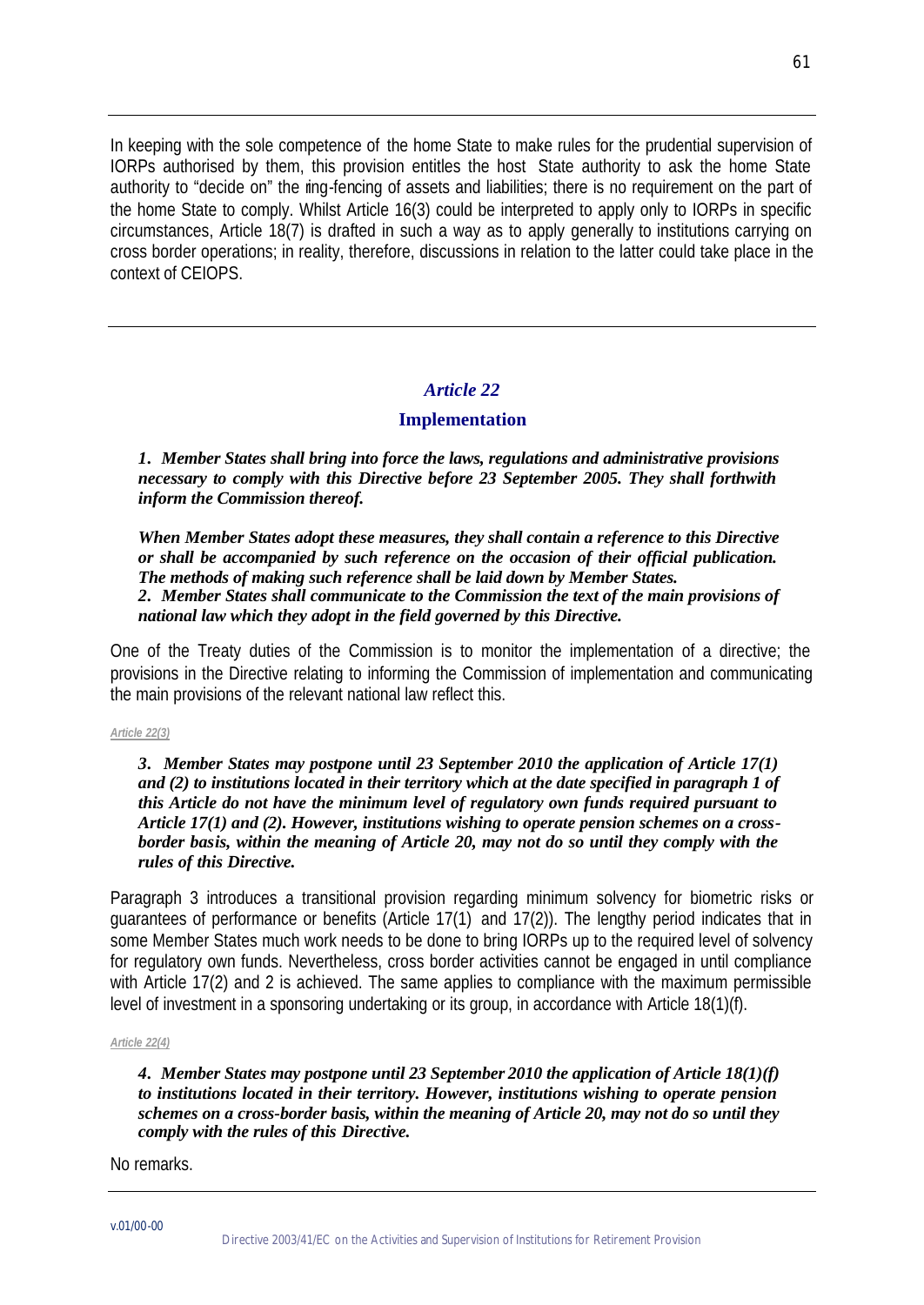# *Article 23*

# **Entry in force**

# *This Directive shall enter into force on the day of its publication in the Official Journal of the European Union.*

The Directive was published on 23 September 2003. As a result, the Commission's report referred to in Article 21(4) must be published by 23 September 2007.

# *Article 24*

# **Addressees**

# *This Directive is addressed to the Member States.*

No remarks.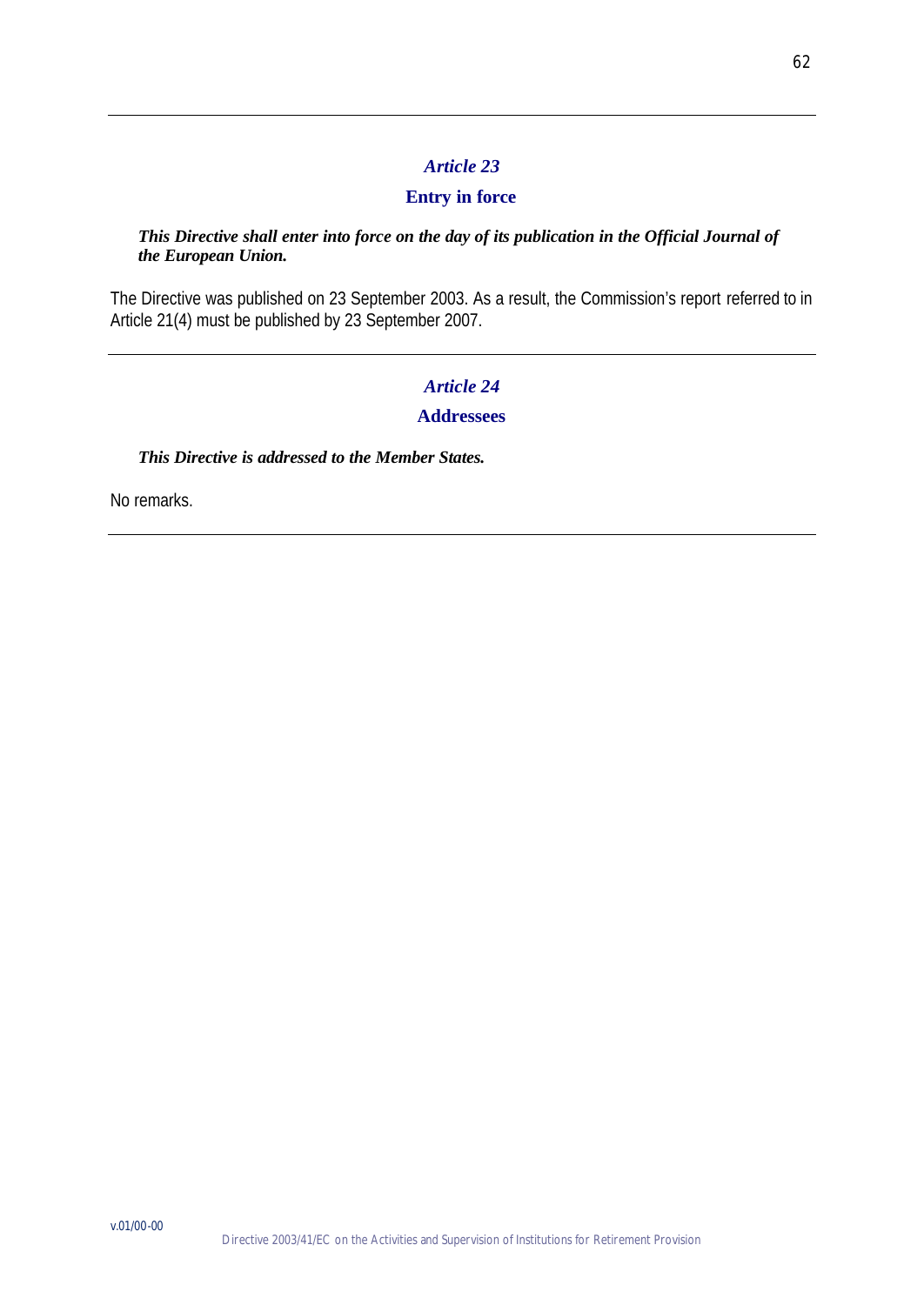# *EFRP: EIORPs and the IORP Directive*

# *The EIORP 2005 report*

*The EFRP's "EIORP 2005" report came out shortly after publication of the IORP Directive. Its main purpose was to review how developments at EU level between 2000 and 2003 had enhanced the feasibility of the EIORP concept first proposed in 2000.* 

*A key objective of the Directive is to make EIORPs possible. Although neither the Directive nor the commentary employs the term "EIORP", any IORP engaging in "cross-border activity" having used the Directive's notification procedure in Article 20 is an EIORP. EIORPs range from those IORPs providing services into just two Member States as well as a pan-European pension fund active across the entire EU.* 

*The "EIORP 2005" report considered the joint impact of several lines of development at EU level on EIORPs. These included taxation. These other aspects are not addressed here since the focus of the commentary is the Directive. One exception, referred to in passing in the EIORP 2005 report, but dealt with in slightly more depth in the context of Article 21 is the effect of the new regulatory and supervisory structure for financial services, in particular the role of the Committee of European Insurance and Occupational Pension Supervisors (CEIOPS).* 

*The EIORP 2005 report argued that the viability of the EIORP concept had been enhanced by the IORP Directive because:*

- *There is now an EU-wide harmonized procedure envisaged for becoming an EIORP based on home State authorization. The commentary sets out the procedure, explaining the conceptual link between authorization, the right to take up cross-border activity and the powers of intervention of the home State authority. This link makes clear that the notification procedure in Article 20 is not a further approval process, but an opportunity for the home State to raise doubts if it has reasons for doing so. The burden of proof lies with the home State authority and is limited to defined issues. To restrict an authorized IORP's freedom to provide services across borders, the home State authority must actively intervene. This analysis supports a stronger view of the single licence than that presented in the EIORP 2005 Report (see the analysis on Article 20, paragraphs 1 to 4).*
- We also agree with the observation made in the commentary that despite the absence in the *Directive of an express obligation for every Member State to introduce such systems of authorization, this is implied by the legal bases used together with a stated objective of the Directive that IORPs must have the "the possibility of providing their services in other Member States" (Recital 36). The wording in Article 9(1), although phrased as an option, demands that all Member States must introduce a system. The optional element is whether "authorization" or "registration" is the norm for all IORPs. It is also clear from the wording of Articles 9(5) and 20(1) that such authorization must result in a general "licence" to operate throughout the single market.*
- *In the EIORP 2005 report, the key to making EIORPs practicable was how to make one and the same entity comply with the differing requiremen ts of two or more Member States: the challenge of "multi-jurisdictional compliance".*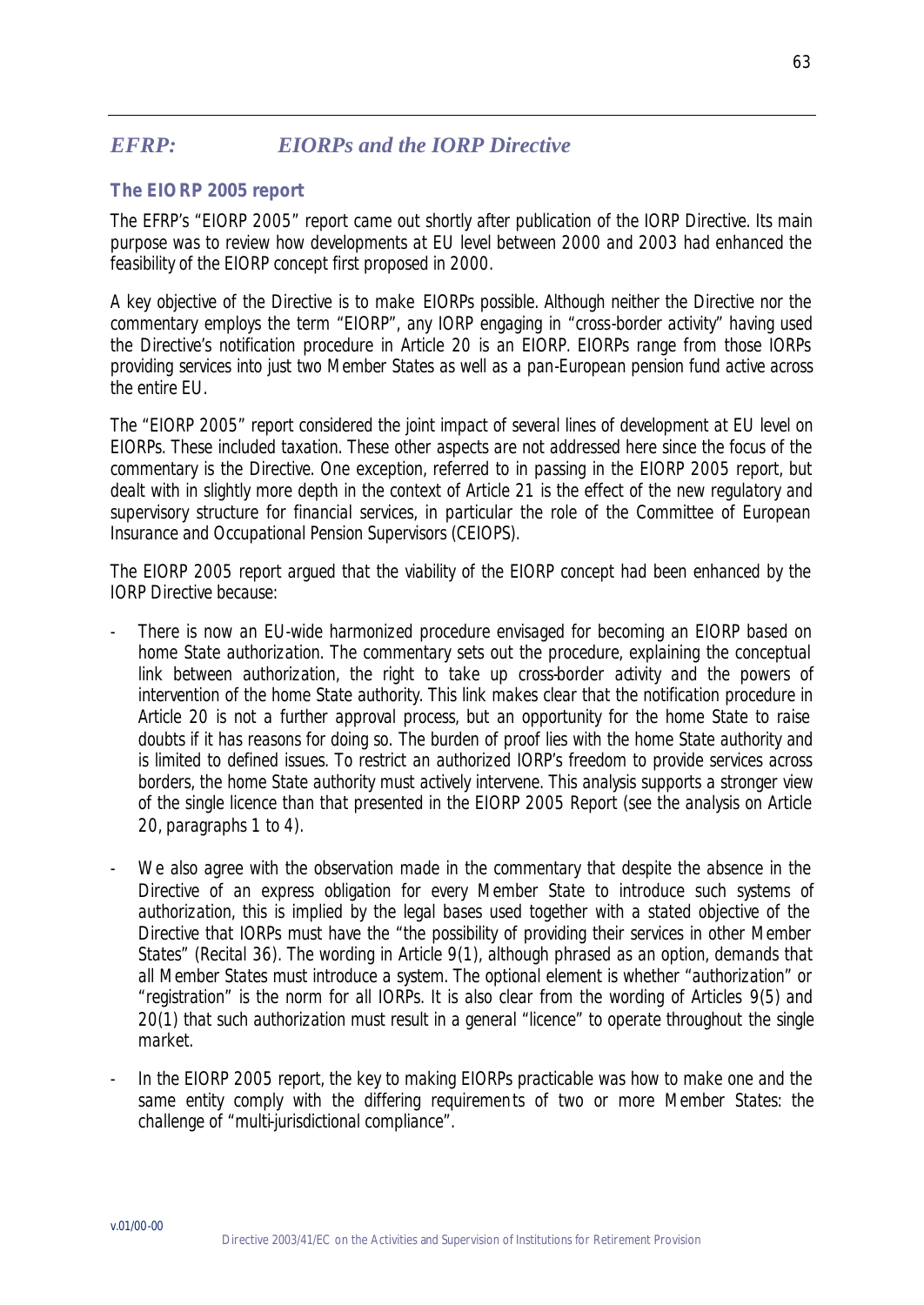- o *From a regulatory perspective, the Directive has swept away the need for multijurisdictional compliance as regards most financial services issues. Possible exceptions concern Member State options to introduce a limited number of quantitative investment rules and also extend information rules. The commentary identifies issues associated with both of these. However, the extent to which these exceptions to the mutual recognition principle will create real difficulties in a cross-border context is unclear. It could be that developing optimal cross-border information requirements that make sense of the Directive will require a joint approach by competent authorities (see the analysis on Articles 11 and 20(7) in particular).*
- o *From a supervisory perspective, the counterpart to mutual recognition is the single supervisor approach. The commentary explains how this objective has been largely achieved as regards the main prudential rules and approximates to it elsewhere (see the commentary's "Outline" on Mutual Recognition). Even in the area of social and labour law, references to which in the Directive serve only to confirm that Member State rules fall outside its scope and must be respected, the Directive facilitates the emergence of a cooperative framework. Article 14(4)(d) makes clear that serious non -compliance by an EIORP with relevant host State social and labour law could result in the prohibition or restriction of it activities by the home State authority (see also Article 20(9)-(10)).*

*In short, the overall approach in the commentary confirms that of the "EIORP 2005" report.* 

# *National sections, ring-fencing and local compliance*

*In its EIORP report of 2000, the EFRP introduced the idea of national sections to address the issue of how one entity, the EIORP, on the basis of a single, undivided fund could simultaneously comply with two or more Member States' rules, i.e. multi-jurisdictional compliance. The "EIORP 2005" report indicated that although national sections do not figure in the Directive, they are entirely consistent with it and would also make it easier to comply with those few provisions in the Directive on prudential matters which could require multi-jurisdictional compliance. The idea of national sections fits neatly into the framework provided by the Directive and is consistent with the approach taken in the commentary.* 

*A national section would correspond to identifiable members and beneficiaries located in a particular State. The relevant set of assets and liabilities would have themselves to be identifiable and quantifiable. However, it should be possible for the assets to be part of the same, single pool containing assets used for operations in other Member States. As the commentary indicates, only in this way will the economies of scale envisaged by the Directive be achievable (Recital 36, see also the commentary's "Outline" on ring-fencing). This approach will provide both security and efficiency.*

*National sections are thus a light but effective form of "ring-fencing" enabling multi-jurisdictional compliance. The precise techniques for realizing them will vary from Member State to Member State. Since a practical aspect of this is to ensure that a host State can be confident that its domestic rules applicable to cross-border providers will be complied with, it may be advisable if each Member State were to make clear to all other Member States what these rules are and how they operate. Perhaps approaches on this issue could be discussed within CEIOPS.<sup>45</sup>* 

 $^{45}$  The Directive also envisages ring-fencing for purposes other than multi-jurisdictional compliance. For example, Articles 3 and 4 serve, in broad terms, to keep First and Third Pillar pension provision structurally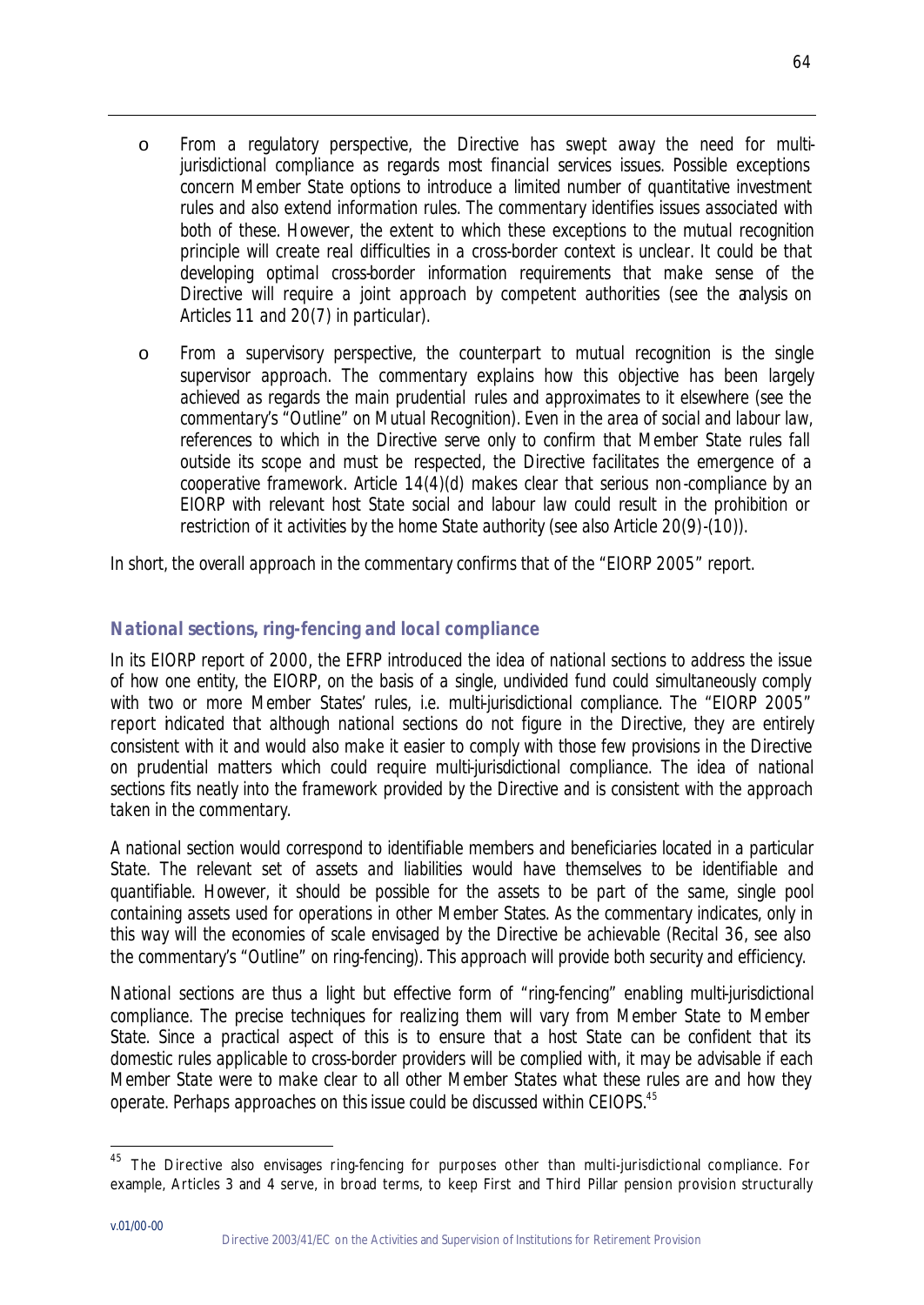*The EFRP supports the recommendation in the commentary that in all instances where ring-fencing is required<sup>46</sup>, a context-sensitive approach should be taken and that the lightest form of ring-fencing which achieves effectively the purpose in hand should be chosen. Any form of ring-fencing that would split up funds on national lines into mini-funds should be avoided. Splitting would preclude the economies of scale envisaged by Recital 36. In any event the technique chosen must satisfy the proportionality principle as developed by the ECJ.*

*In only one case does the Directive indicate that ring-fencing may be used in relation to cross-border activity for reasons which are not motivated by a need to ensure multi-jurisdictional compliance. Article 16(3) permits a home State to require ring-fencing of the assets and liabilities relating to the host pension scheme in order to ensure compliance with home State funding rules.* 

*In no case does the Directive allow the host State to impose ring-fencing arrangements on nondomestic EIORPs. This is always a matter for the home State. The most a host State may do is "ask" the home State "to decide on" ring-fencing in relation to Articles 16(3) and/or 18(7). It should also be noted that although the Directive allows the home State to prohibit or restrict an EIORP's activity if it does not respect host State social and labour law relevant to occupational pension law (Article 14(4)(d)), there is absolutely no requirement for ring-fencing either in relation to compliance with host State information rules or social and labour law.* 

*More broadly, an EIORP's national sections, using appropriate personnel, would work in conjunction with sponsoring employers so as to ensure appropriate compliance with host State requirements. It must be remembered that it is employers who bear the primary responsibility under Member State social and labour provisions for their employees' occupational pensions. This view reflects the role of EIORPs as a business-to-business wholesale provider with the employer functioning as the retail outlet.* 

# *Mutual recognition, extra host State rules and derogations from the common regulatory framework*

*Mutual recognition implies that each set of national laws on IORPs reflects a harmonized regulatory framework, and that an IORP complying with its home State rules must be treated as compliant with the common framework. However, at various points the Directive also allows Members States to introduce, under certain conditions, additional or more detailed national rules.<sup>47</sup> It also allows a Member State to derogate from that framework for IORPs located in its territory.*

*In the context of the Directive this approach means that :* 

- *any authorized IORP (in simplified terms one deemed by the home State authority to comply with home State rules implementing the common regulatory framework) is free to provide services into all other Member States (Article 20(1)).* 

and operationally distinct. This is reflected by more rigorous or reinforced requirements as to ring-fencing than those needed for multi-jurisdictional compliance.

<sup>46</sup> See the commentary's "Outline" on ring-fencing.

<sup>47</sup> These are in Article 9(3) (conditions of operation), 11 (information to members and beneficiaries), 12, 15(5) (calculating technical provisions), 17(3) (possible rule requiring all IORPs and EIORPs to hold regulatory own funds as well as more detailed rules for their calculation), 18(6) (stringent investment rules on an individual basis). (See the commentary's "Outline" on a common regulatory framework).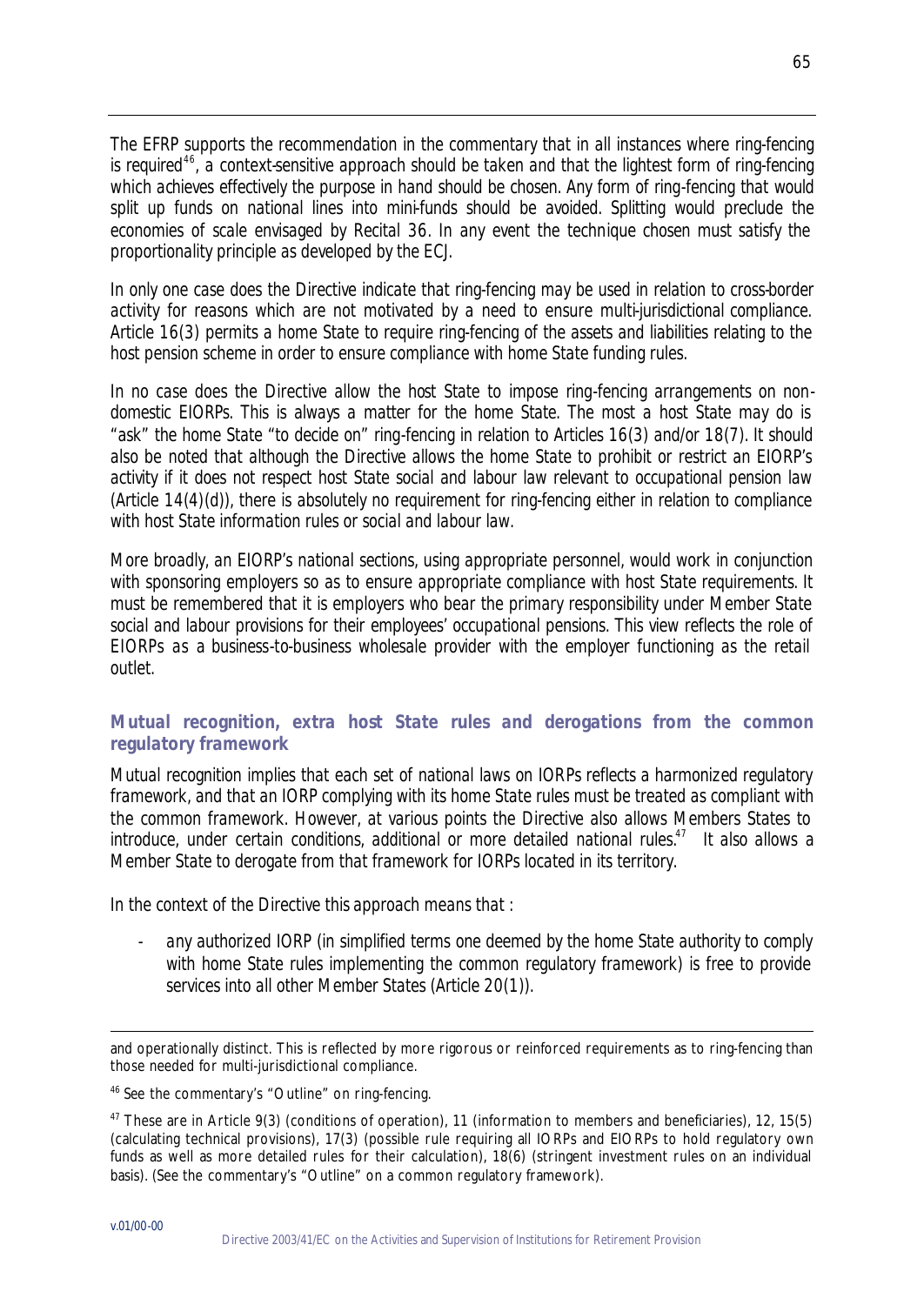- *An EIORP must also comply with any additional rules imposed by its own home State that are permitted under the Directive.*

*But how do variations upon the common regulatory framework otherwise affect EIORPs?* 

- *EIORPs and extra host State rules Mutual recognition of the common regulatory framework means that any rules introduced by a host State A above and beyond the harmonized regulatory framework provided by the Directive, cannot be imposed on an EIORP located in a Member State B but operating in Member State A.* 

*However, there are two limited exceptions in the Directive.* 

- *Member State A's information rules for members and beneficiaries that implement Article 11 can be applied, in relation to the members, to any EIORP located outside State A which provides services into it (Article 20(7)). Furthermore, this cross-border applicability also includes A's additional information rules. The wording of the Directive makes clear that these cross-border information rules must not be discriminatory: they must be the same as those which apply to IORPs located in A.*
- *Although a Member State power to lay down more detailed investment rules, including quantitative ones does not generally apply to non-domestic EIORPs, a limited range, allowed under Article 18(7) may apply to non -domestic EIORPs. State A may impose such limited rules on an EIORP located in State B that is active in State A provided that the same or stricter quantitative investment rules are imposed upon IORPs located in State A.*

*See the commentary's "Outline" on a Common Regulatory Framework.*

- *EIORPs and home State derogations from the common regulatory framework*

*Where the Directive envisages that a home State may allow IORPs to operate without complying with the full, common regulatory framework, any IORP benefiting from such Member State derogations may not become an EIORP:*

- *Article 5 enables Member States to introduce a separate or modified regime for "small IORPs" which need not comply with the regulatory framework. However, such IORPs must always have the right to become EIORPs provided they comply with the entire Directive. This means that the Directive implies that if a Member State introduces a de minimis regime, there must be a "transfer" mechanism allowing small IORPs to "upgrade" to the full regime and thereby have the possibility of being authorized. Although broadly analogous provisions apply to statutory schemes, the right to "upgrade" may not apply to them.*
- *A Member State may allow the domestic operations of its IORPs to deviate from the funding standard set in Article 16(1) in certain circumstances (Article 16(2)). Article 16(3) does not allow this derogation to apply to the cross-border operations of EIORPs.<sup>48</sup>*

 $^{48}$  A Home State may demand ring-fencing of relevant assets and liabilities (Art 16(3). The Host State may "ask" the home State to ring-fence (Art. 21(5).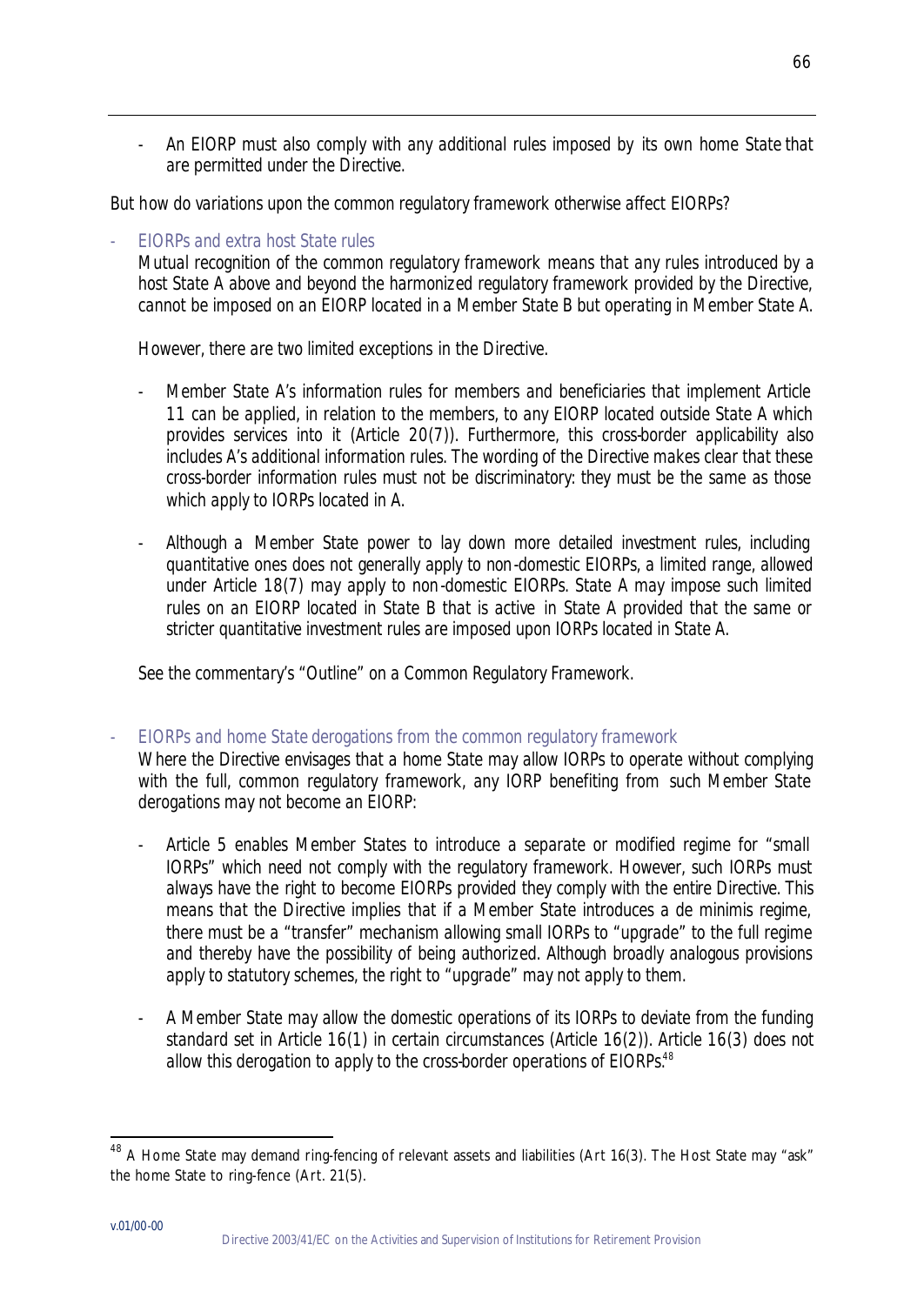Furthermore, although this does not come out in the commentary, the EFRP considers that *any Member State making use of the temporary derogations in Article 22 as regards regulatory own funds and investment in sponsor undertakings<sup>49</sup>, must nevertheless have national rules in place, even though their general application may be suspended for seven years. This will allow those IORPs located there who are able and willing to comply with them, to become EIORPs. Only in this way can the wording in Article 22 relating to IORPs "wishing to operate pension schemes on a cross-border basis" be given legal sense.* 

*The Directive also envisages further varieties of national option which concern the range of financial services providers for whom this Directive may be relevant and which fit into neither of the foregoing categories. For example, if a Member State exercises its option to allow life insurance companies with an occupational pensions business to be classed as IORPs in relation to that business, then such IORPs may become EIORPs (Article 4). Such EIORPs must be accepted by other Member States even where those Member States have not exercised this option (see Commentary in relation to Article 2(2)). However, the national option in Article 9(4), which allows the "outsourcing" of managerial functions to other entities might allow for a variety of other financial services providers to become active as "IORP managers" in the provision of occupational retirement provision.* 

*(On monitoring compliance and enforcement of home and host State rules, please see the commentary's "Outline" on the Common Regulatory Framework.)*

# *Conclusion*

*Overall the commentary reinforces EFRP proposals for pan-European pension institutions. In particular, the views expressed on authorization, funding, ring-fencing and cross-border notification and supervision are generally in line with the EFRP's "EIORP 2005" model.* 

*Perhaps only in the area of information rules, and the possibility of scheme-by-scheme reporting and accounts, does the commentary diverge from that of the EFRP. The EFRP thinks that, on balance, scheme-by-scheme reporting is not a general requirement of the Directive. Nor is it a logical consequence of having national sections. However, there are some sensitive issues to be addressed here<sup>50</sup>. Although they also concern the generality of IORPs they may acquire greater complexity in a cross-border context for EIORPs.* 

*We trust that national regulators and supervisors will deal with the Directive in a manner which facilitates the emergence of pan-European pension provision, using discretions and addressing problem areas so to create bridges rather than re-erect hurdles.*

<sup>&</sup>lt;sup>49</sup> Article 22(3) allows a Member State to delay for seven years application of the rules on regulatory own funds (Article 17(1) and (2)). Article 22(4) allows a Member State to delay for ten years application of the rules on investment in sponsor undertakings (Article 18(1)(f)).

 $50$  These include what it is to be a "particular pensions scheme" (Article 11(2)(a)), the definition of a "scheme" (Article 6(b)) and the relation of Article 10 to Article 11.